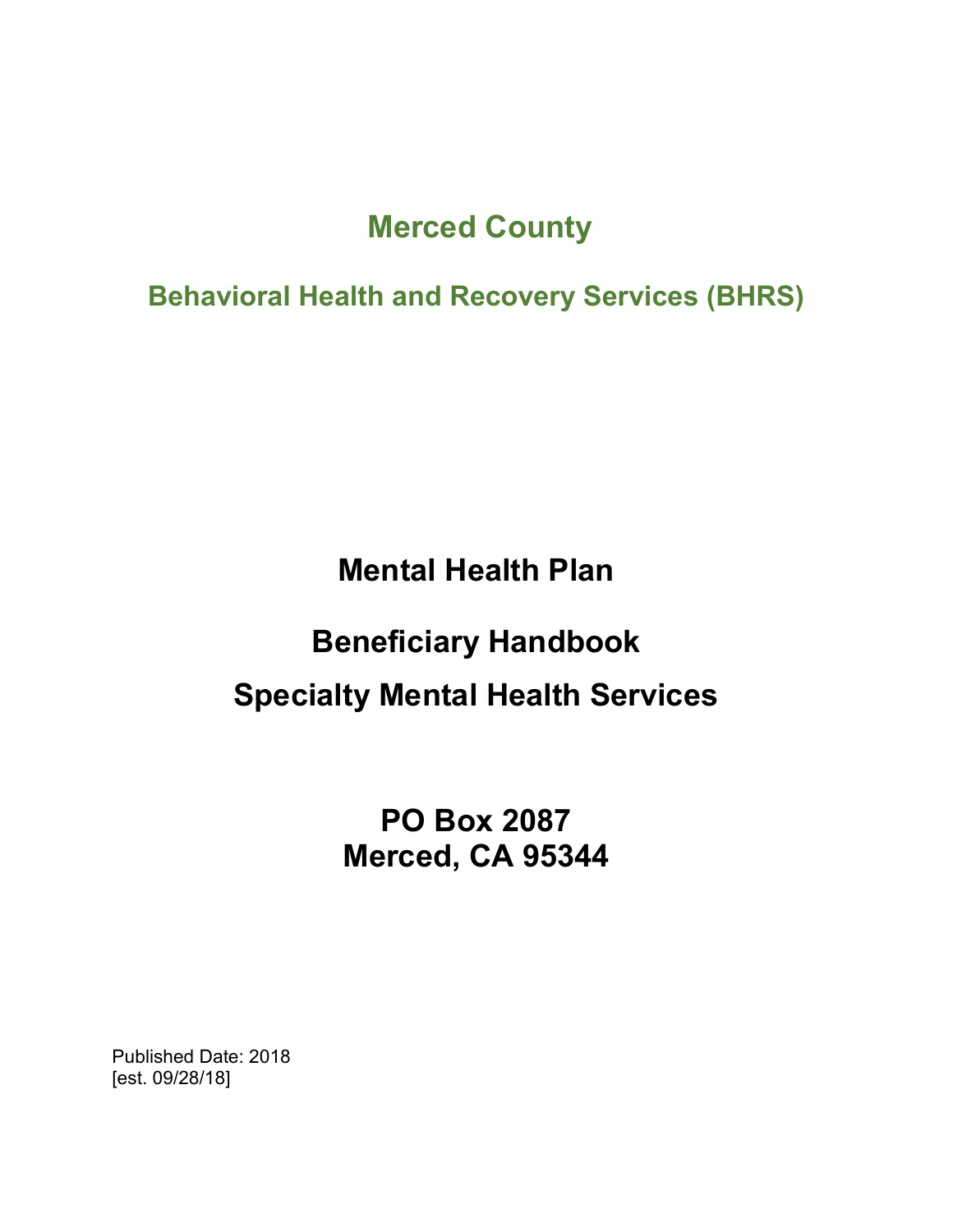#### **English**

ATTENTION: If you speak another language, language assistance services, free of charge, are available to you. Call *[1-209-381-6800]* (TTY: *1-866-293-1818*).

## ATTENTION: Auxiliary aids and services, including but not limited to large print documents and alternative formats, are available to you free of charge upon request.

Call *[1-209-381-6800]* (TTY: *1-866-293-1818*).

#### **Español (Spanish)**

ATENCIÓN: Si habla español, tiene a su disposición servicios gratuitos de asistencia lingüística. Llame al *[1-209-381-6800]* (TTY: *1-866-293-1818*).

#### **Tiếng Việt (Vietnamese)**

CHÚ Ý: Nếu bạn nói Tiếng Việt, có các dịch vụ hỗ trợ ngôn ngữ miễn phí dành cho bạn. Gọi số *[1-209-381-6800]* (TTY: *1-866-293-1818*).

#### **Tagalog (Tagalog ̶ Filipino)**

PAUNAWA: Kung nagsasalita ka ng Tagalog, maaari kang gumamit ng mga serbisyo ng tulong sa wika nang walang bayad. Tumawag sa *[1-209-381-6800]* (TTY: *1-866- 293-1818*).

#### **한국어 (Korean)**

주의: 한국어를 사용하시는 경우, 언어 지원 서비스를 무료로 이용하실 수 있습니다. *[1- 209-381-6800]* (TTY: *1-866-293-1818*) 번으로 전화해 주십시오.

#### 繁體中文**(Chinese)**

注意:如果您使用繁體中文,您可以免費獲得語言援助服務。請致電 *[1-209-381-6800]* (TTY: *1-866-293-1818*).

#### **Հայերեն (Armenian)**

ՈՒՇԱԴՐՈՒԹՅՈՒՆ՝ Եթե խոսում եք հայերեն, ապա ձեզ անվճար կարող են տրամադրվել լեզվական աջակցության ծառայություններ: Զանգահարեք *[1-209-381- 6800]* (TTY (հեռատիպ)՝ (TTY: *1-866-293-1818*).

#### **Pусский (Russian)**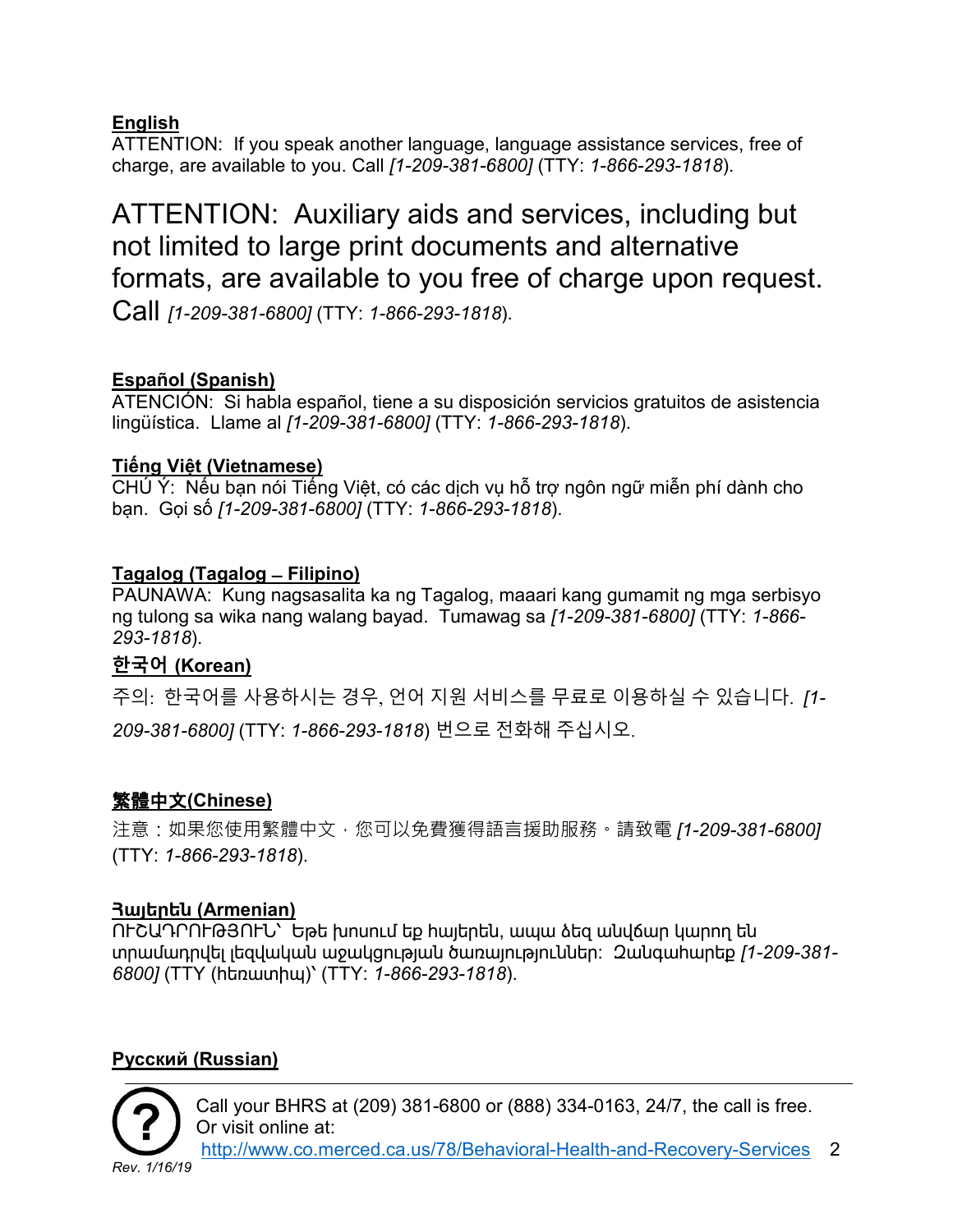ВНИМАНИЕ: Если вы говорите на русском языке, то вам доступны бесплатные услуги перевода. Звоните *[1-209-381-6800]* (телетайп: (TTY: *1-866-293-1818*).

#### **(Farsi (**فارسی

**توجھ**: اگر بھ زبان فارسی گفتگو می کنید، تسھیلات زبانی بصورت رایگان برای شما فراھم می باشد. ب .(*1-866-293-1818* :TTY*]* (*1-209-381-6800[*تماس بگیرید.

#### 日本語 **(Japanese)**

注意事項:日本語を話される場合、無料の言語支援をご利用いただけます。*[1-209- 381-6800]* (TTY: *1-866-293-1818*). まで、お電話にてご連絡ください。

#### **Hmoob (Hmong)**

LUS CEEV: Yog tias koj hais lus Hmoob, cov kev pab txog lus, muaj kev pab dawb rau koj. Hu rau *[1-209-381-6800]* (TTY: *1-866-293-1818*).

#### **ਪੰਜਾਬੀ (Punjabi)**

ਿਧਆਨ ਿਦਓ: ਜੇਤੁਸੀ ਂਪੰਜਾਬੀ ਬੋਲਦੇਹੋ, ਤਾਂਭਾਸ਼ਾ ਿਵੱਚ ਸਹਾਇਤਾ ਸੇਵਾ ਤੁਹਾਡੇਲਈ ਮੁਫਤ ਉਪਲਬਧ ਹੈ। *[1- 209-381-6800]* (TTY: *1-866-293-1818*) 'ਤੇਕਾਲ ਕਰੋ।.

#### **(Arabic (العربیة**

ملحوظة: إذا كنت تتحدث اذكر اللغة، فإن خدمات المساعدة اللغویة تتوافر لك بالمجان. اتصل برقم *[1-209-381-6800]*

*-* (رقم ھاتف الصم والبكم.(*1-866-293-1818* :TTY(

## **िहंदी (Hindi)**

<u>ध्यान दें: यदि</u> आप हिंदी बोलते हैं तो आपके लिए मुफ्त में भाषा सहायता सेवाएं उपलब्ध हैं। *[1-209-381-6800]* (TTY: 1-866-293-1818) पर कॉल करें।

#### **ภาษาไทย (Thai)**

<u>ิ</u>เรียน: ถ้าคุณพูดภาษาไทยคุณสามารถใช้บริการช่วยเหลือทางภาษาได้ฟรี โทร *[1-209-381-6800]* (TTY: *1-866-293-1818*).

#### **ែខ�រ (Cambodian)**

្របយ័ត�៖ ររ េសើ◌ិន�អ�កនិ�យ ��ែខ�, រស�ជំនួយមននក�� េ�យមិនគិត្◌ួ◌�ន



Call your BHRS at (209) 381-6800 or (888) 334-0163, 24/7, the call is free. Or visit online at:

[http://www.co.merced.ca.us/78/Behavioral-Health-and-Recovery-Services](http://www.co.merced.ca.us/78/Behavioral-Health-and-%20%20%20Recovery-Services) 3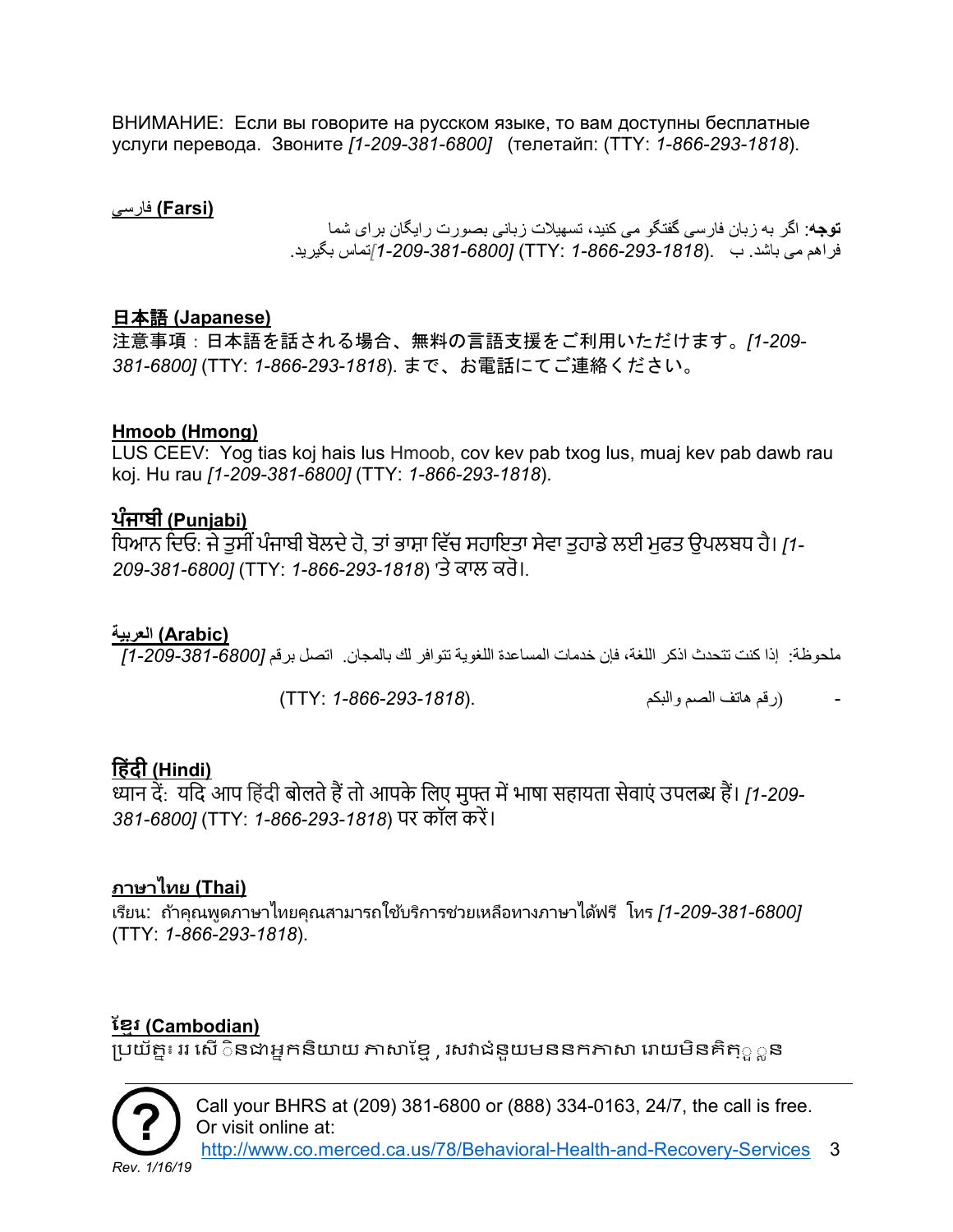គឺ�ច�នសំ� ◌់ ◌ំររ អ្េ◌ើនក។ ចូទូស័ព�*[1-209-381-6800]* (TTY: *1-866-293-1818*).

### **ພາສາລາວ (Lao)**

ໂປດຊາບ: ຖ້າວ່າ ທ່ານເວົ້າພາສາ ລາວ, ການບໍລິການຊ່ວຍເຫຼືອດ້ານພາສາ, ໂດຍບໍ່ ເສັ ຽຄ່າ, ແມ່ ນມີ ພ້ ອມໃຫ້ທ່ານ. ໂທຣ *[209-381-6800]* (TTY: *1-866-293-1818*).



Call your BHRS at (209) 381-6800 or (888) 334-0163, 24/7, the call is free. Or visit online at: [http://www.co.merced.ca.us/78/Behavioral-Health-and-Recovery-Services](http://www.co.merced.ca.us/78/Behavioral-Health-and-%20%20%20Recovery-Services) 4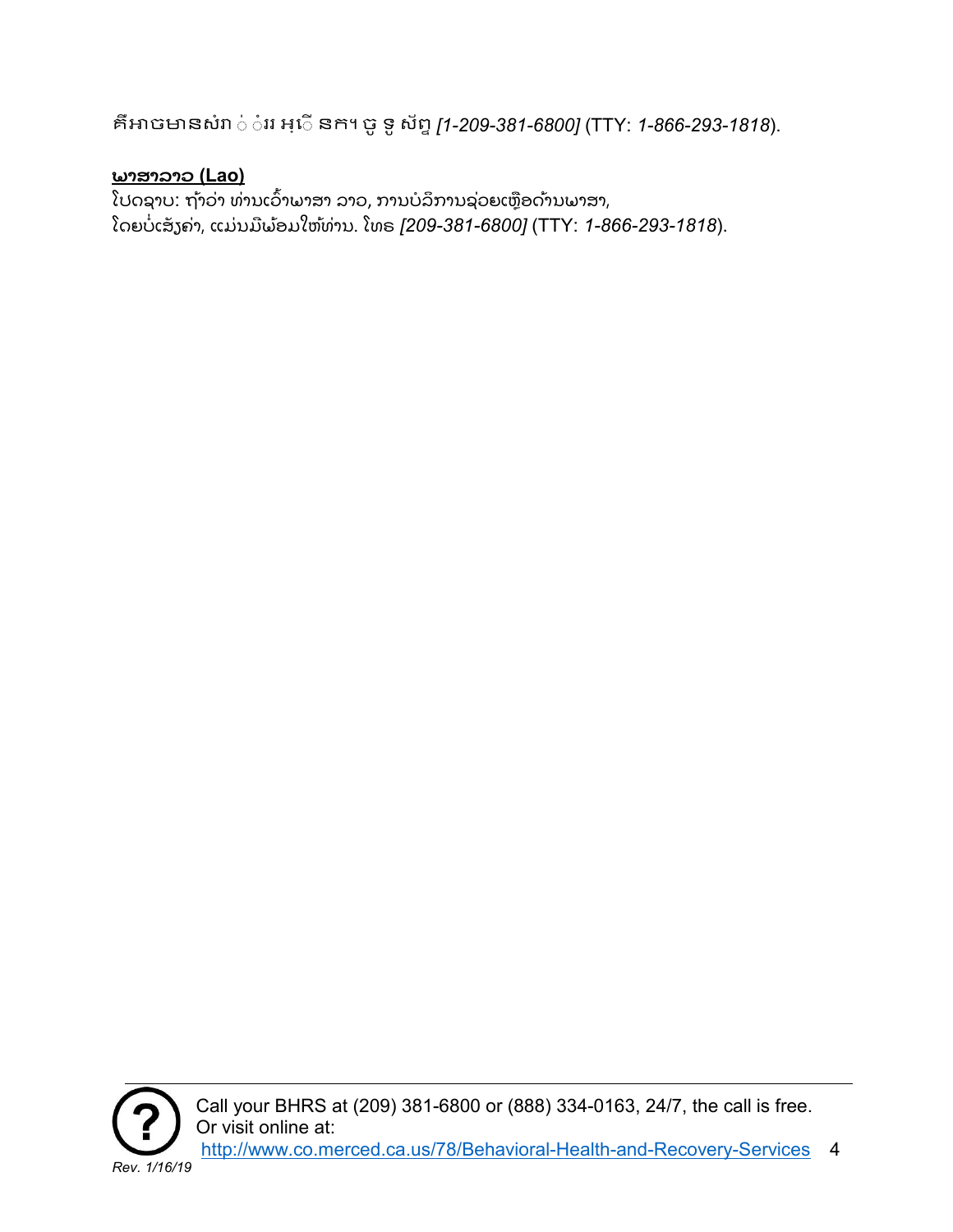### **TABLE OF CONTENTS**

| HOW TO TELL IF YOU OR SOMEONE YOU KNOW NEEDS HELP  18            |  |
|------------------------------------------------------------------|--|
|                                                                  |  |
|                                                                  |  |
|                                                                  |  |
|                                                                  |  |
|                                                                  |  |
| THE PROBLEM RESOLUTION PROCESS: TO FILE A GRIEVANCE OR APPEAL 40 |  |
|                                                                  |  |
|                                                                  |  |
|                                                                  |  |
|                                                                  |  |
|                                                                  |  |

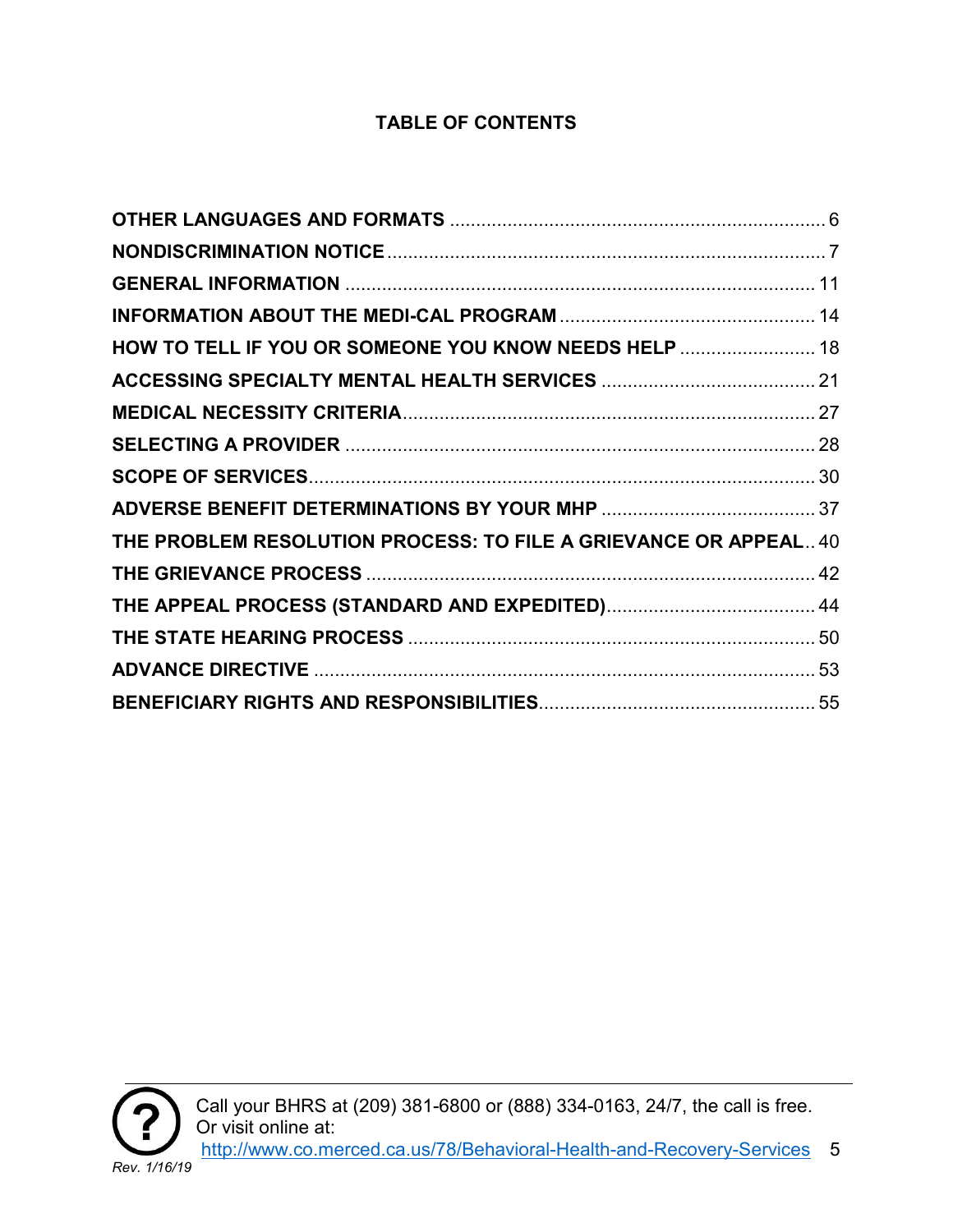#### **OTHER LANGUAGES AND FORMATS**

#### <span id="page-5-0"></span>**Other Languages**

You can get this Beneficiary Handbook and other materials for free in other languages. Call Behavioral Health and Recovery Services (BHRS) at (888) 334-0163. The call is toll free.

#### **Other Formats**

You can get this information for free in other auxiliary formats, such as Braille, 18 point font large print, or audio. Behavioral Health and Recovery Services (BHRS) at (888) 334-0163.The call is toll free.

#### **Interpreter Services**

You do not have to use a family member or friend as an interpreter. Free interpreter, linguistic, and cultural services are available 24 hours a day, 7 days a week. To get this handbook in a different language or to get interpreter, linguistic, and cultural help, call Behavioral Health and Recovery Services (BHRS) at (888) 334-0163. The call is toll free.

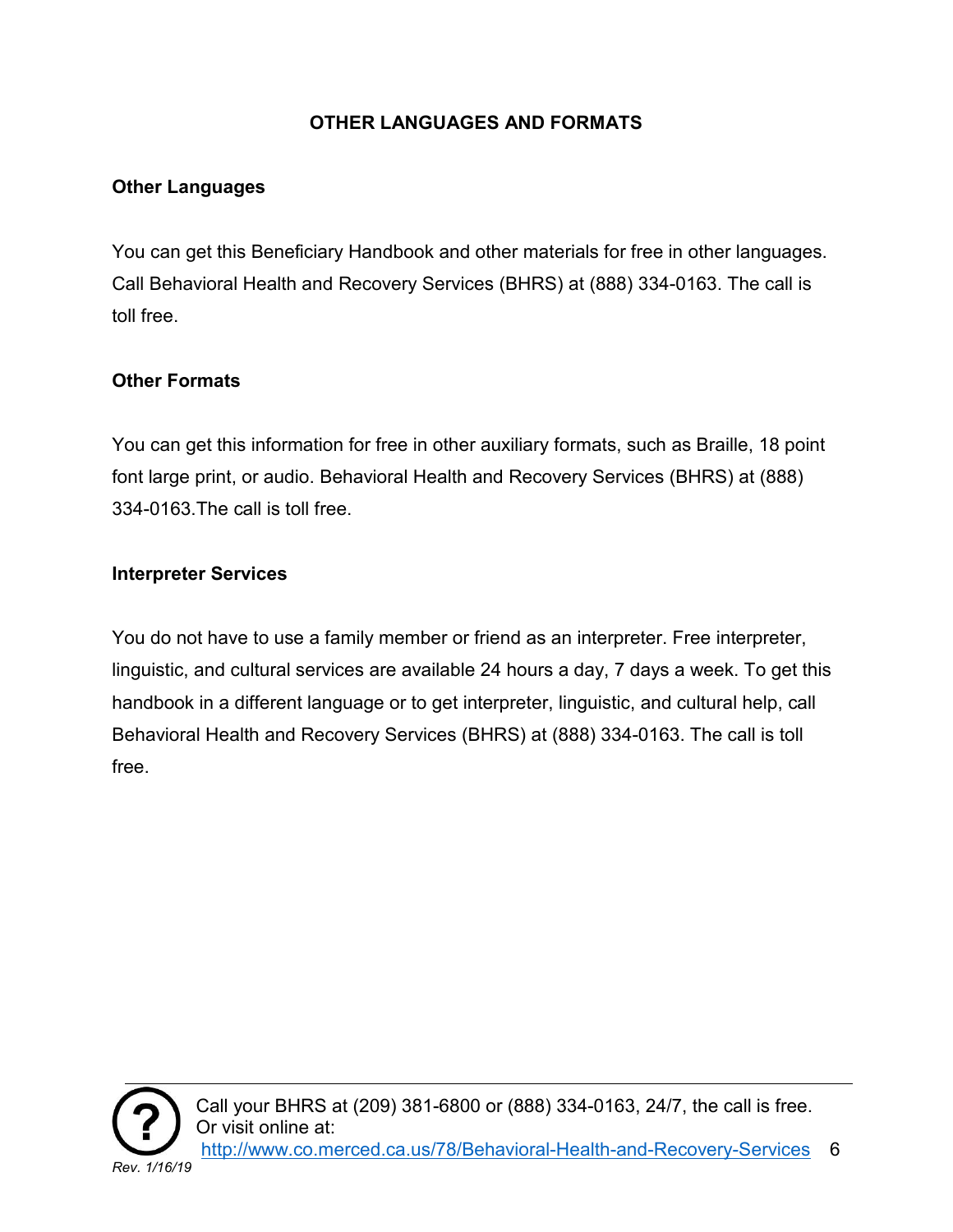# **NONDISCRIMINATION NOTICE**

<span id="page-6-0"></span>Discrimination is against the law. Behavioral Health and Recovery Services (BHRS) follows state and federal civil rights laws. Behavioral Health and Recovery Services (BHRS) does not unlawfully discriminate, exclude people, or treat them differently because of sex, race, color, religion, ancestry, national origin, ethnic group identification, age, mental disability, physical disability, medical condition, genetic information, marital status, gender, gender identity, or sexual orientation.

Behavioral Health and Recovery Services (BHRS) provides:

- Free aids and services to people with disabilities to help them communicate better, such as:
	- o Qualified sign language interpreters
	- $\circ$  Written information in other formats (large print, audio, accessible electronic formats, other

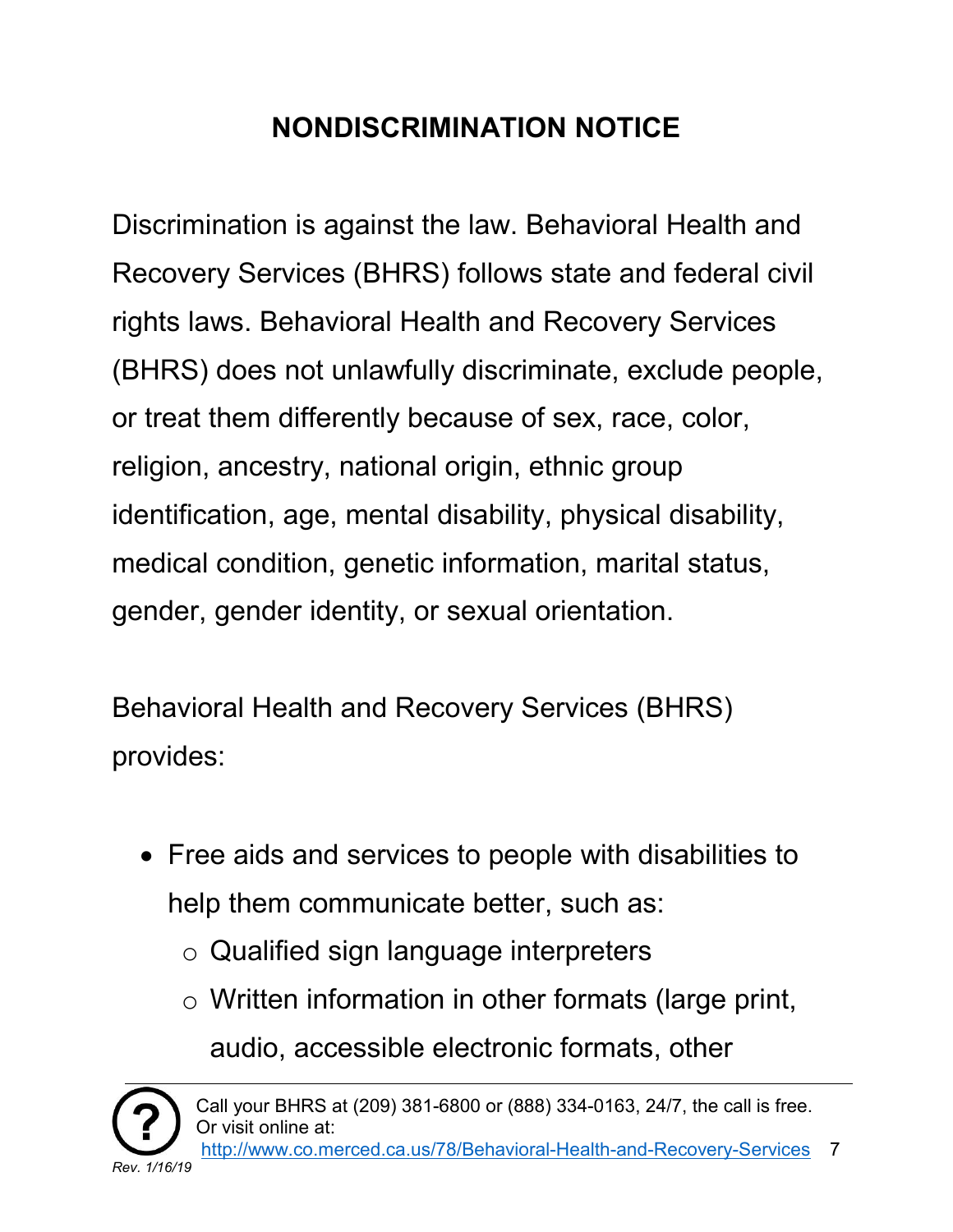formats)

- Free language services to people whose primary language is not English, such as:
	- o Qualified interpreters
	- o Information written in other languages

If you need these services, contact Behavioral Health and Recovery Services (BHRS) between 24/7. Or, if you cannot hear or speak well, please call (TTY: *1-866-293- 1818*).

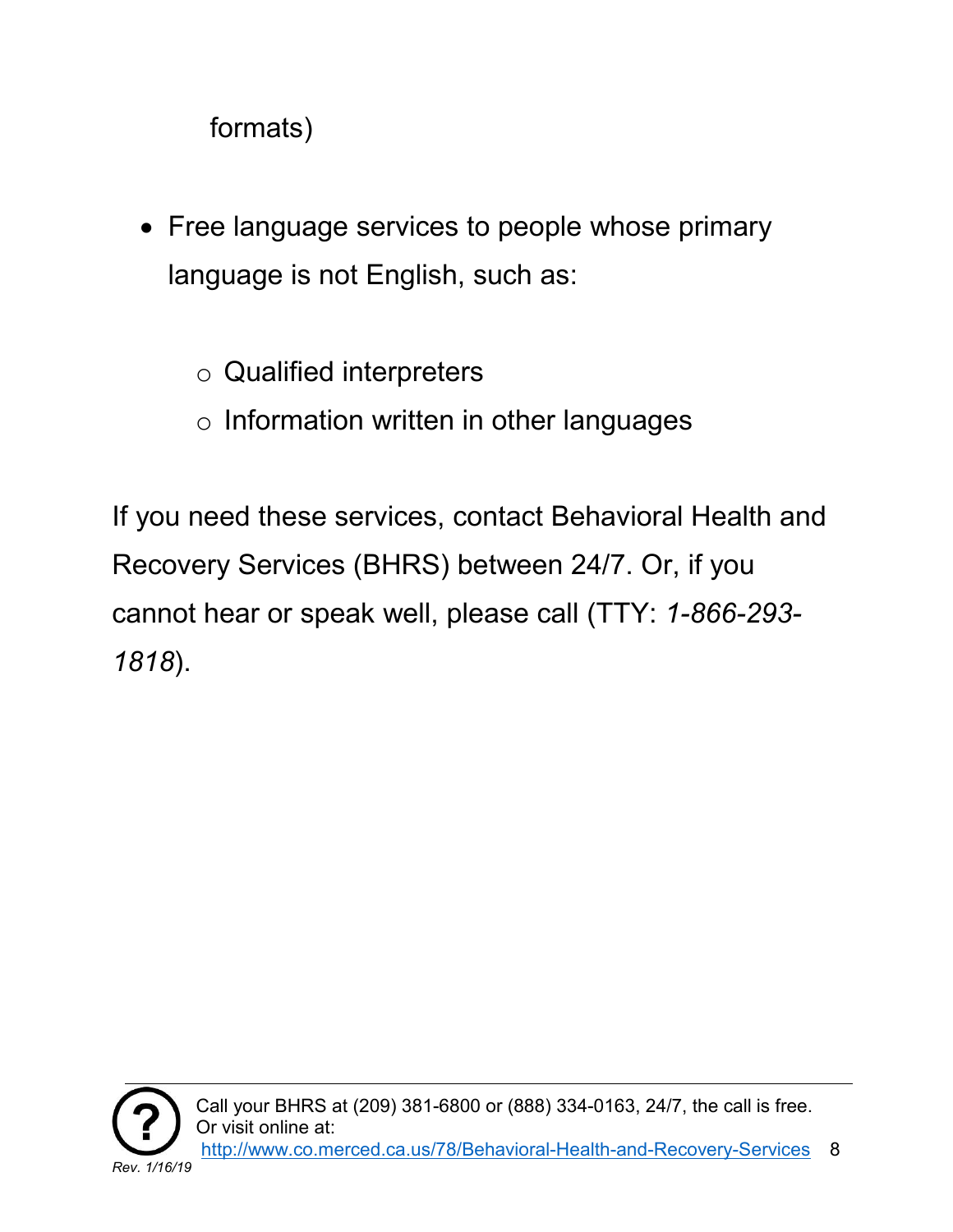#### **HOW TO FILE A GRIEVANCE**

If you believe that Behavioral Health and Recovery Services (BHRS) has failed to provide these services or unlawfully discriminated in another way on the basis of sex, race, color, religion, ancestry, national origin, ethnic group identification, age, mental disability, physical disability, medical condition, genetic information, marital status, gender, gender identity, or sexual orientation, you can file a grievance with Behavioral Health and Recovery Services (BHRS) – Quality Improvement. You can file a grievance by phone, in writing, in person, or electronically:

- By phone: Contact Behavioral Health and Recovery Services (BHRS) between 8 a.m.-5 p.m. by calling (209) 381-6800. Or, if you cannot hear or speak well, please call (TTY: *1-866-293-1818*).
- In writing: Fill out a complaint form or write a letter and send it to:

Behavioral Health and Recovery Services (BHRS) – Quality Improvement P.O. Box 2087, Merced, CA 95344

- In person: Visit your provider's office or Behavioral Health and Recovery Services (BHRS) and say you want to file a grievance.
- Electronically: You may file your grievance at: [BHRSgrievance@co.merced.ca.us](mailto:BHRSgrievance@co.merced.ca.us)

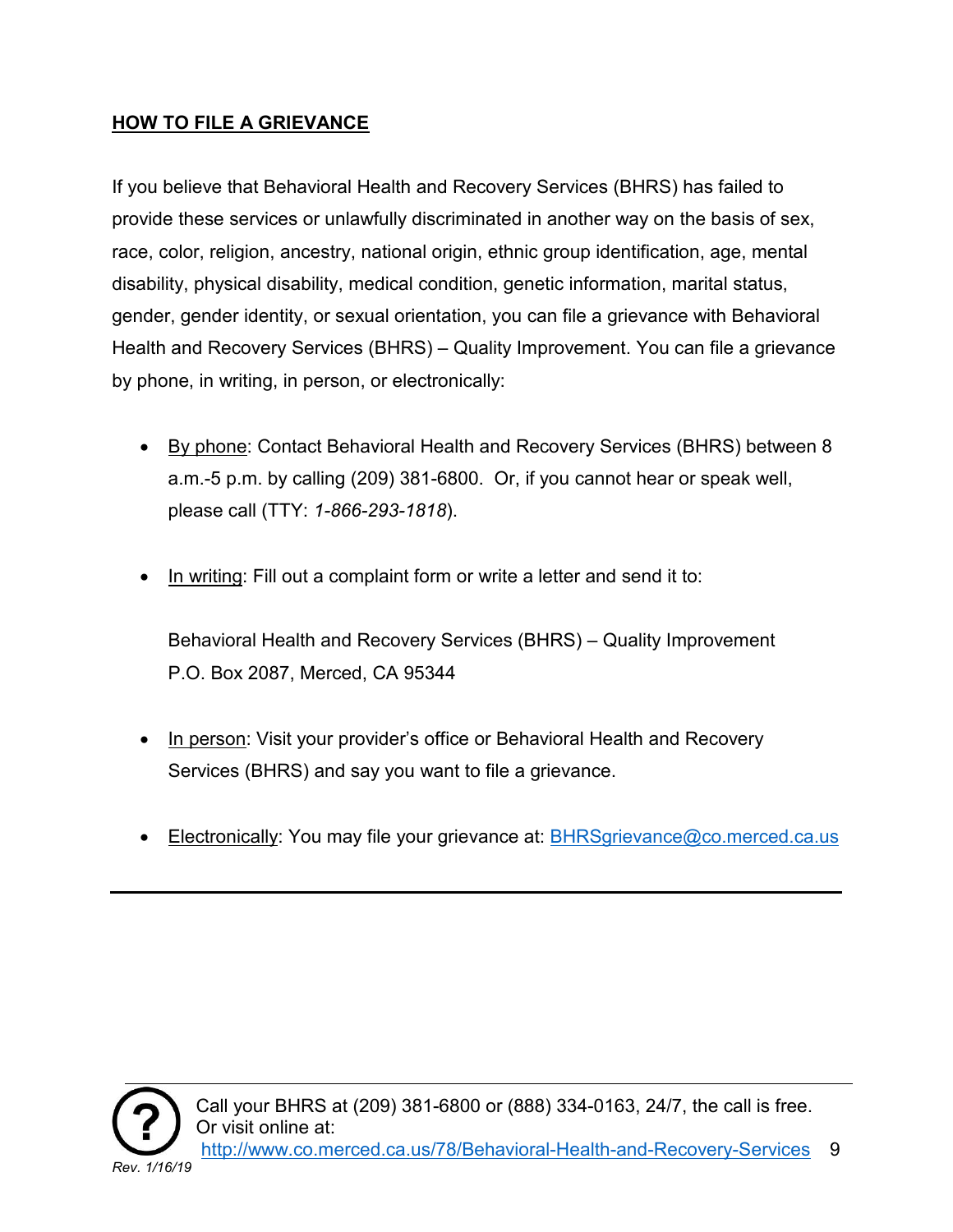## **OFFICE OF CIVIL RIGHTS – CALIFORNIA DEPARTMENT OF HEALTH CARE SERVICES**

You can also file a civil rights complaint with the California Department of Health Care Services, Office of Civil Rights by phone, in writing, or electronically:

- By phone: Call **(916) 440-7370**. If you cannot speak or hear well, please call **711 (Telecommunications Relay Service)**.
- In writing: Fill out a complaint form or send a letter to:

**Michele Villados Deputy Director, Office of Civil Rights Department of Health Care Services Office of Civil Rights P. O. Box 997413, MS 0009 Sacramento, CA 95899-7413**

Complaint forms are available at [http://www.dhcs.ca.gov/Pages/Language\\_Access.aspx](http://www.dhcs.ca.gov/Pages/Language_Access.aspx)

• Electronically: Send an email to [CivilRights@dhcs.ca.gov.](mailto:CivilRights@dhcs.ca.gov)

## **OFFICE OF CIVIL RIGHTS – U.S. DEPARTMENT OF HEALTH AND HUMAN SERVICES**

If you believe you have been discriminated against on the basis of race, color, national origin, age, disability, or sex, you can also file a civil rights complaint directly with the

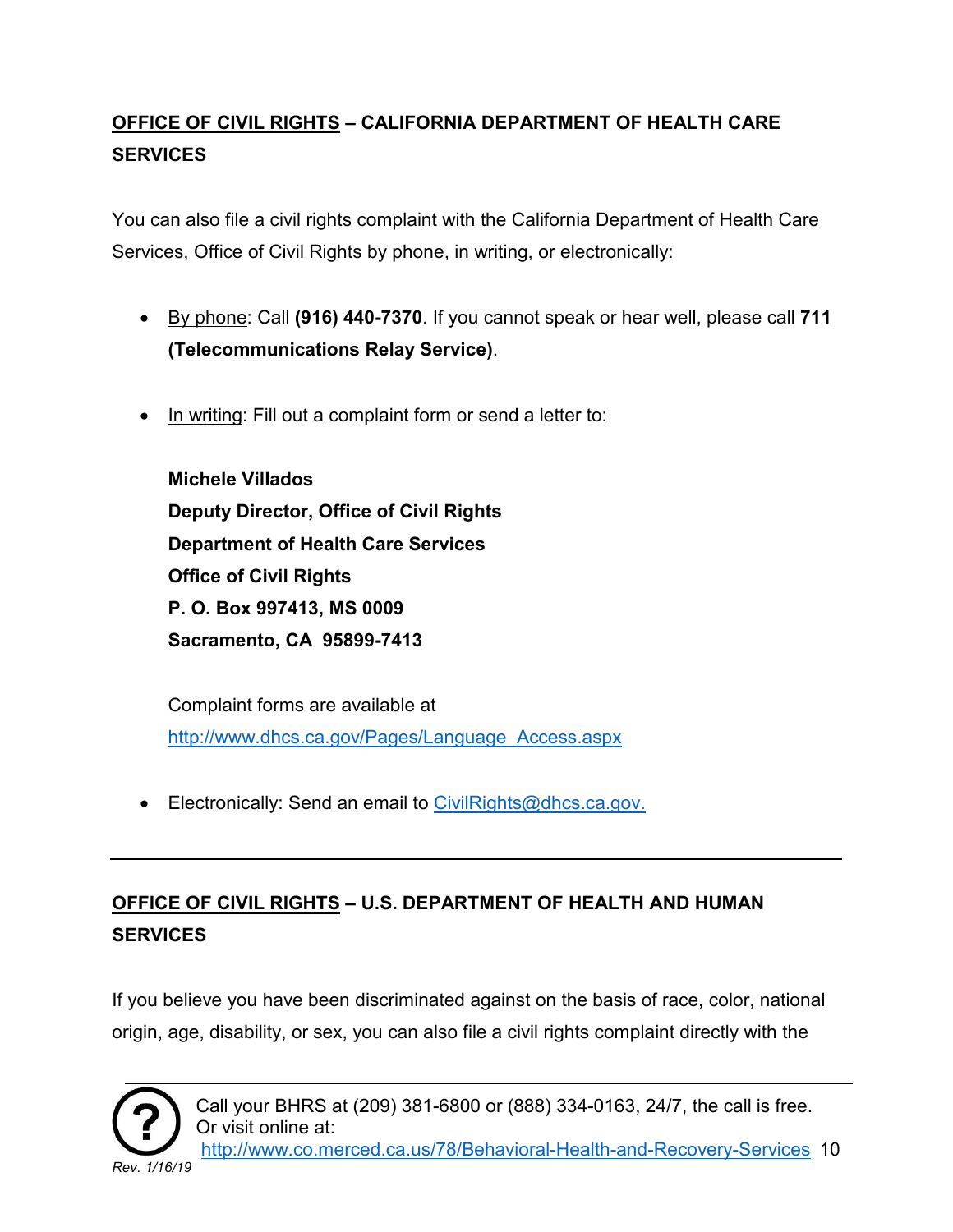U.S. Department of Health and Human Services, Office of Civil Rights by phone, in writing, or electronically:

- By phone: Call **1 (800) 368-1019**. If you cannot speak or hear well, please call **TTY/TDD 1 (800) 537-7697**.
- In writing: Fill out a complaint form or send a letter to:

**U.S. Department of Health and Human Services 200 Independence Avenue, SW Room 509F, HHH Building Washington, D.C. 20201** 

Complaint forms are available at [https://www.hhs.gov/ocr/complaints/index.html.](https://www.hhs.gov/ocr/complaints/index.html)

• Electronically: Visit the Office for Civil Rights Complaint Portal at [https://ocrportal.hhs.gov/ocr/smartscreen/main.jsf.](https://ocrportal.hhs.gov/ocr/smartscreen/main.jsf)

#### **GENERAL INFORMATION**

#### <span id="page-10-0"></span>**Why Is It Important to Read This Handbook?**

Welcome to Merced County's Mental Health Plan system of care. This document describes the Mental Health Plan also known as MHP, the programs and services that we are proving in Merced County.

Throughout the Consumer Handbook, we will refer to the "MHP" which just means the mental health treatment services that are available at no-cost for Medi-Cal eligible beneficiaries, and the various features and structure of the system of care. The MHP is available to Merced County residents who are eligible for Medi-Cal.

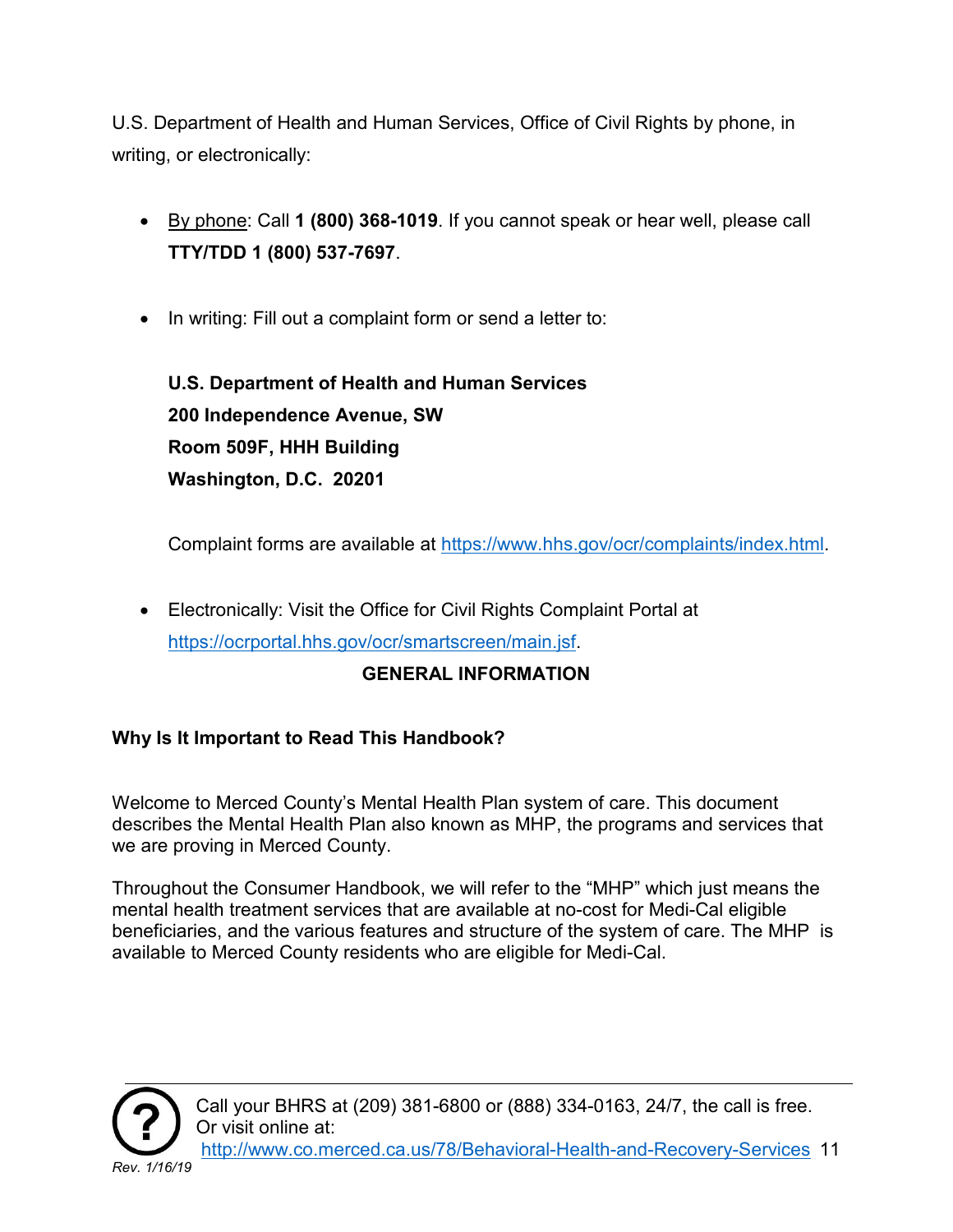This handbook tells you how to get Medi-Cal specialty mental health services through your county MHP. This handbook explains your benefits and how to get care. It will also answer many of your questions.

You will learn:

- How to get specialty mental health services through your MHP
- What benefits you have access to
- What to do if you have a question or problem
- Your rights and responsibilities as a Medi-Cal beneficiary

If you don't read this handbook now, you should keep this handbook so you can read it later. This handbook and other written materials are available either electronically at <http://www.co.merced.ca.us/78/Behavioral-Health-and-Recovery-Services> or in printed form from the MHP, free of charge. Call your MHP if you would like a printed copy.

Use this handbook as an addition to the information you received when you enrolled in Medi-Cal.

#### **Need This Handbook in Your Language or a Different Format?**

If you speak a language other than English, free oral interpreter services are available to you. Call Behavioral Health and Recovery Services (BHRS) at the number listed in the footer. Your MHP is available 24 hours a day, seven days a week.

You can also contact your MHP at (888) 334-0163 if you would like this handbook or other written materials in alternative formats such as large print, Braille, or audio. Your MHP will assist you.

If you would like this handbook or other written materials in a language other than



Call your BHRS at (209) 381-6800 or (888) 334-0163, 24/7, the call is free. Or visit online at: [http://www.co.merced.ca.us/78/Behavioral-Health-and-Recovery-Services](http://www.co.merced.ca.us/78/Behavioral-Health-and-%20%20%20Recovery-Services) 12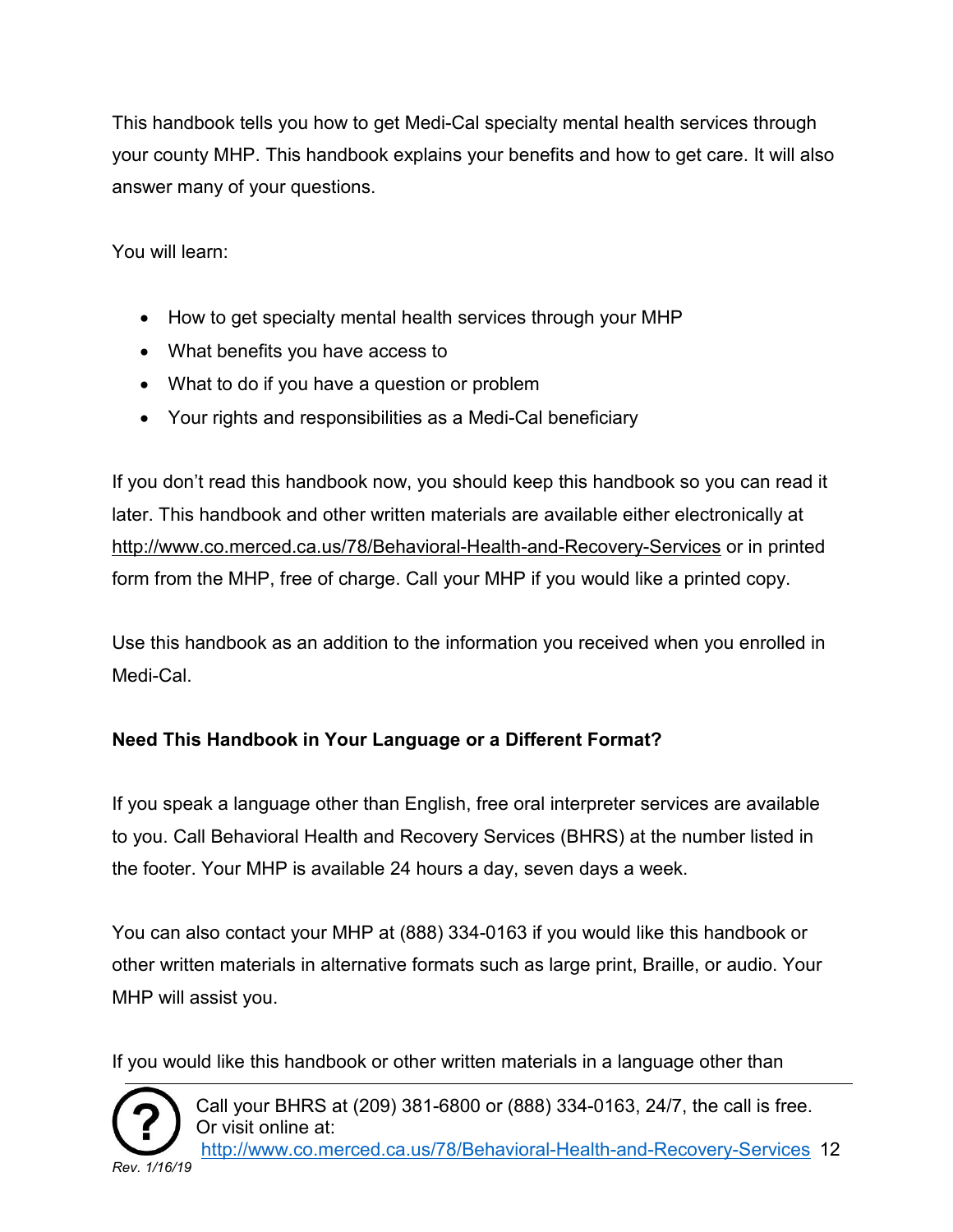English, call your MHP. Your MHP will assist you in your language over the phone.

This information is available in the languages listed below. English, Spanish and Hmong are the prevalent languages that materials are readily available.

#### **What Is My MHP Responsible For?**

Your MHP is responsible for the following:

- Figuring out if you are eligible for specialty mental health services from the county or its provider network.
- Providing a toll-free phone number that is answered 24 hours a day, seven days a week that can tell you how to get services from the MHP. Behavioral Health and Recovery Services toll-free number is: (888) 334-0163.
- Having enough providers to make sure that you can get the mental health treatment services covered by the MHP if you need them.
- Informing and educating you about services available from your MHP.
- Providing you services in your language or by an interpreter (if necessary) free of charge and letting you know that these interpreter services are available.
- Providing you with written information about what is available to you in other languages or alternative forms like Braille or large-size print. Behavioral Health and Recovery Services provides all informational materials in the prevalent languages (English, Spanish and Hmong), and makes available of alternative formats and use of auxiliary aides and large prints. For additional languages that are not covered in the prevelant language, please call Behavioral Health and Recovery Services at (209) 381-6800 and request to speak with the Quality Improvement Department.
- Providing you with notice of any significant change in the information specified in this handbook at least 30 days before the intended effective date of the change.



Call your BHRS at (209) 381-6800 or (888) 334-0163, 24/7, the call is free. Or visit online at: [http://www.co.merced.ca.us/78/Behavioral-Health-and-Recovery-Services](http://www.co.merced.ca.us/78/Behavioral-Health-and-%20%20%20Recovery-Services) 13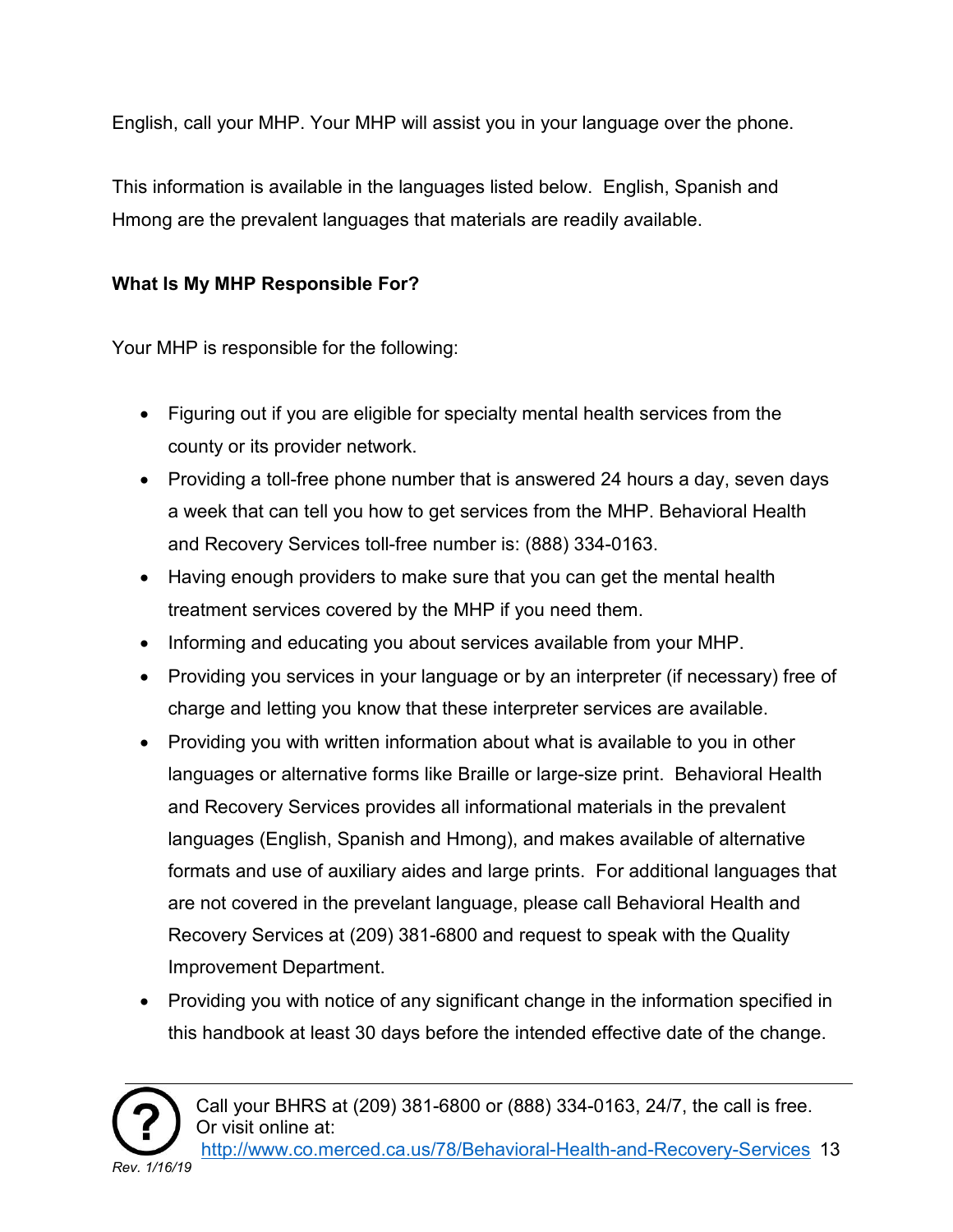A change is considered significant when there is an increase or decrease in the amount or types of services that are available, or if there is an increase or decrease in the number of network providers, or if there is any other change that would impact the benefits you receive through the MHP.

#### **INFORMATION ABOUT THE MEDI-CAL PROGRAM**

#### <span id="page-13-0"></span>**Who Can Get Medi-Cal?**

Many factors are used to decide what type of health coverage you can receive from Medi-Cal. They include:

- How much money you make
- Your age
- The age of any children you care for
- Whether you are pregnant, blind, or disabled
- Whether you are on Medicare

You also must be living in California to qualify for Medi-Cal. If you think you qualify for Medi-Cal, learn how to apply below.

## **How Can I Apply for Medi-Cal?**

You can apply for Medi-Cal at any time of the year. You may choose one of the following ways to apply.

**By Mail:** Apply for Medi-Cal with a Single Streamlined Application, provided in English and other languages at [http://www.dhcs.ca.gov/services/medi](http://www.dhcs.ca.gov/services/medi-cal/eligibility/Pages/SingleStreamApps.aspx)[cal/eligibility/Pages/SingleStreamApps.aspx.](http://www.dhcs.ca.gov/services/medi-cal/eligibility/Pages/SingleStreamApps.aspx) Send completed applications to

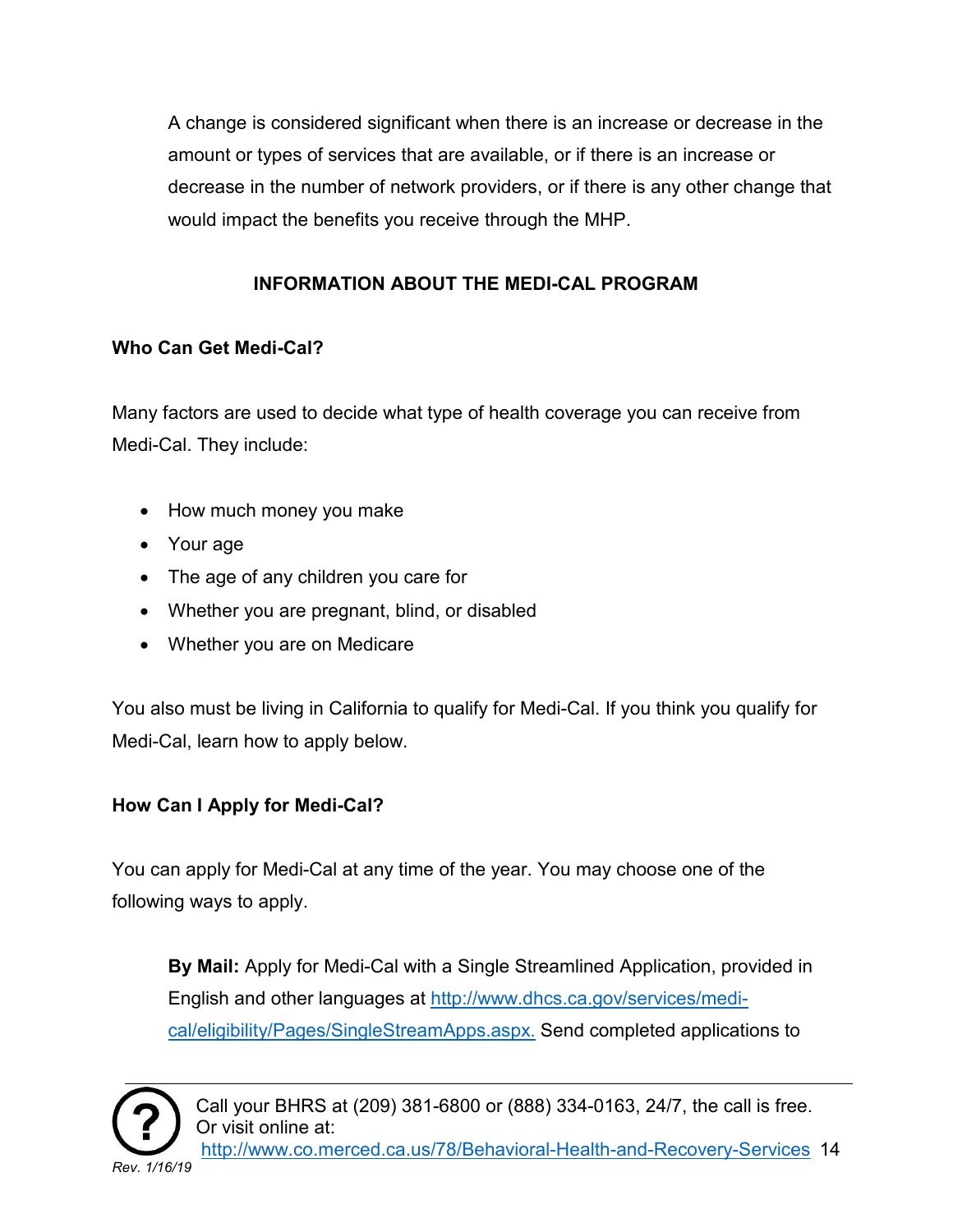your local county office. Find the address for your local county office on the web at [http://www.dhcs.ca.gov/services/medi-cal/Pages/CountyOffices.aspx.](http://www.dhcs.ca.gov/services/medi-cal/Pages/CountyOffices.aspx)

Merced County – Human Services Agency Mailing Address: PO BOX 112 Merced, CA 95341-0112

**By Phone:** To apply over the phone, call your local county office. You can find the phone number on the web at [http://www.dhcs.ca.gov/services/medi](http://www.dhcs.ca.gov/services/medi-cal/Pages/CountyOffices.aspx)[cal/Pages/CountyOffices.aspx.](http://www.dhcs.ca.gov/services/medi-cal/Pages/CountyOffices.aspx)

Merced County – Human Services Agency - phone number: (209) 385-3000.

**Online:** Apply online at [www.benefitscal.com](http://www.benefitscal.com/) or [www.coveredca.com.](http://www.coveredca.com/) Applications are securely transferred directly to your local county social services office, since Medi-Cal is provided at the county level.

**In-Person:** To apply in person, find your local county office at [http://www.dhcs.ca.gov/services/medi-cal/Pages/CountyOffices.aspx,](http://www.dhcs.ca.gov/services/medi-cal/Pages/CountyOffices.aspx) where you can get help completing your application.

## **Merced County – Human Services Agency – Merced Location** Office Location: 2115 West Wardrobe Avenue Merced, CA 95340 (209) 385-3000 **Merced County – Human Services Agency – Los Banos Location** Office Location: 415 F Street

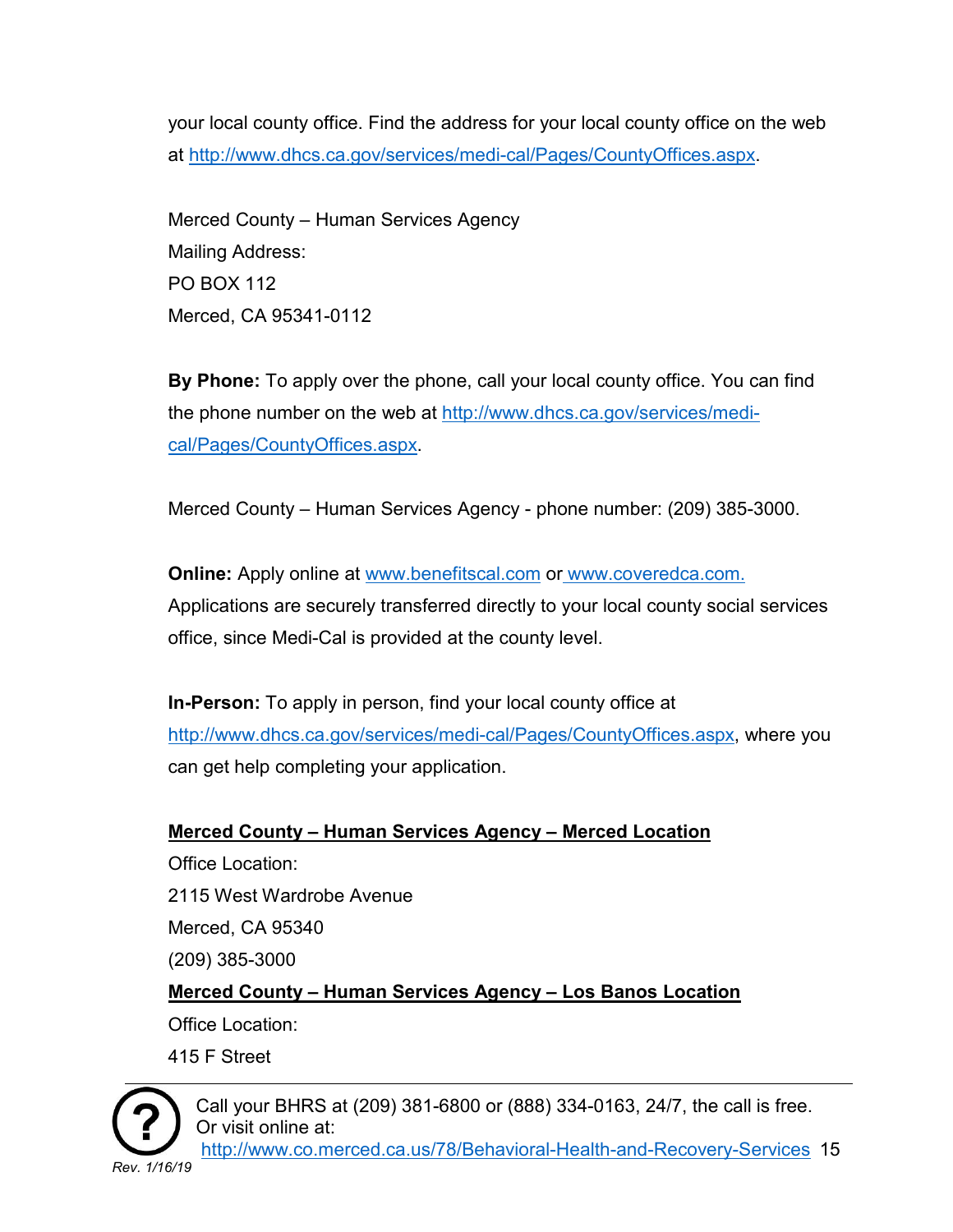Los Banos, CA 93635 (209) 826-1821 **Merced County – Human Services Agency – Atwater Location** Office Location: 1920 Customer Care Way Atwater, CA 95301 (209) 385-3000

If you need help applying, or have questions, you can contact a trained Certified Enrollment Counselor (CEC) for free. Call 1-800-300-1506, or search for a local CEC at [http://www.coveredca.com/get-help/local.](http://www.coveredca.com/get-help/local)

If you still have questions about the Medi-Cal program, you can learn more at [http://www.dhcs.ca.gov/individuals/Pages/Steps-to-Medi-Cal.aspx.](http://www.dhcs.ca.gov/individuals/Pages/Steps-to-Medi-Cal.aspx)

#### **What Are Emergency Services?**

Emergency services are services for beneficiaries experiencing an unexpected medical condition, including a psychiatric emergency medical condition.

An emergency medical condition has symptoms so severe (possibly including severe pain) that an average person could expect the following might happen at any moment:

- The health of the individual (or with respect to a pregnant woman, the health of her unborn child) could be in serious trouble
- Serious problems with bodily functions
- Serious problem with any bodily organ or part

A psychiatric emergency medical condition occurs when an average person thinks that someone:

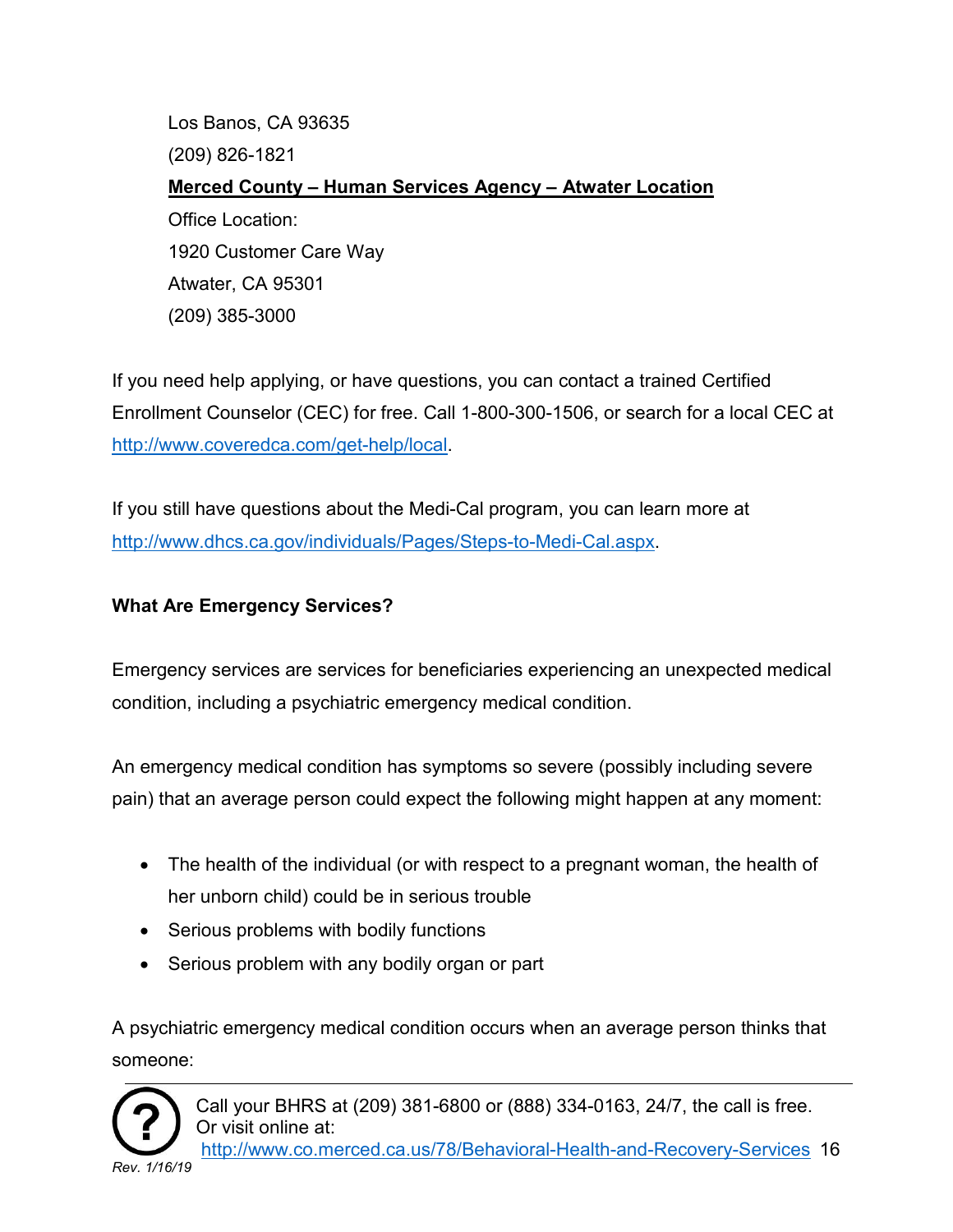- Is a current danger to himself or herself or another person because of what seems like a mental illness
- Is immediately unable to provide or eat food, or use clothing or shelter because of what seems like a mental illness

Emergency services are covered 24 hours a day, seven days a week for Medi-Cal beneficiaries. Prior authorization is not required for emergency services. The Medi-Cal program will cover emergency conditions, whether the condition is medical or psychiatric (emotional or mental). If you are enrolled in Medi-Cal, you will not receive a bill to pay for going to the emergency room, even if it turns out to not be an emergency. If you think you are having an emergency, call 911 or go to any hospital or other setting for help.

#### **Is Transportation Available?**

Non-emergency transportation and non-medical transportation may be provided for Medi-Cal beneficiaries who are unable to provide transportation on their own and who have a medical necessity to receive certain Medi-Cal covered services.

If you need assistance with transportation, contact your managed care plan for information and assistance.

If you have Medi-Cal but are not enrolled in a managed care plan, and you need non-medical transportation, you can either call an approved licensed, professional medical transportation company directly or you can call your medical health care provider and ask about transportation providers in your area. When you contact the transportation company, they will ask for information about your appointment date and time. If you need non-emergency medical transportation, your provider can prescribe

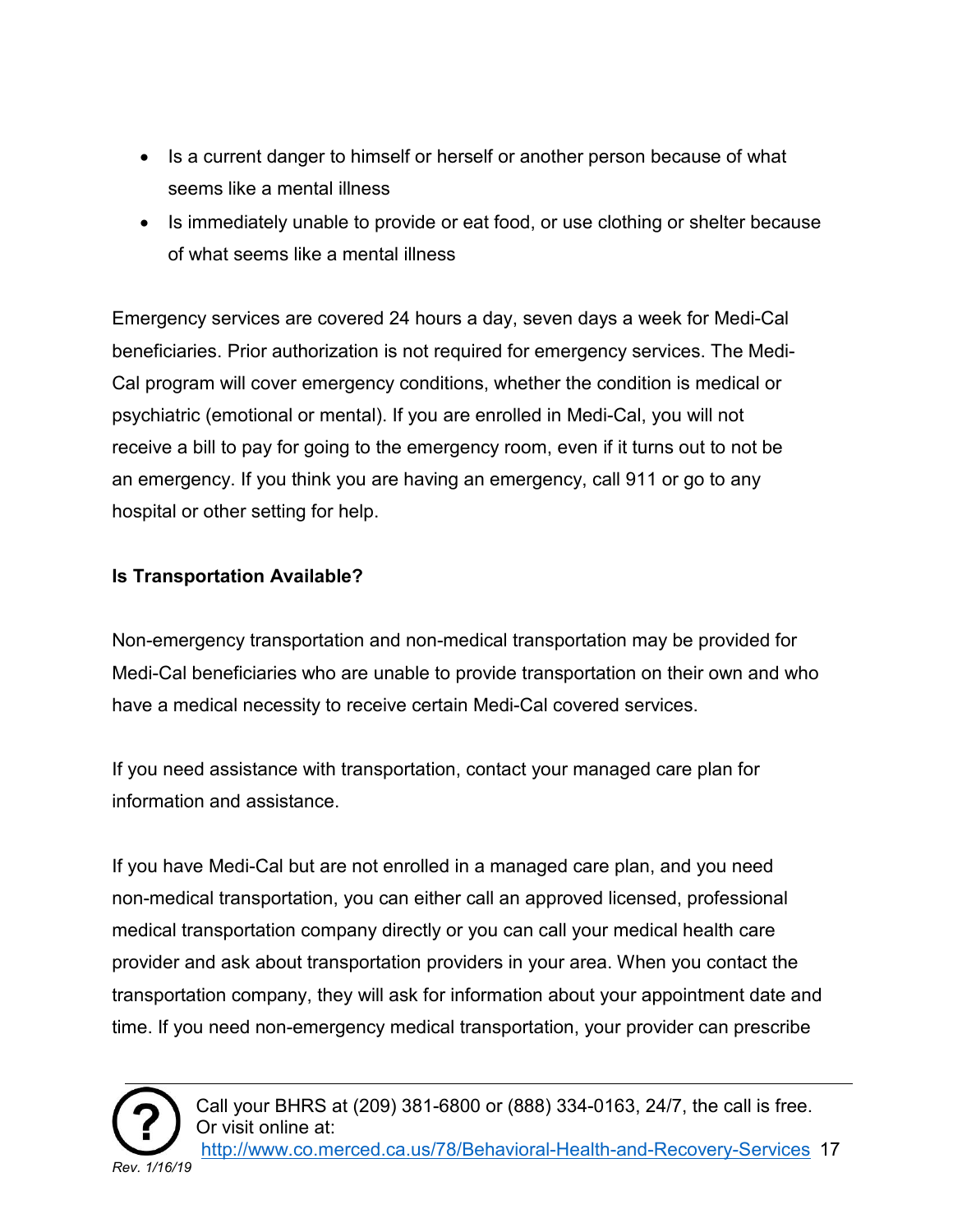non-emergency medical transportation and put you in touch with a transportation provider to coordinate your ride to and from your appointment(s).

#### **Who Do I Contact If I'm Having Suicidal Thoughts?**

If you or someone you know is in crisis, please call the National Suicide Prevention Lifeline at 1-800-273-TALK (8255).

For local residents seeking assistance in a crisis and to access local mental health programs, please call the Crisis Stabilization Unit at (209) 381-6819 or toll free: (888) 334-0163.

## <span id="page-17-0"></span>**HOW TO TELL IF YOU OR SOMEONE YOU KNOW NEEDS HELP**

### **How Do I Know When I Need Help?**

Many people have difficult times in life and may experience mental health problems. The most important thing to remember when asking yourself if you need professional help is to trust yourself. If you are eligible for Medi-Cal, and you think you may need professional help, you should request an assessment from your MHP.

You may need help if you have one or more of the following signs:

- Depressed (or feeling hopeless, helpless, or very down) most of the day, nearly every day
- Loss of interest in activities you generally like to do
- Significant weight loss or gain in a short period of time
- Sleeping too much or too little
- Slowed or excessive physical movements

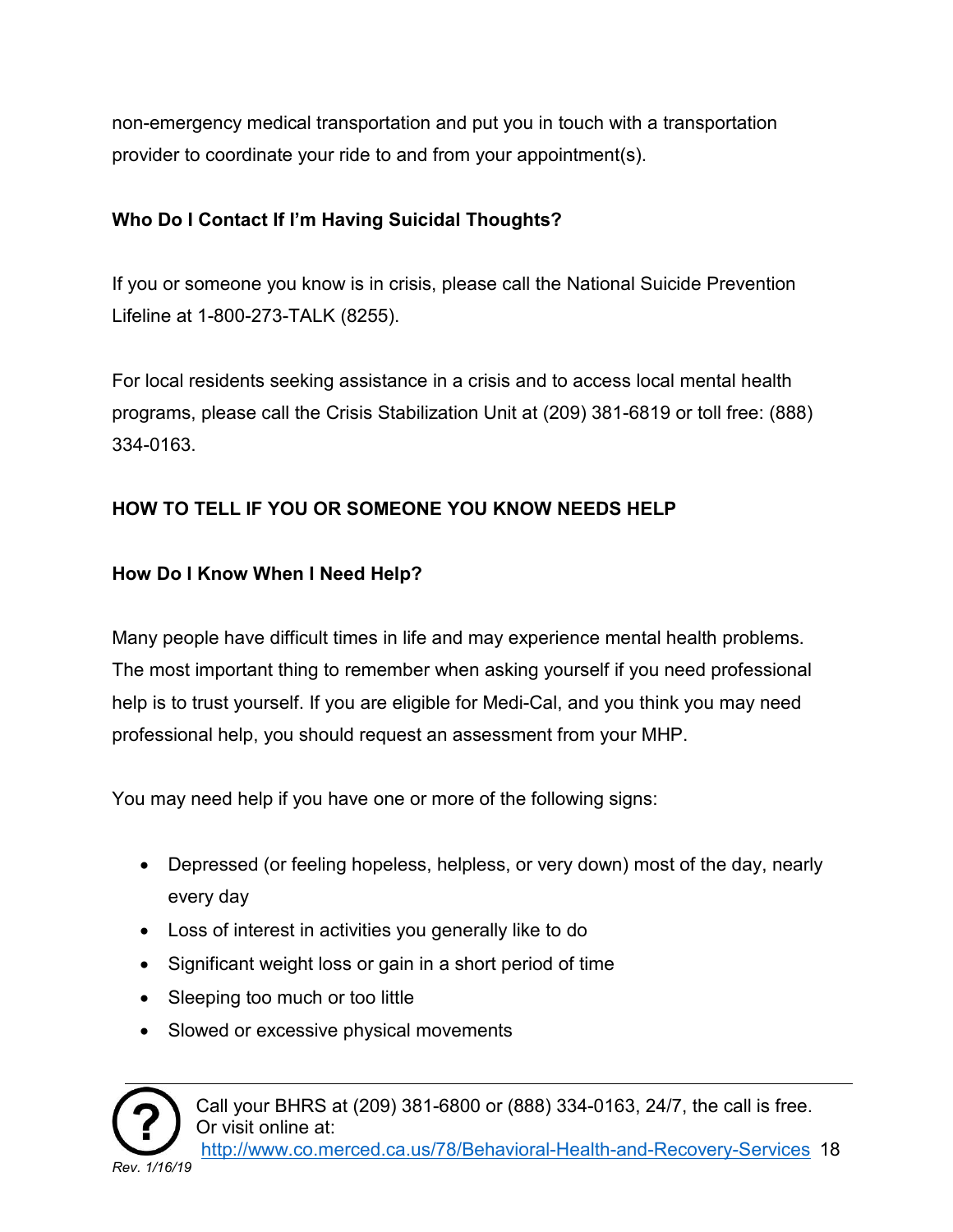- Feeling tired nearly every day
- Feelings of worthlessness or excessive guilt
- Difficulty thinking, concentrating, and/or making decisions
- Decreased need for sleep (feeling 'rested' after only a few hours of sleep)
- Racing thoughts too fast for you to keep up
- Talking very fast or cannot stop talking
- Believing that people are out to get you
- Hearing voices and/or sounds others do not hear
- Seeing things others do not see
- Unable to go to work or school
- Not caring about personal hygiene (being clean)
- Having serious trouble with other people
- Pulling back or withdrawing from other people
- Crying frequently and for no reason
- Often angry and 'blow up' for no reason
- Having severe mood swings
- Feeling anxious or worried most of the time
- Having what others call strange or bizarre behaviors

#### **How Do I Know When a Child or Teenager Needs Help?**

You may contact your MHP for an assessment for your child or teenager if you think they are showing any of the signs of a mental health problem. If your child or teenager qualifies for Medi-Cal and the county assessment indicates that specialty mental health services covered by the MHP are needed, the MHP will arrange for your child or teenager to receive the services. There are also services available for parents who feel overwhelmed by being a parent or who have mental health problems.

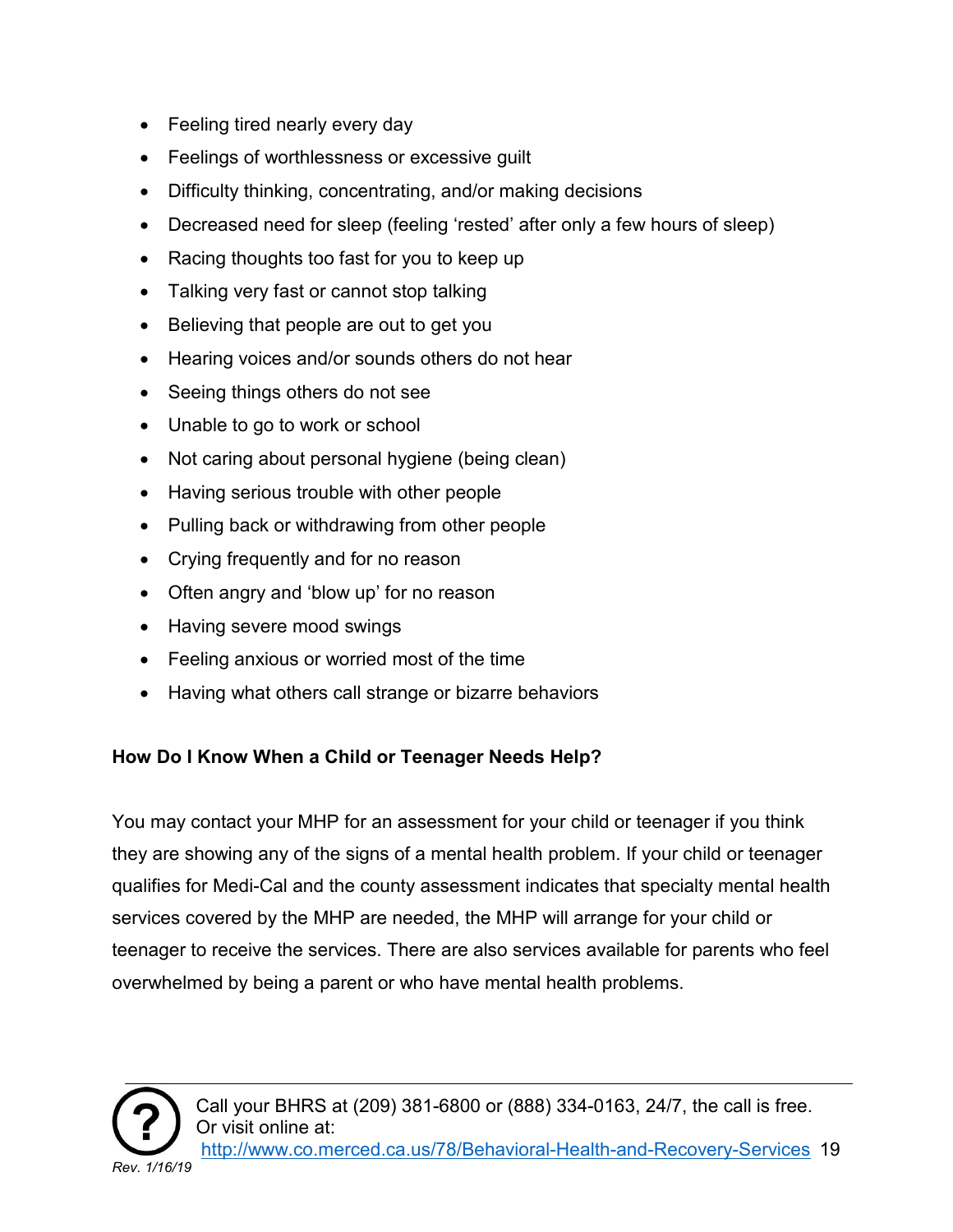The following checklist can help you assess if your child needs help, such as mental health services. If more than one sign is present or persists over a long period of time, it may indicate a more serious problem requiring professional help. Here are some signs to look out for:

- Sudden and unexplained change in behavior
- Complains of aches/pains without any medical/physical cause
- Spends more time alone
- Tires easily and has little energy
- Fidgety and unable to sit still
- Less interested in school without apparent reason
- Distracted easily
- Is afraid of new situations
- Feels sad or unhappy without apparent cause
- Is irritable or angry without apparent cause
- Feels hopeless
- Has trouble concentrating
- Has less interest in friends
- Fights with others
- Absent from school without good cause
- School grades dropping
- Low self-esteem
- Has trouble sleeping
- Worries a lot
- Feels distressed when not with you
- Feels they can't do anything right
- Takes unnecessary risks
- Frequently feels emotionally or physically hurt
- Acts noticeably younger than children their age

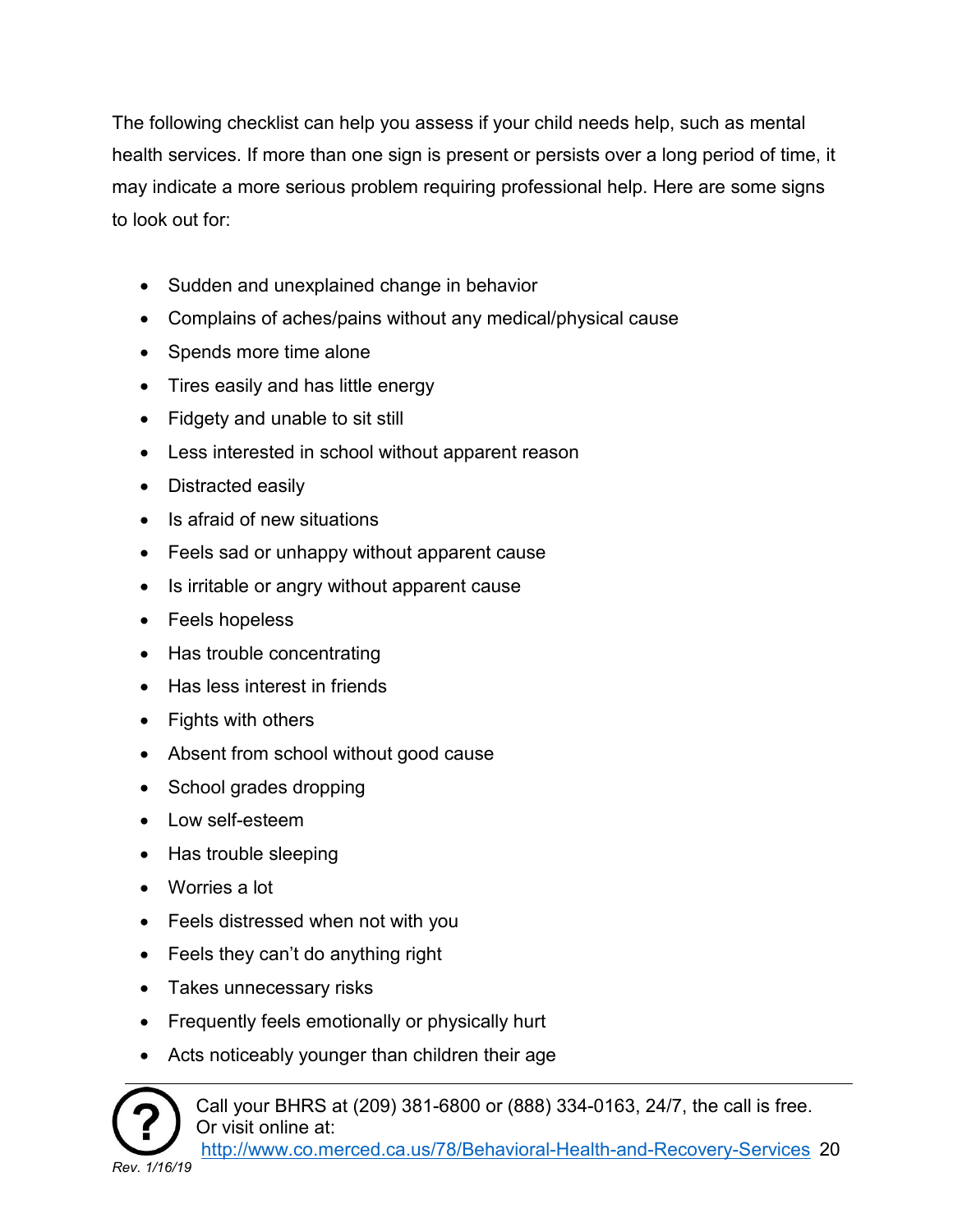- Does not understand other people's feelings
- Bullies others
- Does not take responsibility for their actions
- Takes things that do not belong to them and denies doing it

#### **ACCESSING SPECIALTY MENTAL HEALTH SERVICES**

#### <span id="page-20-0"></span>**What Are Specialty Mental Health Services?**

Specialty mental health services are mental health services for people who have mental illness or emotional problems that a regular doctor cannot treat. These illnesses or problems are severe enough that they get in the way of a person's ability to carry on with their daily activities.

Specialty mental health services include:

- Mental health services
- Medication support services
- Targeted case management
- Crisis intervention services
- Crisis stabilization services
- Adult residential treatment services
- Crisis residential treatment services
- Day treatment intensive services
- Day rehabilitation
- Psychiatric inpatient hospital services
- Psychiatric health facility services

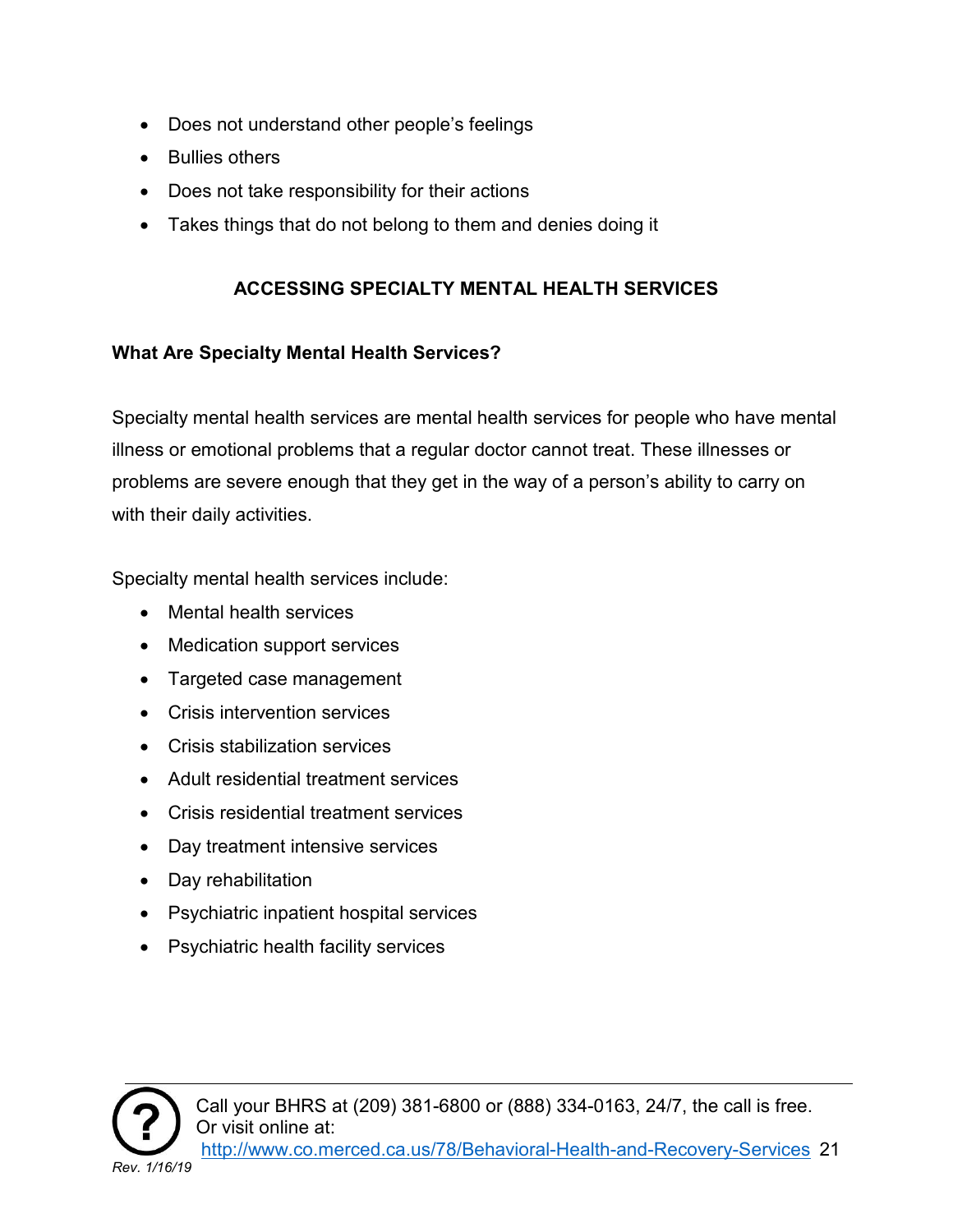In addition to the specialty mental health services listed above, beneficiaries under age 21 have access to additional services under the Early and Periodic Screening, Diagnostic, and Treatment (EPSDT) benefit. Those services include:

- Intensive home-based services
- Intensive care coordination
- Therapeutic behavioral services
- Therapeutic foster care

If you would like to learn more about each specialty mental health service that may be available to you, see the "Scope of Services" section in this handbook.

## **How Do I Get Specialty Mental Health Services?**

If you think you need specialty mental health treatment services, you can call your MHP and ask for an appointment for an initial assessment. You can call your county's toll-free phone number.

You may also be referred to your MHP for specialty mental health services by another person or organization, including your doctor, school, a family member, guardian, your Medi-Cal managed care health plan, or other county agencies. Usually your doctor or the Medi-Cal managed care health plan will need your permission, or the permission of the parent or caregiver of a child, to make the referral directly to the MHP, unless there is an emergency. Your MHP may not deny a request to do an initial assessment to determine whether you meet the criteria for receiving services from the MHP.

The covered specialty mental health services are available through an MHP provider (such as clinics, treatment centers, community-based organizations, or individual providers).

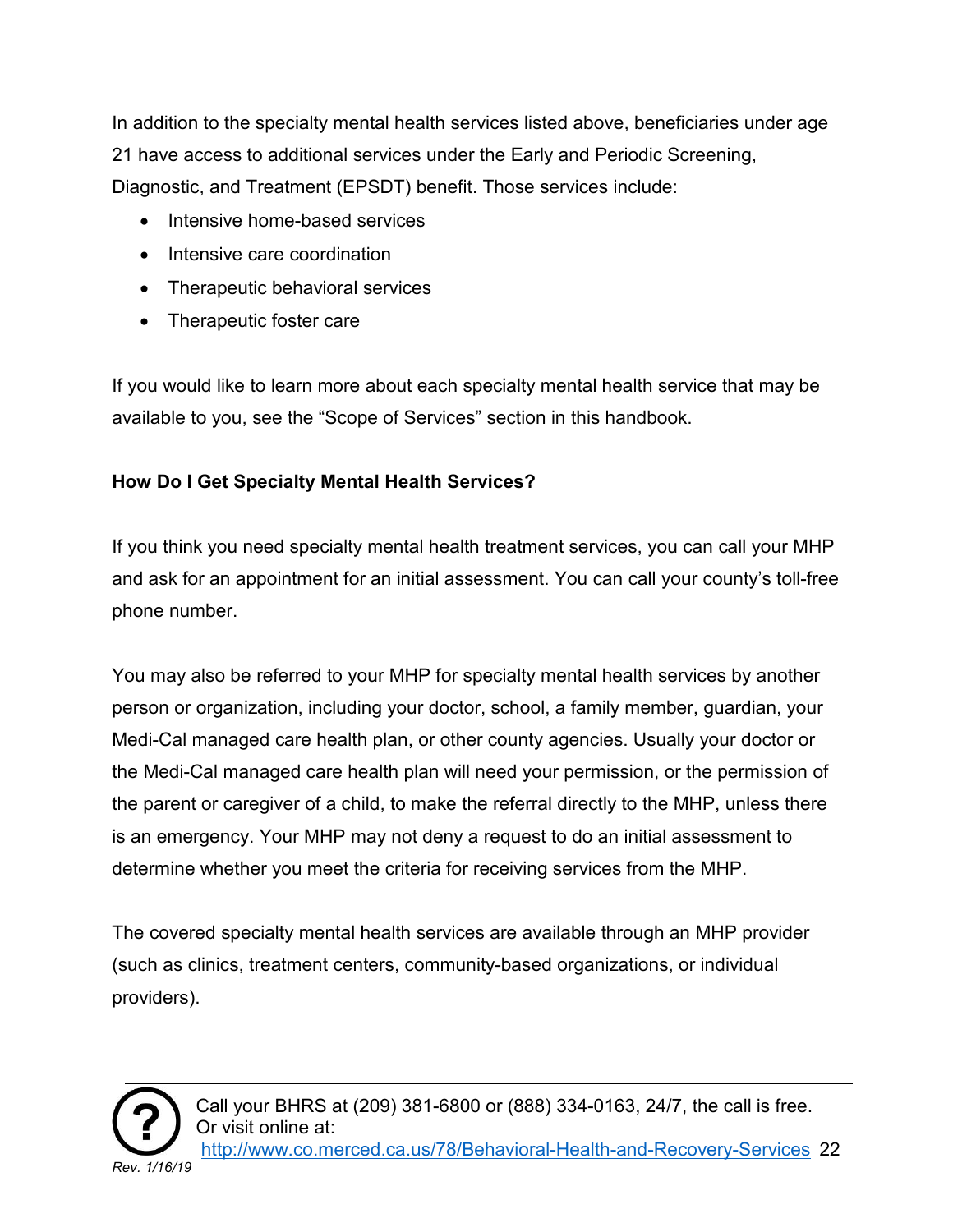#### **Where Can I Get Specialty Mental Health Services?**

You can get specialty mental health services in the county where you live. Please contact Behavioral Health and Recovery Services at (209) 381-6800 to inquire about clinic locations and services provided in Merced County. Each county has specialty mental health services for children, youth, adults, and older adults. If you are under 21 years of age, you are eligible for additional coverage and benefits under EPSDT.

Your MHP will determine if you need specialty mental health services. If you do, the MHP will refer you to a mental health provider that provides the services you need.

The MHP has to make sure they refer you to a provider who will meet your needs and who is the closest provider to your home.

#### **When Can I Get Specialty Mental Health Services?**

Your MHP has to meet the state's appointment time standards when scheduling an appointment for you to receive services from the MHP. The MHP must offer you an appointment that meets the following appointment time standards:

- Within 10 business days of your non-urgent request to start services with the MHP;
- Within 48 hours if you request services for an urgent condition;
- Within 15 business days of your request for an appointment with a psychiatrist; and,
- For ongoing services (following the initial appointment), in a timely manner based on your condition and need for services.

#### **Who Decides Which Services I Will Get?**

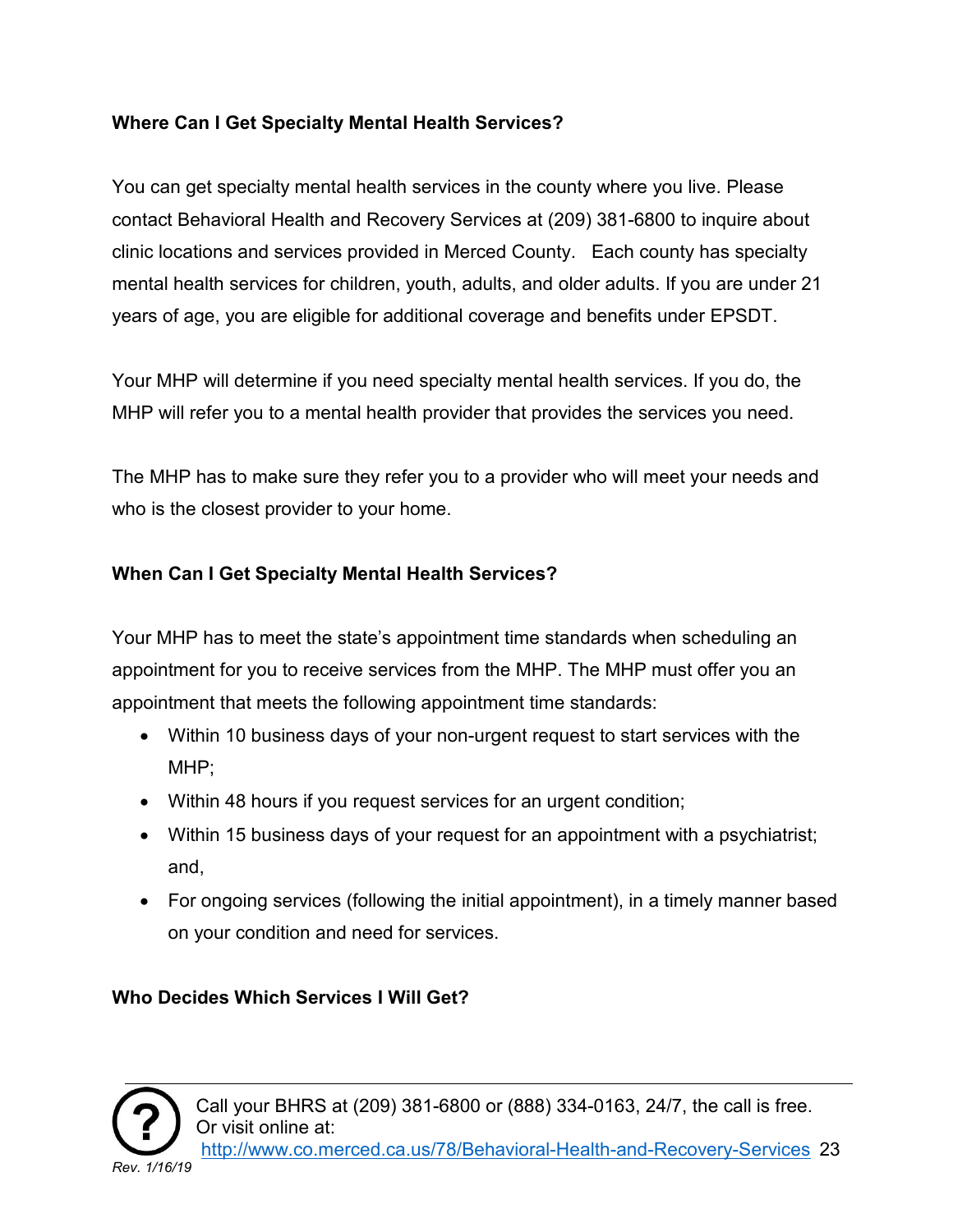You, your provider, and the MHP are all involved in deciding what services you need to receive through the MHP by following the medical necessity criteria and the list of covered services. The MHP must use a qualified professional to do the review for service authorization. This review process is called an authorization of specialty mental health services.

The MHPs authorization process must follow specific timelines. For a standard authorization, the MHP must decide based on your provider's request within 5 calendar days. If you or your provider request it, or if the MHP thinks it is in your interest to get more information from your provider, the timeline can be extended for up to an additional 14 calendar days. An example of when an extension might be in your interest is when the MHP thinks it might be able to approve your provider's request for treatment if they get additional information from your provider. If the MHP extends the timeline for the provider's request, the county will send you a written notice about the extension. You may ask the MHP for more information about its authorization process. Call your MHP to request additional information.

If the MHP decides that you do not need the services requested, the MHP must send you a Notice of Adverse Benefit Determination telling you that the services are denied and informing you that you may file an appeal and give you information on how to file an appeal. To find out more about your rights to file a grievance or appeal when you do not agree with your MHPs' decision to deny your services or take other actions you do not agree with, refer to page 41 in this handbook.

#### **How Do I Get Other Mental Health Services That Are Not Covered by the MHP?**

If you are enrolled in a Medi-Cal managed care health plan, you have access to the following outpatient mental health services through your Medi-Cal managed care health plan:

• Individual and group mental health testing and treatment (psychotherapy)



Call your BHRS at (209) 381-6800 or (888) 334-0163, 24/7, the call is free. Or visit online at:

[http://www.co.merced.ca.us/78/Behavioral-Health-and-Recovery-Services](http://www.co.merced.ca.us/78/Behavioral-Health-and-%20%20%20Recovery-Services) 24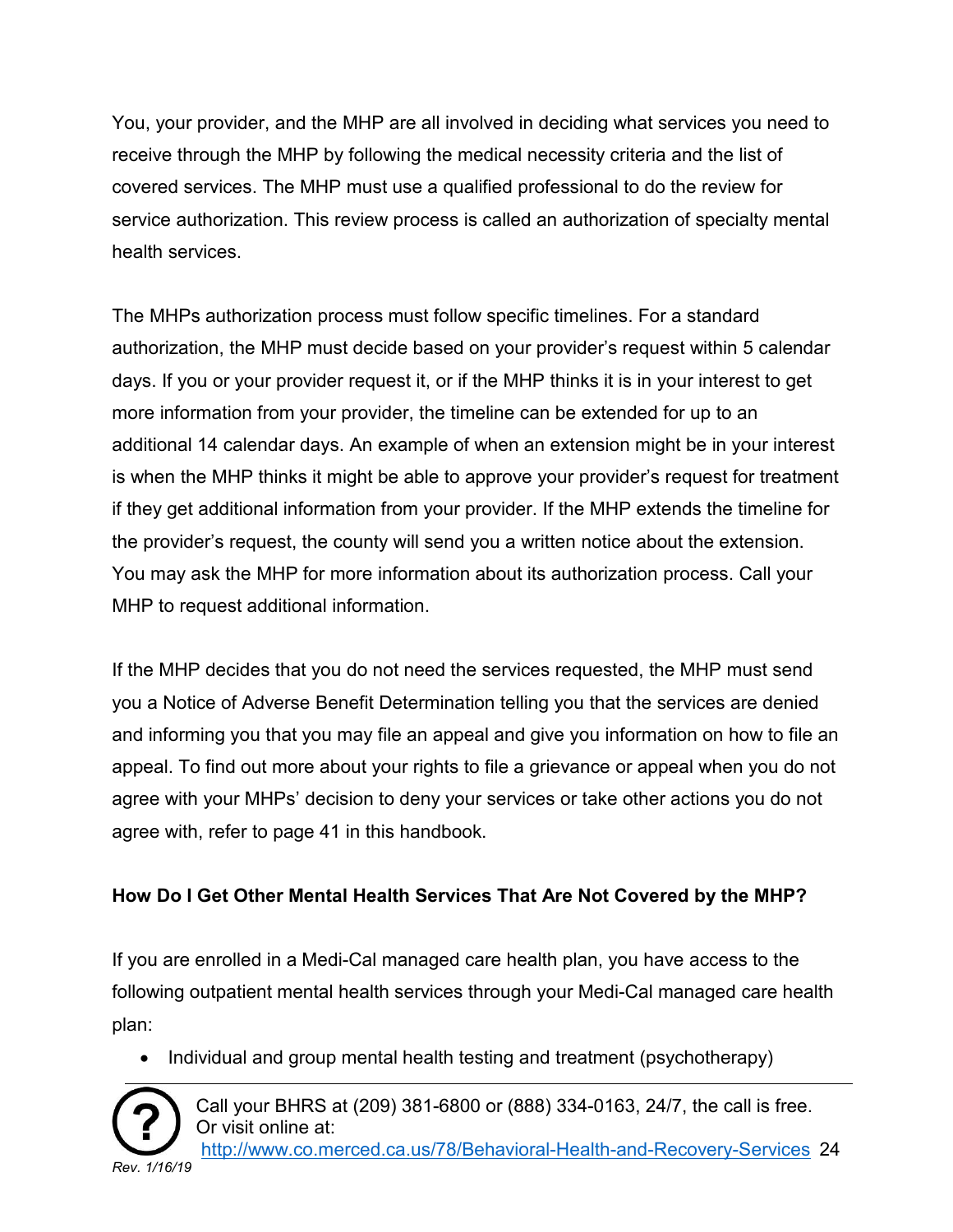- Psychological testing to evaluate a mental health condition
- Outpatient services that include lab work, drugs, and supplies
- Outpatient services to monitor drug therapy
- Psychiatric consultation

To get one of the above services, call your Medi-Cal managed care health plan directly. If you are not in a Medi-Cal managed care health plan, you may be able to get these services from individual providers and clinics that accept Medi-Cal. The MHP may be able to help you find a provider or clinic that can help you or may give you some ideas on how to find a provider or clinic.

Any pharmacy that accepts Medi-Cal can fill prescriptions to treat a mental health condition.

## **How Do I Get Other Medi-Cal Services (Primary Care/Medical) That Are Not Covered by the MHP?**

There are two ways you can get Medi-Cal services that are not covered by the MHP:

- 1. Enrolling in a Medi-Cal managed care health plan.
	- Your health plan will find a provider for you if you need health care.
	- You get your health care through a health plan, a health maintenance organization (HMO), or a primary care case manager.
	- You must use the providers and clinics in the health plan, unless you need emergency care.
	- You may use a provider outside your health plan for family planning services.



Call your BHRS at (209) 381-6800 or (888) 334-0163, 24/7, the call is free. Or visit online at: [http://www.co.merced.ca.us/78/Behavioral-Health-and-Recovery-Services](http://www.co.merced.ca.us/78/Behavioral-Health-and-%20%20%20Recovery-Services) 25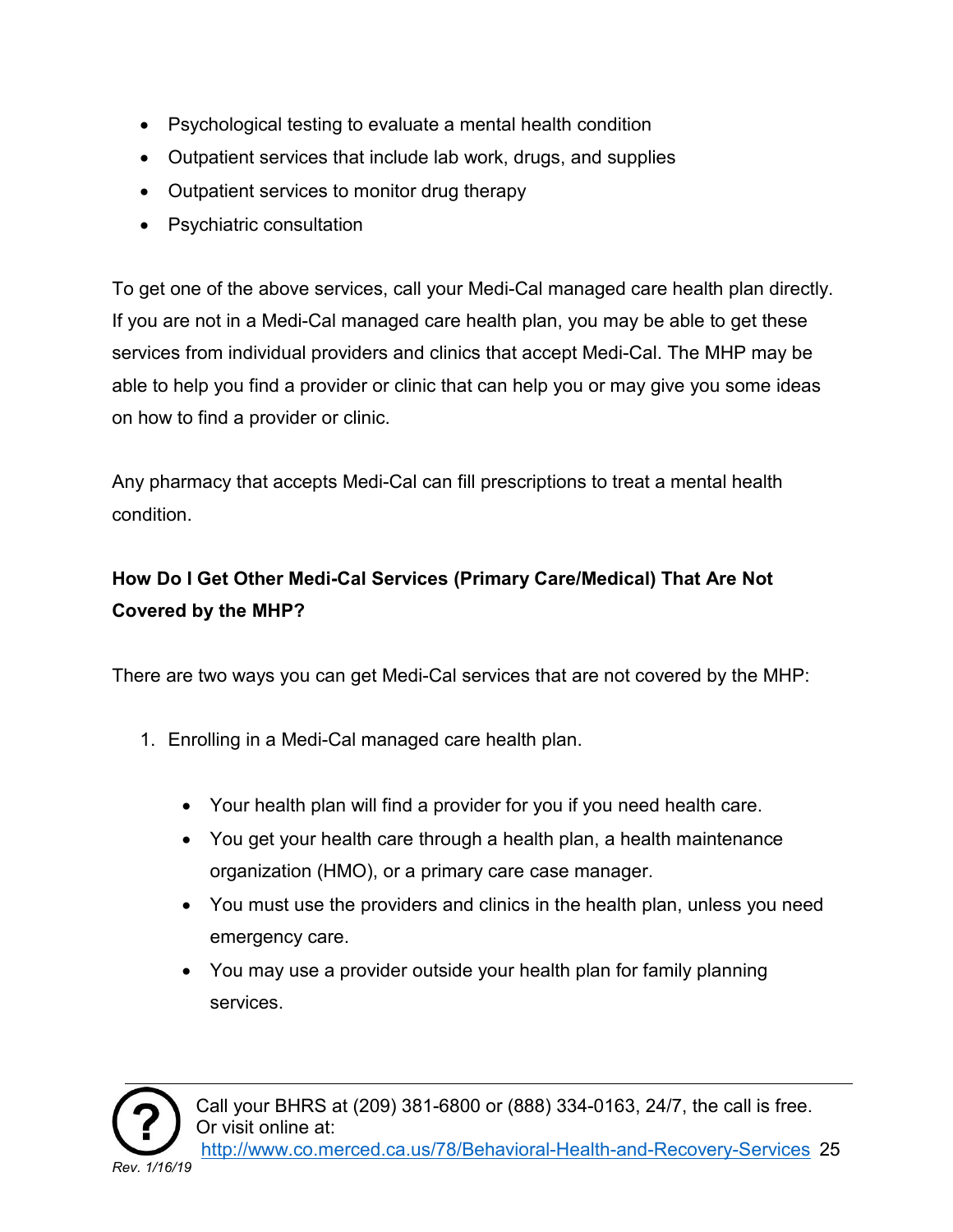- 2. Receiving services from individual health care providers or clinics that take Medi-Cal.
	- You get health care from individual providers or clinics that take Medi-Cal.
	- You must tell your provider that you have Medi-Cal before you begin getting services. Otherwise, you may be billed for those services.
	- Individual health care providers and clinics do not have to see Medi-Cal patients, or may choose to see only a few Medi-Cal patients.

#### **What If I Have an Alcohol or Drug Problem?**

If you think that you need services to treat an alcohol or drug problem, contact your county Substance Use and Disorder Services (SUDs) at:

#### **Merced County- BHRS – The Center**

301 East 13<sup>th</sup> Street

Merced, CA 95341

(209) 385-6880

\*Provides substance use treatment services to adults (18+), outpatient and intensive outpatient services as well as pregnant and parenting woman. Intake/Assessment, education, individual, Family and Group Counseling, Treatment Planning, Collateral, Discharge Planning, Case Management and Recovery Services.

#### **Merced County- BHRS – Recovery Assistance for Teens (R.A.F.T.)**

1275 B Street & 480 East 13th Street

Merced, CA 95341

(209) 385-6880

\*Provides services substance use treatment services to youth (12 -17 years old). This location provides outpatient and intensive outpatient services. Intake/Assessment, education, individual, Family and Group Counseling, Treatment Planning, Collateral, Discharge Planning, Case Management and Recovery Services.



Call your BHRS at (209) 381-6800 or (888) 334-0163, 24/7, the call is free. Or visit online at:

[http://www.co.merced.ca.us/78/Behavioral-Health-and-Recovery-Services](http://www.co.merced.ca.us/78/Behavioral-Health-and-%20%20%20Recovery-Services) 26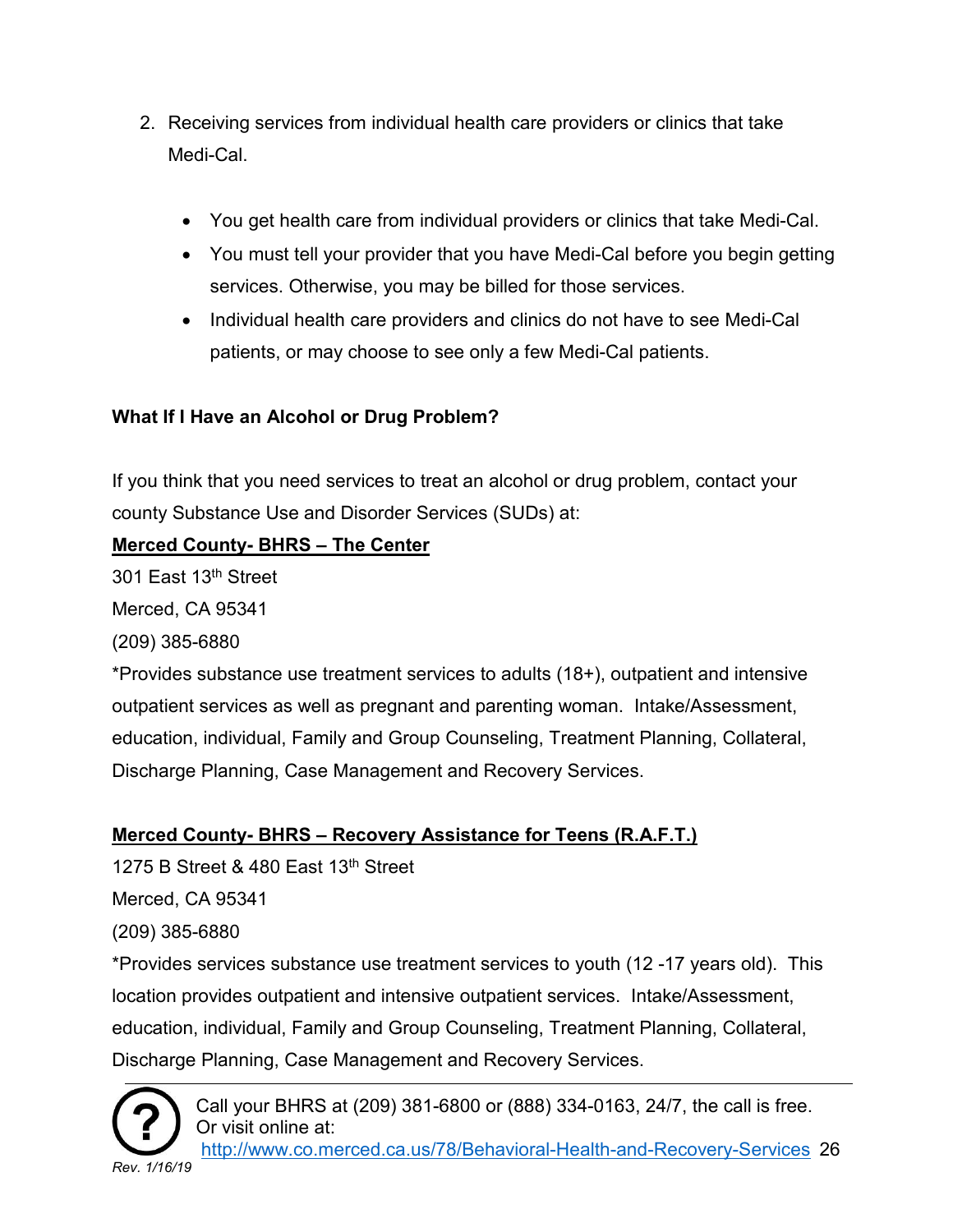#### **Merced County- BHRS – Los Banos Clinic**

40 West G Street Los Banos, CA 93635 (209) 710-6100 \*Provides substance use treatment services to youth (12-17 years old) and adults (18+), outpatient and intensive outpatient services as well as pregnant and parenting woman. Intake/Assessment, education, individual, Family and Group Counseling, Treatment Planning, Collateral, Discharge Planning, Case Management and Recovery Services.

#### **MEDICAL NECESSITY CRITERIA**

#### <span id="page-26-0"></span>**What Is Medical Necessity and Why Is It Important?**

Medical necessity means there is a medical need for specialty mental health services, and you can be helped by these services if you receive them.

A licensed mental health profession will talk with you and will help determine if you are eligible for specialty mental health services and what kind of specialty mental health services are appropriate. Deciding medical necessity is the first step in the process of getting specialty mental health services.

You do not need to know if you have a mental health diagnosis for a specific mental illness to ask for help. The MHP will help you get this information by conducting an assessment of your condition. If the results of the assessment determine that you have a mental health condition that meets medical necessity criteria, specialty mental health treatment will be provided based on your needs.

#### **What Are the Medical Necessity Criteria for People Under Age 21?**



Call your BHRS at (209) 381-6800 or (888) 334-0163, 24/7, the call is free. Or visit online at: [http://www.co.merced.ca.us/78/Behavioral-Health-and-Recovery-Services](http://www.co.merced.ca.us/78/Behavioral-Health-and-%20%20%20Recovery-Services) 27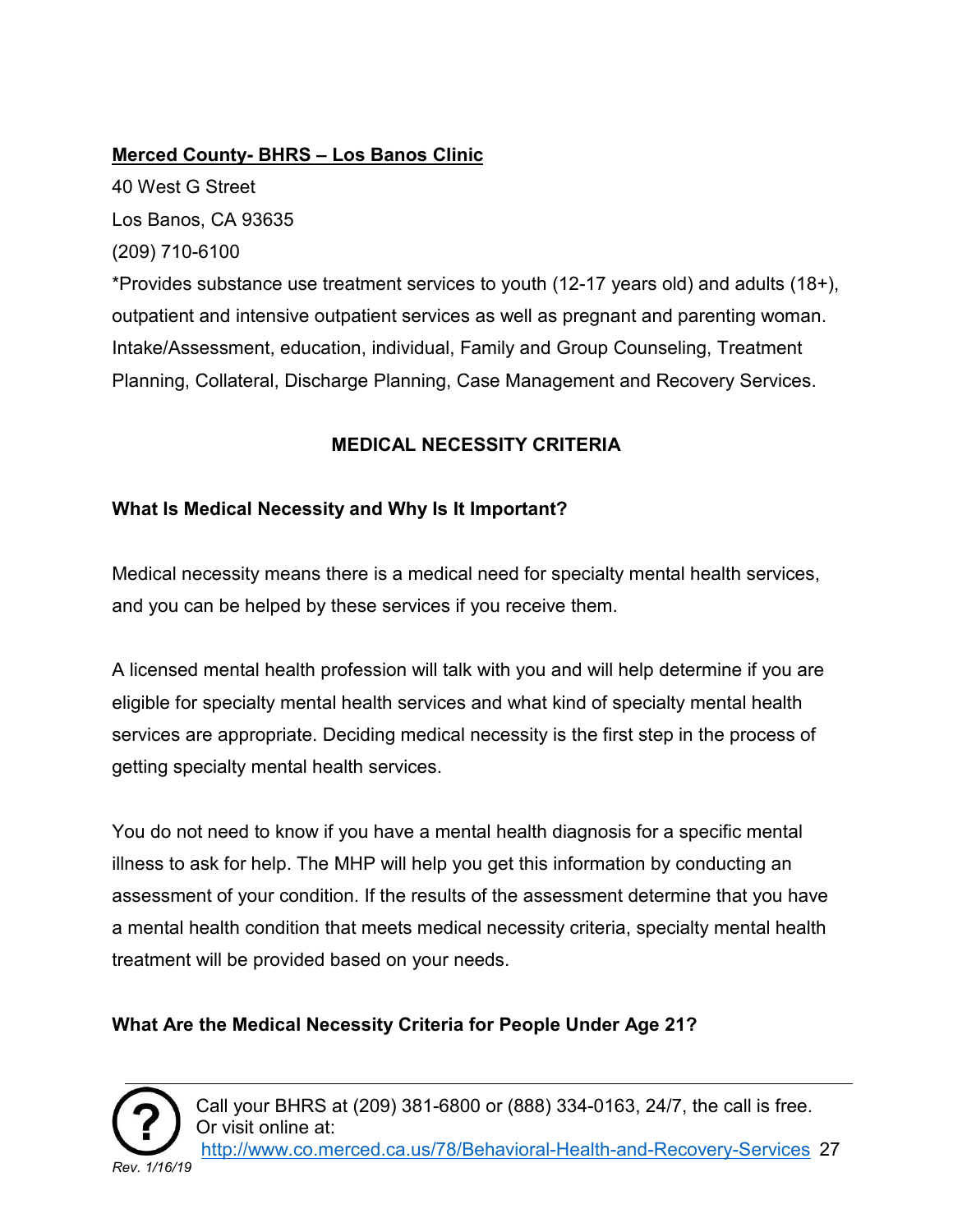If you are under age 21, have full-scope Medi-Cal, and have a diagnosis covered by the MHP, the MHP must provide you with specialty mental health services if those services will help to correct or improve your mental health condition or to prevent your mental health condition from getting worse.

## **What Are the Medical Necessity Criteria for Psychiatric Inpatient Hospital Services?**

You may be admitted to a hospital if you have a mental illness or symptoms of mental illness that cannot be safely treated at a lower level of care, and because of the mental illness or symptoms of mental illness, you:

- Represent a current danger to yourself or others, or significant property destruction
- Are unable to provide for or utilize food, clothing, or shelter
- Present a severe risk to your physical health
- Have a recent, significant deterioration in ability to function
- Need psychiatric evaluation, medication treatment, or other treatment that can only be provided in the hospital

## **SELECTING A PROVIDER**

## <span id="page-27-0"></span>**How Do I Find a Provider for the Specialty Mental Health Services I Need?**

Some MHPs require you to receive approval from your MHP before you contact a service provider. Some MHPs will refer you to a provider who is ready to see you. Other MHPs allow you to contact a provider directly.

The MHP may put some limits on your choice of providers. Your MHP must give you a chance to choose between at least two providers when you first start services, unless



Call your BHRS at (209) 381-6800 or (888) 334-0163, 24/7, the call is free. Or visit online at:

[http://www.co.merced.ca.us/78/Behavioral-Health-and-Recovery-Services](http://www.co.merced.ca.us/78/Behavioral-Health-and-%20%20%20Recovery-Services) 28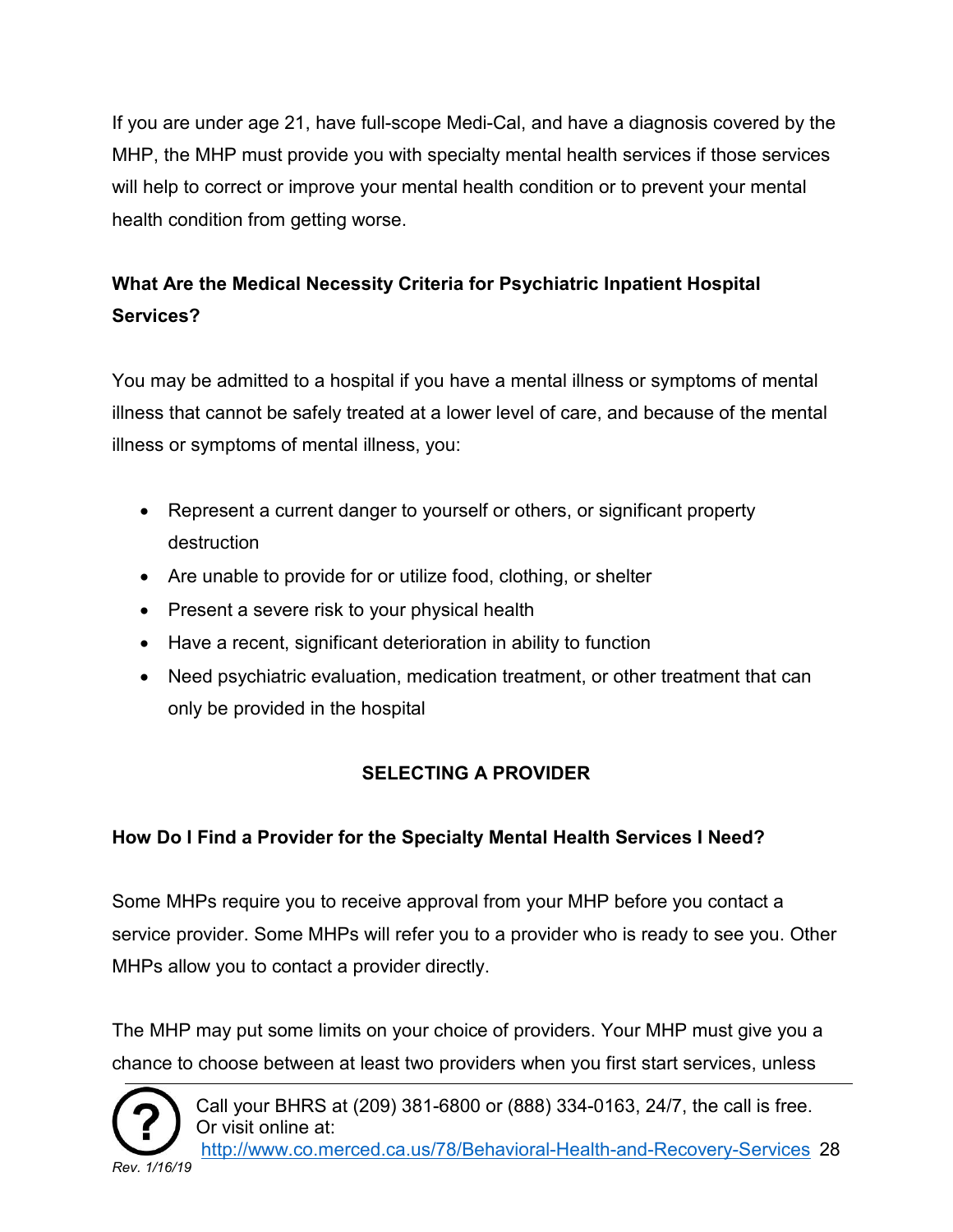the MHP has a good reason why it cannot provide a choice (for example, there is only one provider who can deliver the service you need). Your MHP must also allow you to change providers. When you ask to change providers, the MHP must allow you to choose between at least two providers, unless there is a good reason not to do so.

Sometimes MHP contract providers leave the MHP on their own or at the request of the MHP. When this happens, the MHP must make a good faith effort to give written notice to each person who was receiving specialty mental health services from the provider, within 15 days after the MHP knows the provider will stop working. When this happens, your MHP must allow you to continue receiving services from the provider who left the MHP, if possible. Ask your MHP for "continuity of care" if you would like to continue seeing a provider who is no longer with the MHP.

Your MHP is required to post a current provider directory online. If you have questions about current providers or would like an updated provider directory, visit your MHP website www.co.merced.ca.us/78/Behavioral-Health -and-Recovery-Services or call the MHP's toll-free phone number. A current provider directory is available electronically on the MHP's website, or in paper form upon request.

## **Can I Continue to Receive Services From My Current Provider?**

If you are already receiving mental health services (from another MHP, a managed care plan, or an individual Medi-Cal practitioner), you may make a request for "continuity of care" so that you can stay with your current provider, for up to 12-months, under certain conditions, including, but not limited to, all of following:

- You have an existing relationship with the provider you are requesting;
- You need to stay with your current provider to continue ongoing treatment or because it would hurt your mental health condition to change to a new provider;
- The provider meets certain requirements under state and federal law; and,



Call your BHRS at (209) 381-6800 or (888) 334-0163, 24/7, the call is free. Or visit online at:

[http://www.co.merced.ca.us/78/Behavioral-Health-and-Recovery-Services](http://www.co.merced.ca.us/78/Behavioral-Health-and-%20%20%20Recovery-Services) 29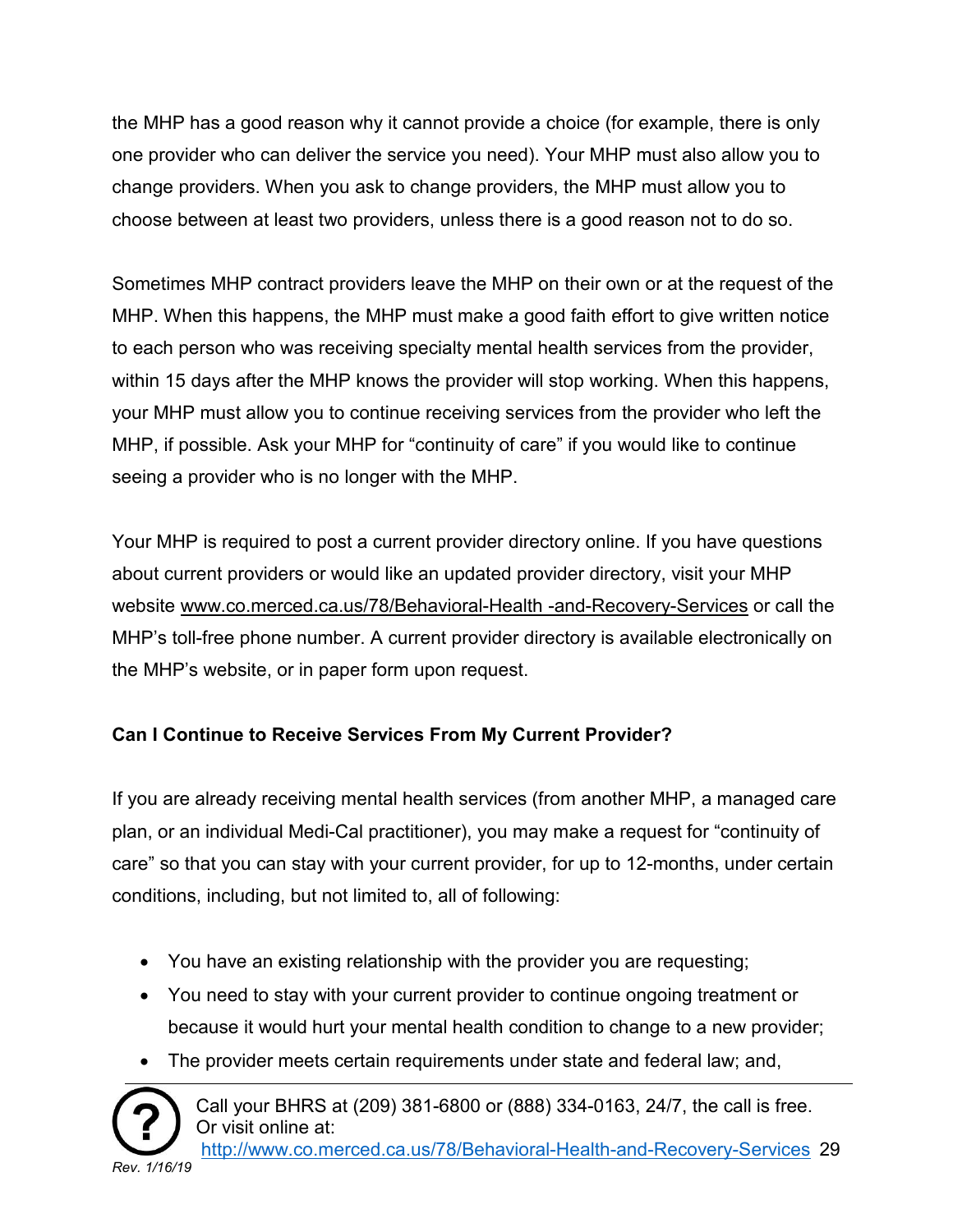• The provider agrees to the MHP's terms and conditions for contracting with the MHP.

#### **SCOPE OF SERVICES**

<span id="page-29-0"></span>If you meet the medical necessity criteria for specialty mental health services, the following services are available to you based on your need. Your provider will work with you to decide which services will work best for you.

#### • **Mental Health Services**

 $\circ$  Mental health services are individual, group, or family-based treatment services that help people with mental illness develop coping skills for daily living. These services also include work that the provider does to help make the services better for the person receiving the services. These kinds of things include: assessments to see if you need the service and if the service is working; plan development to decide the goals of your mental health treatment and the specific services that will be provided; and "collateral," which means working with family members and important people in your life (if you give permission) to help you improve or maintain your daily living abilities. Mental health services can be provided in a clinic or provider's office, over the phone or by telemedicine, or in your home or other community setting.

## • **Medication Support Services**

o These services include the prescribing, administering, dispensing, and monitoring of psychiatric medicines; and education related to psychiatric medicines. Medication support services can be provided in a clinic or provider's office, over the phone or by telemedicine, or in the home or other community setting.

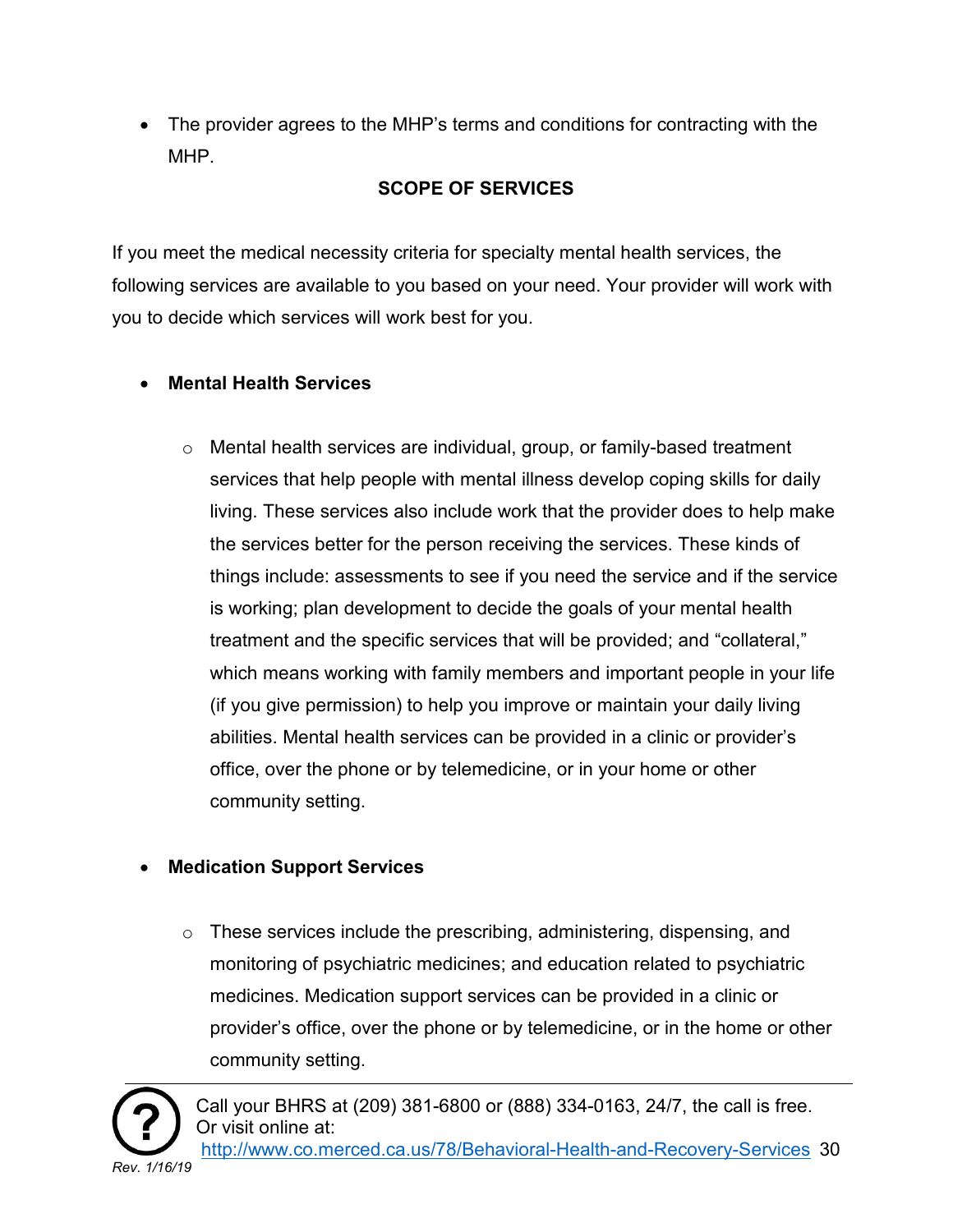#### • **Targeted Case Management**

o This service helps with getting medical, educational, social, prevocational, vocational, rehabilitative, or other community services when these services may be hard for people with mental illness to get on their own. Targeted case management includes plan development; communication, coordination, and referral; monitoring service delivery to ensure the person's access to service and the service delivery system; and monitoring the person's progress.

#### • **Crisis Intervention Services**

 $\circ$  This service is available to address an urgent condition that needs immediate attention. The goal of crisis intervention is to help people in the community, so they don't end up in the hospital. Crisis intervention can last up to eight hours and can be provided in a clinic or provider's office, over the phone or by telemedicine, or in the home or other community setting.

#### • **Crisis Stabilization Services**

 $\circ$  This service is available to address an urgent condition that needs immediate attention. Crisis stabilization can last up to 20 hours and must be provided at a licensed 24 hour health care facility, at a hospital based outpatient program, or at a provider site certified to provide crisis stabilization services.

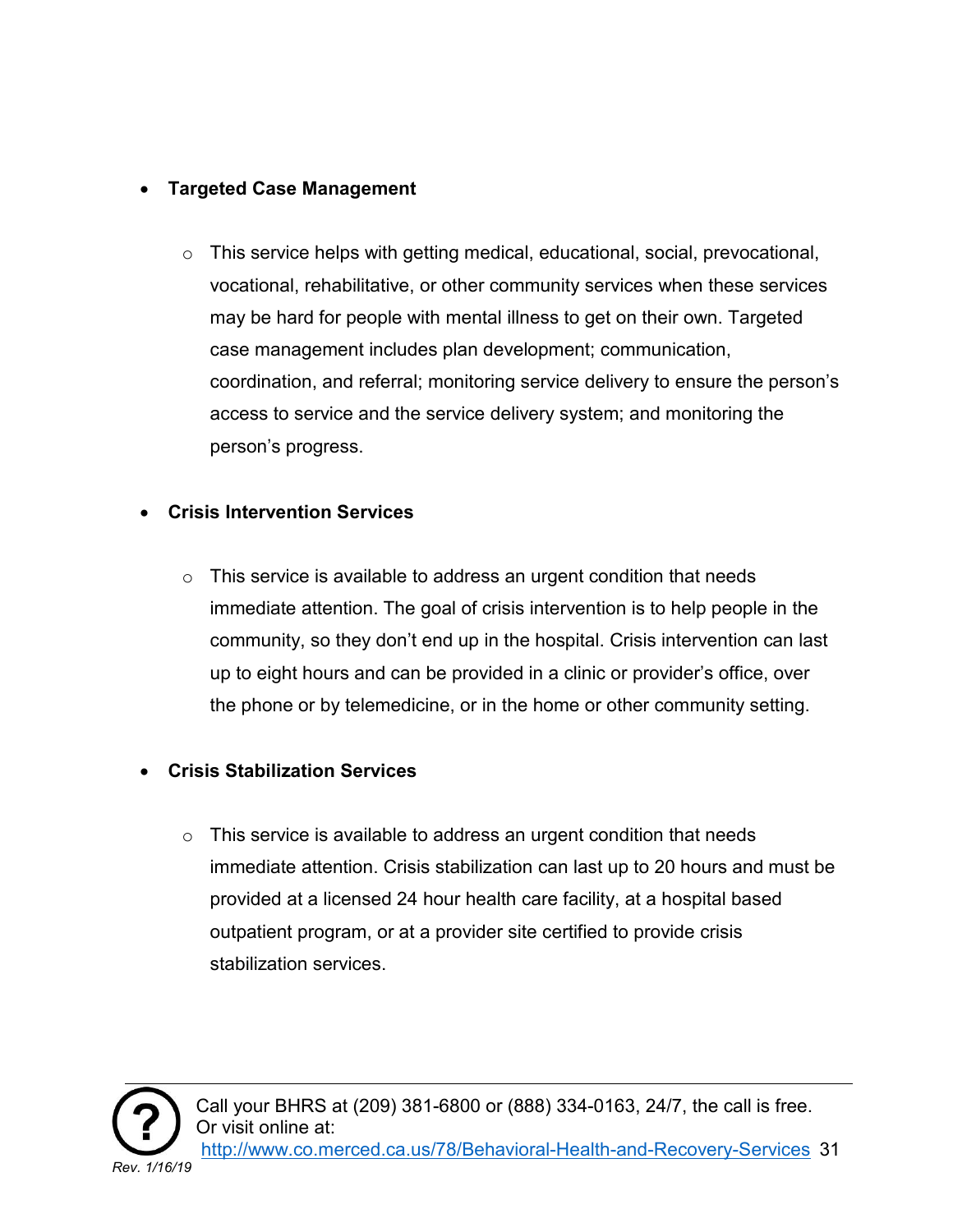#### • **Adult Residential Treatment Services**

 $\circ$  These services provide mental health treatment and skill-building for people who are living in licensed facilities that provide residential treatment services for people with mental illness. These services are available 24 hours a day, seven days a week. Medi-Cal does not cover the room and board cost to be in the facility that offers adult residential treatment services.

#### • **Crisis Residential Treatment Services**

 $\circ$  These services provide mental health treatment and skill-building for people having a serious mental or emotional crisis, but who do not need care in a psychiatric hospital. Services are available 24 hours a day, seven days a week in licensed facilities. Medi-Cal does not cover the room and board cost to be in the facility that offers crisis residential treatment services.

#### • **Day Treatment Intensive Services**

 $\circ$  This is a structured program of mental health treatment provided to a group of people who might otherwise need to be in the hospital or another 24 hour care facility. The program lasts at least three hours a day. People can go to their own homes at night. The program includes skill-building activities and therapies as well as psychotherapy.

## • **Day Rehabilitation**

 $\circ$  This is a structured program designed to help people with mental illness learn and develop coping and life skills and to manage the symptoms of mental illness more effectively. The program lasts at least three hours per day. The program includes skill-building activities and therapies.

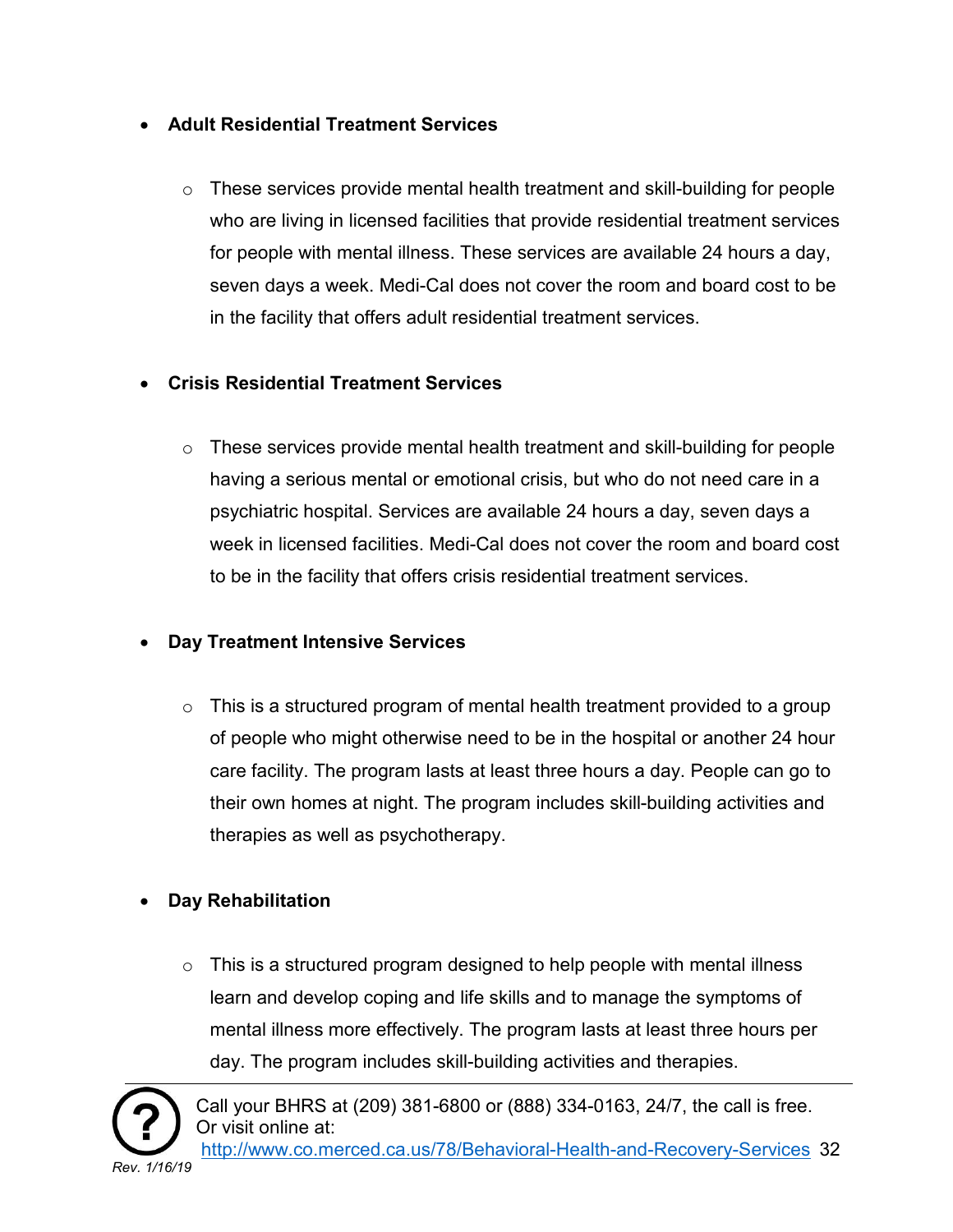#### • **Psychiatric Inpatient Hospital Services**

- $\circ$  These are services provided in a licensed psychiatric hospital based on the determination of a licensed mental health professional that the person requires intensive 24 hour mental health treatment.
- **Psychiatric Health Facility Services**
	- $\circ$  These services are provided in a licensed mental health facility specializing in 24 hour rehabilitative treatment of serious mental health conditions. Psychiatric health facilities must have an agreement with a nearby hospital or clinic to meet the physical health care needs of the people in the facility.

## **Are There Special Services Available for Children, Adolescents, and/or Young Adults?**

Beneficiaries under age 21 are eligible to get additional Medi-Cal services through a benefit called Early and Periodic Screening, Diagnostic, and Treatment (EPSDT).

To be eligible for EPSDT services, a beneficiary must be under age 21 and have full scope Medi-Cal. EPSDT covers services that are necessary to correct or improve any mental health condition or to prevent a mental health condition from getting worse.

Ask your provider about EPSDT services. You may get these services if your provider and the MHP find that you need them because they are medically necessary.

If you have questions about the EPSDT benefit, please call (209) 381-6800 and request to speak with the Division Director for Children System of Care.

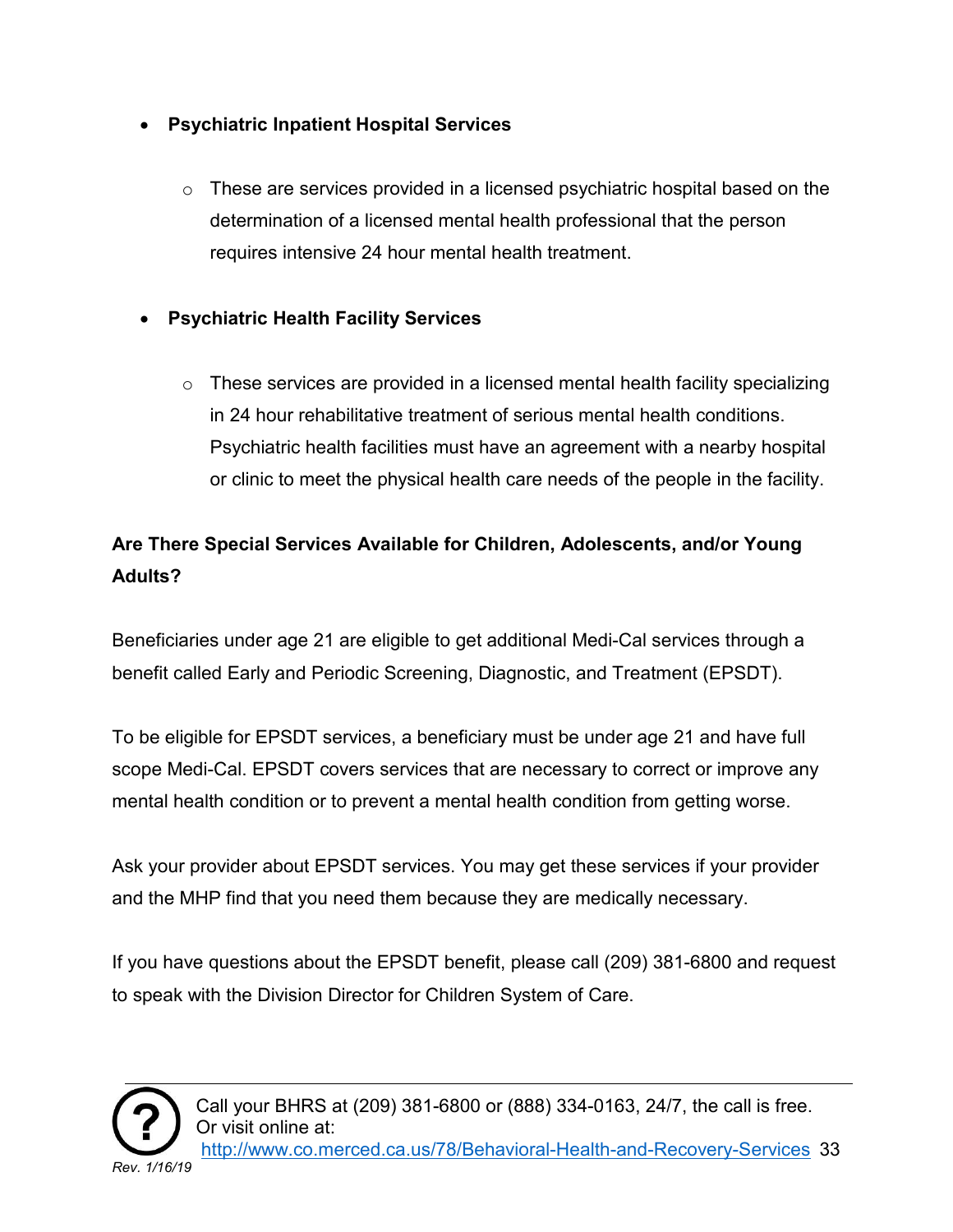The following are also available from the MHP for children, adolescents, and young people under the age of 21: Therapeutic Behavioral Services (TBS), Intensive Care Coordination (ICC), Intensive Home Based Services (IHBS), and Therapeutic Foster Care (TFC) Services.

#### **Therapeutic Behavioral Services**

TBS are intensive, individualized, short-term outpatient treatment interventions for beneficiaries up to age 21. Individuals receiving these services have serious emotional disturbances, are experiencing a stressful transition or life crisis, and need additional short-term, specific support services to accomplish outcomes specified in their written treatment plan.

TBS are a type of specialty mental health service available through each MHP if you have serious emotional problems. To get TBS, you must receive a mental health service, be under 21, and have full-scope Medi-Cal.

- If you are living at home, a TBS staff person can work one-to-one with you to reduce severe behavior problems to try to keep you from needing to go to a higher level of care, such as a group home for children, adolescents, and young people with very serious emotional problems.
- If you are living in a group home for children, adolescents, and young people with very serious emotional problems, a TBS staff person can work with you so you may be able to move to a lower level of care, such as a foster home or back home. TBS will help you and your family, caregiver, or guardian learn new ways of addressing problem behavior and ways of increasing the kinds of behavior that will allow you to be successful. You, the TBS staff person, and your family, caregiver, or guardian will work together as a team to address problematic behaviors for a short period, until you no longer need TBS. You will have a TBS

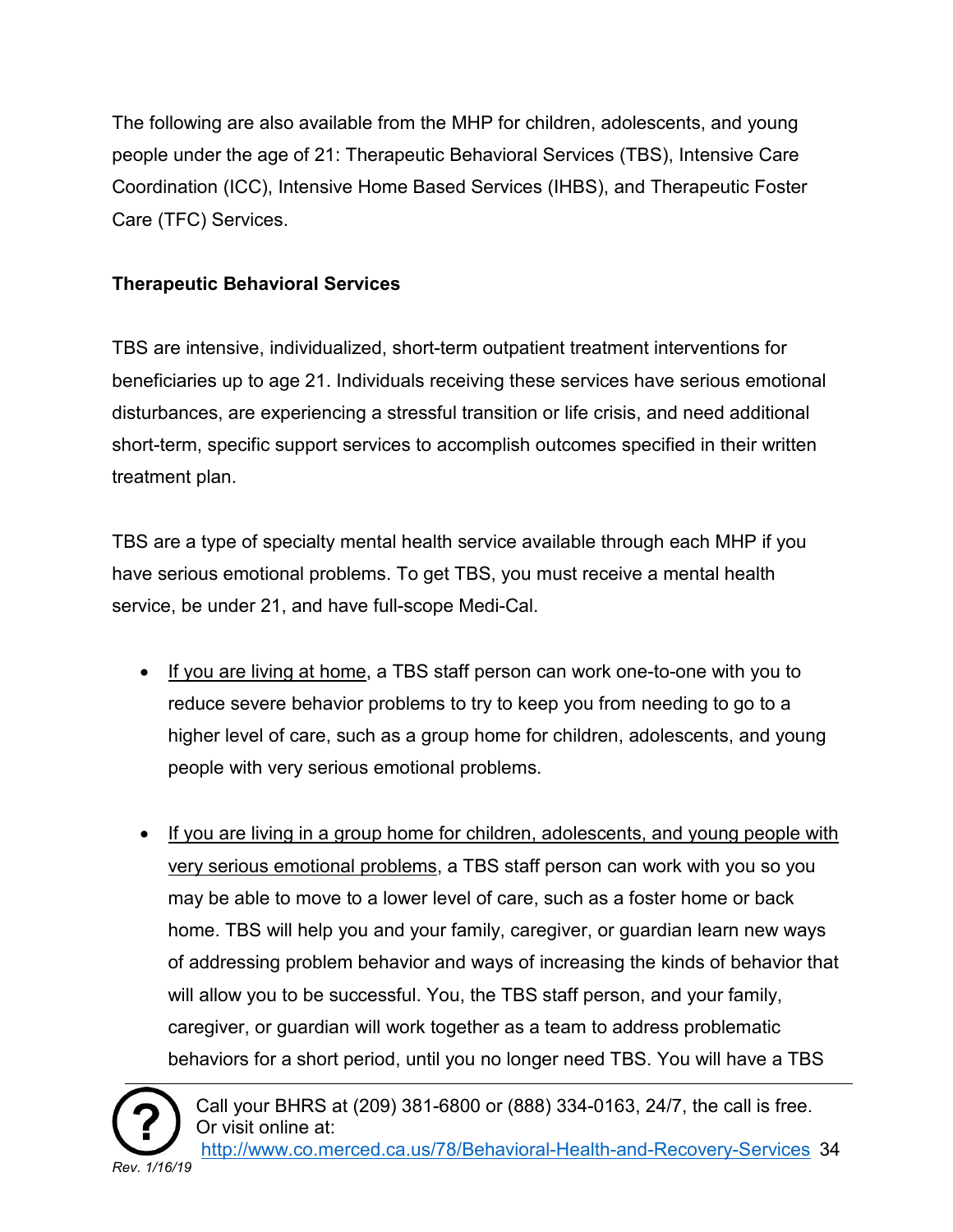plan that will say what you, your family, caregiver, or guardian, and the TBS staff person will do during TBS, and when and where TBS will occur. The TBS staff person can work with you in most places where you are likely to need help with your problem behavior. This includes your home, foster home, group home, school, day treatment program, and other areas in the community.

#### **Intensive Care Coordination**

ICC is a targeted case management service that facilitates assessment of, care planning for, and coordination of services to beneficiaries under age 21 who are eligible for the full scope of Medi-Cal services and who meet medical necessity criteria for this service.

ICC service components include assessing; service planning and implementation; monitoring and adapting; and transition. ICC services are provided through the principles of the Integrated Core Practice Model (ICPM), including the establishment of the Child and Family Team (CFT) to ensure facilitation of a collaborative relationship among a child, their family, and involved child-serving systems.

CFT includes formal supports (such as the care coordinator, providers, and case managers from child-serving agencies), natural supports (such as family members, neighbors, friends, and clergy), and other individuals who work together to develop and implement the client plan and are responsible for supporting children and their families in attaining their goals. ICC also provides an ICC Coordinator who:

- Ensures that medically necessary services are accessed, coordinated, and delivered in a strength-based, individualized, client-driven, and culturally and linguistically competent manner.
- Ensures that services and supports are guided by the needs of the child.

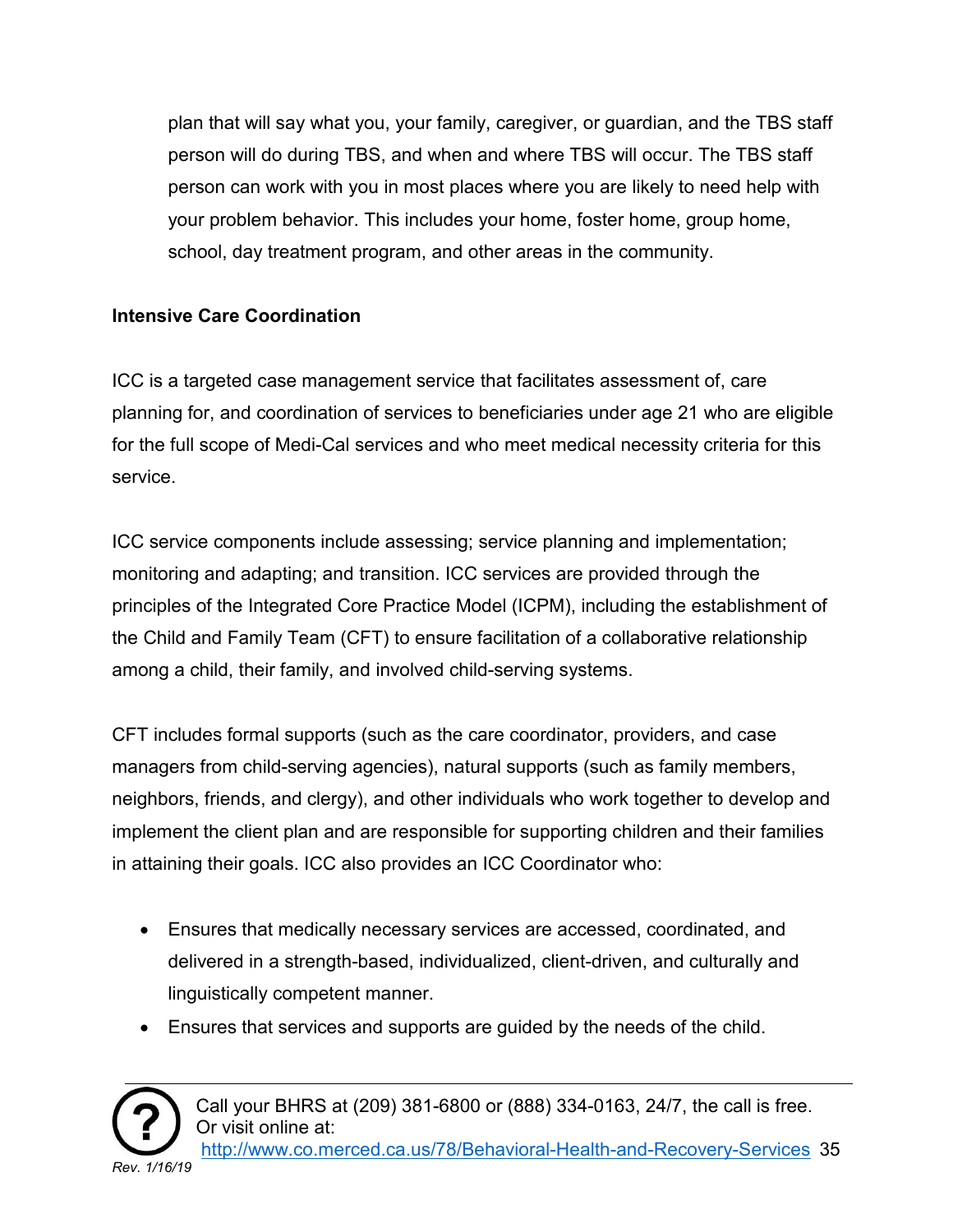- Facilitates a collaborative relationship among the child, their family, and systems involved in providing services to them.
- Supports the parent/caregiver in meeting their child's needs.
- Helps establish the CFT and provides ongoing support.
- Organizes and matches care across providers and child serving systems to allow the child to be served in their community.

#### **Intensive Home Based Services**

IHBS are individualized, strength-based interventions designed to change or ameliorate mental health conditions that interfere with a child/youth's functioning and are aimed at helping the child/youth build skills necessary for successful functioning in the home and community, and improving the child/youth's family's ability to help the child/youth successfully function in the home and community.

IHBS services are provided according to an individualized treatment plan developed in accordance with the ICPM by the CFT in coordination with the family's overall service plan, which may include, but are not limited to assessment, plan development, therapy, rehabilitation, and collateral. IHBS is provided to beneficiaries under 21 who are eligible for full scope Medi-Cal services and who meet medical necessity criteria for this service.

#### **Therapeutic Foster Care**

The TFC service model allows for the provision of short-term, intensive, traumainformed, and individualized specialty mental health services for children up to age 21 who have complex emotional and behavioral needs. Services include plan development, rehabilitation, and collateral. In TFC, children are placed with trained, intensely supervised, and supported TFC parents.

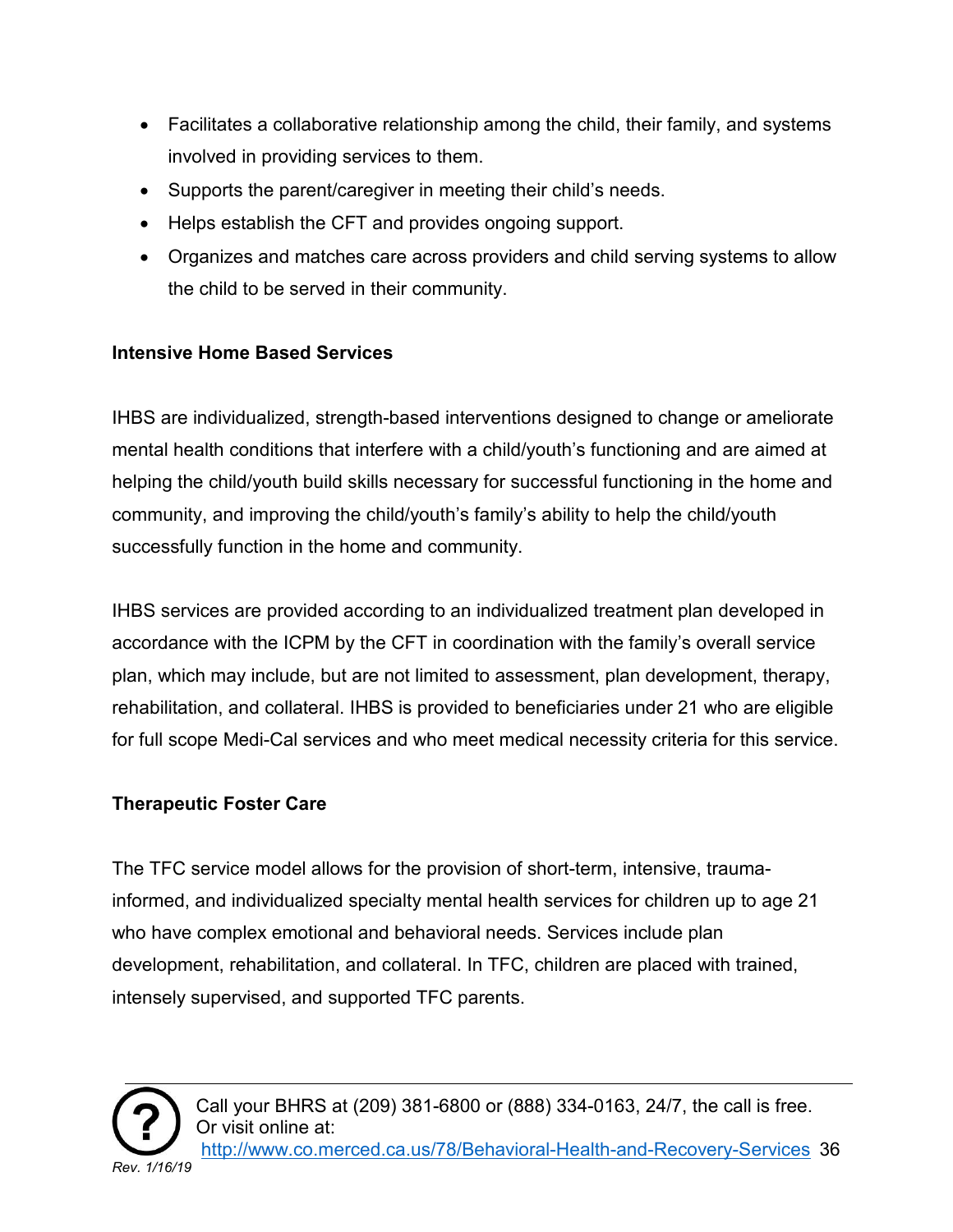#### **ADVERSE BENEFIT DETERMINATIONS BY YOUR MHP**

#### <span id="page-36-0"></span>**What Rights Do I Have if the MHP Denies the Services I Want or Think I Need?**

If your MHP denies, limits, delays or ends services you want or believe you should get, you have the right to a Notice (called a "Notice of Adverse Benefit Determination") from the MHP. You also have a right to disagree with the decision by asking for a "grievance" or "appeal." The sections below discuss your right to a Notice and what to do if you disagree with your MHP's decision.

#### **What Is an Adverse Benefit Determination?**

An Adverse Benefit Determination is any of the following:

- If your MHP or one of its providers decides that you do not qualify to receive any Medi-Cal specialty mental health services because you do not meet the medical necessity criteria.
- If your provider thinks you need a specialty mental health service and asks the MHP for approval, but the MHP does not agree and denies your provider's request, or reduces the type or frequency of service. Most of the time you will receive a Notice of Adverse Benefit Determination before you receive the service, but sometimes the Notice of Adverse Benefit Determination will come after you already received the service, or while you are receiving the service. If you get a Notice of Adverse Benefit Determination after you have already received the service, you do not have to pay for the service.
- If your provider has asked the MHP for approval, but the MHP needs more information to make a decision and doesn't complete the approval process on time.
- If your MHP does not provide services to you based on the appointment time standards it is required to follow (refer to page 40)

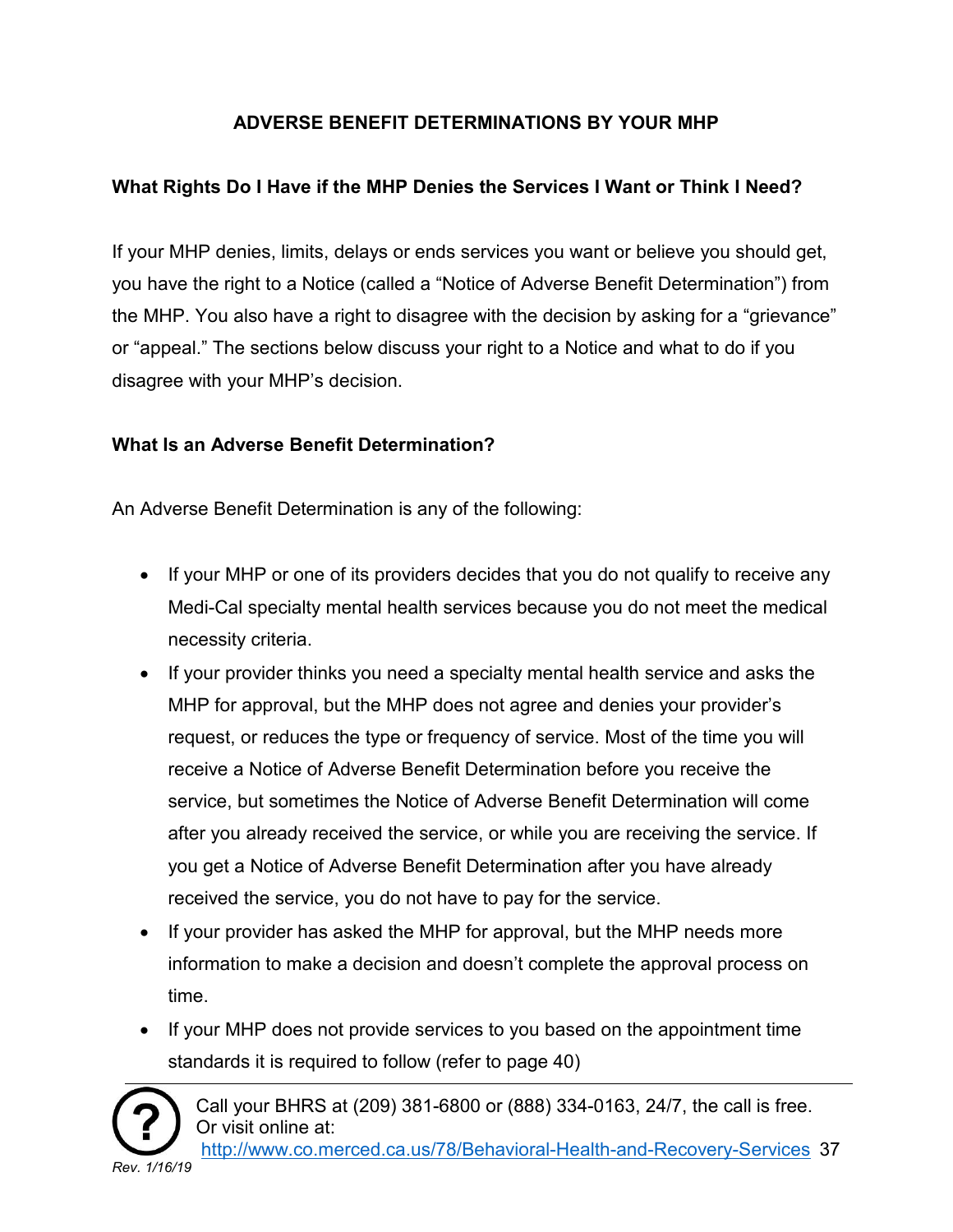- If you file a grievance with the MHP and the MHP does not get back to you with a written decision on your grievance within 90 days.
- If you file an appeal with the MHP and the MHP does not get back to you with a written decision on your appeal within 30 days, or if you filed an expedited appeal, and did not receive a response within 72 hours.

#### **What Is a Notice of Adverse Benefit Determination?**

A Notice of Adverse Benefit Determination is a letter that your MHP will send you if it makes a decision to deny, limit, delay, or end services you and your provider believe you should get. A Notice of Adverse Benefit Determination is also used to tell you if your grievance, appeal, or expedited appeal was not resolved in time, or if you didn't get services within the MHP's timeline standards for providing services.

#### **What Will the Notice of Adverse Benefit Determination Tell Me?**

The Notice of Adverse Benefit Determination will tell you:

- The decision your MHP made that affects you and your ability to get services
- The date the decision will take effect and the reason for the decision
- The state or federal rules the decision was based on
- Your rights if you do not agree with the MHP's decision
- How to file an appeal with the MHP
- How to request a State Hearing if you are not satisfied with the MHP's decision on your appeal
- How to request an expedited appeal or an expedited State Hearing
- How to get help filing an appeal or requesting a State Hearing
- How long you have to file an appeal or request a State Hearing

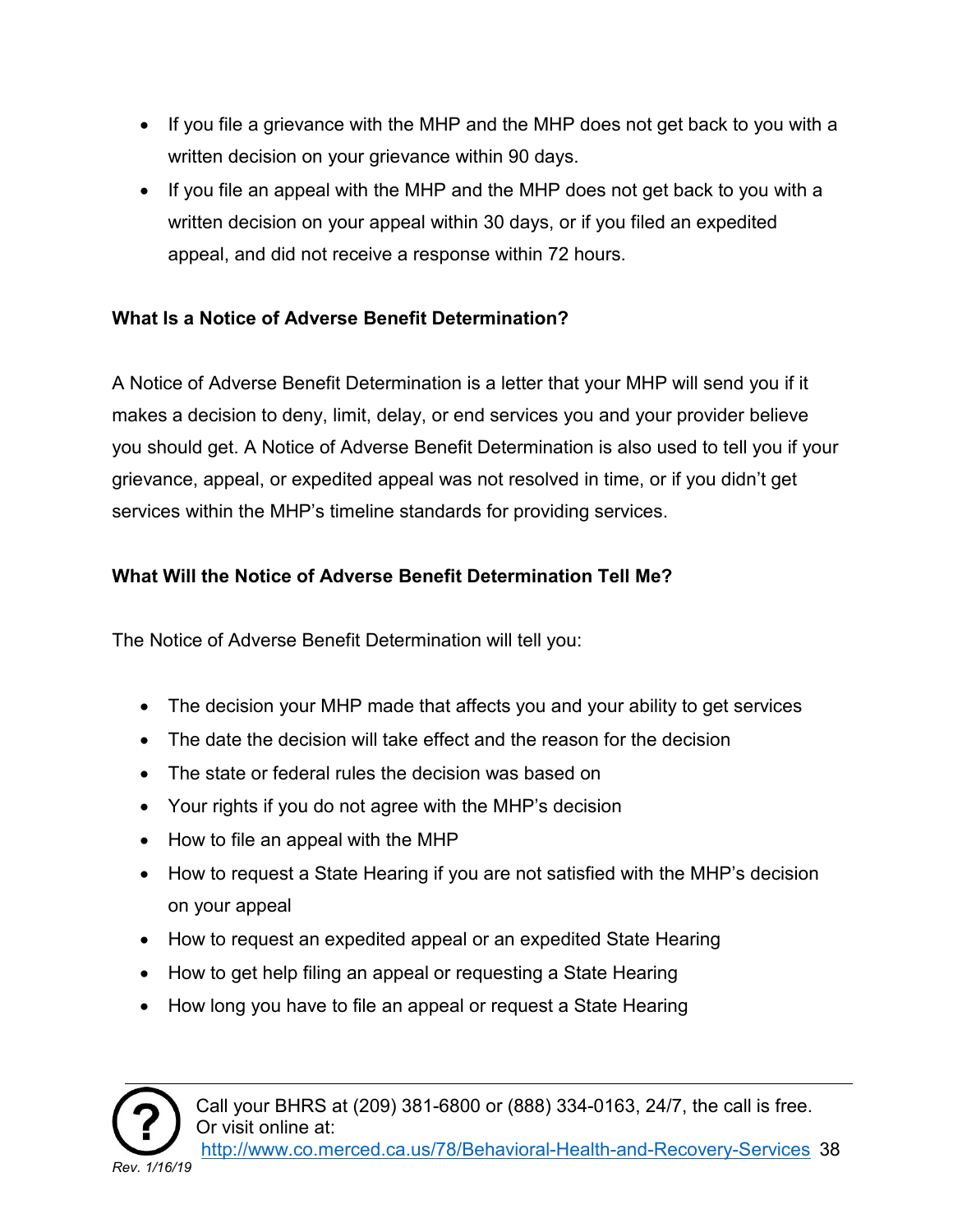- If you are eligible to continue to receive services while you wait for an appeal or State Hearing decision
- When you have to file your appeal or State Hearing request if you want the services to continue

#### **What Should I Do When I Get a Notice of Adverse Benefit Determination?**

When you get a Notice of Adverse Benefit Determination, you should read all the information on the form carefully. If you don't understand the form, your MHP can help you. You may also ask another person to help you.

If the MHP tells you your services will end or get reduced and you disagree with the decision, you have the right to request an appeal of that decision. You can continue getting services until your appeal or State Hearing is decided. **You must request the continuation of services no later than 10 days after receiving a Notice of Adverse Benefit Determination or before the effective date of the change.**

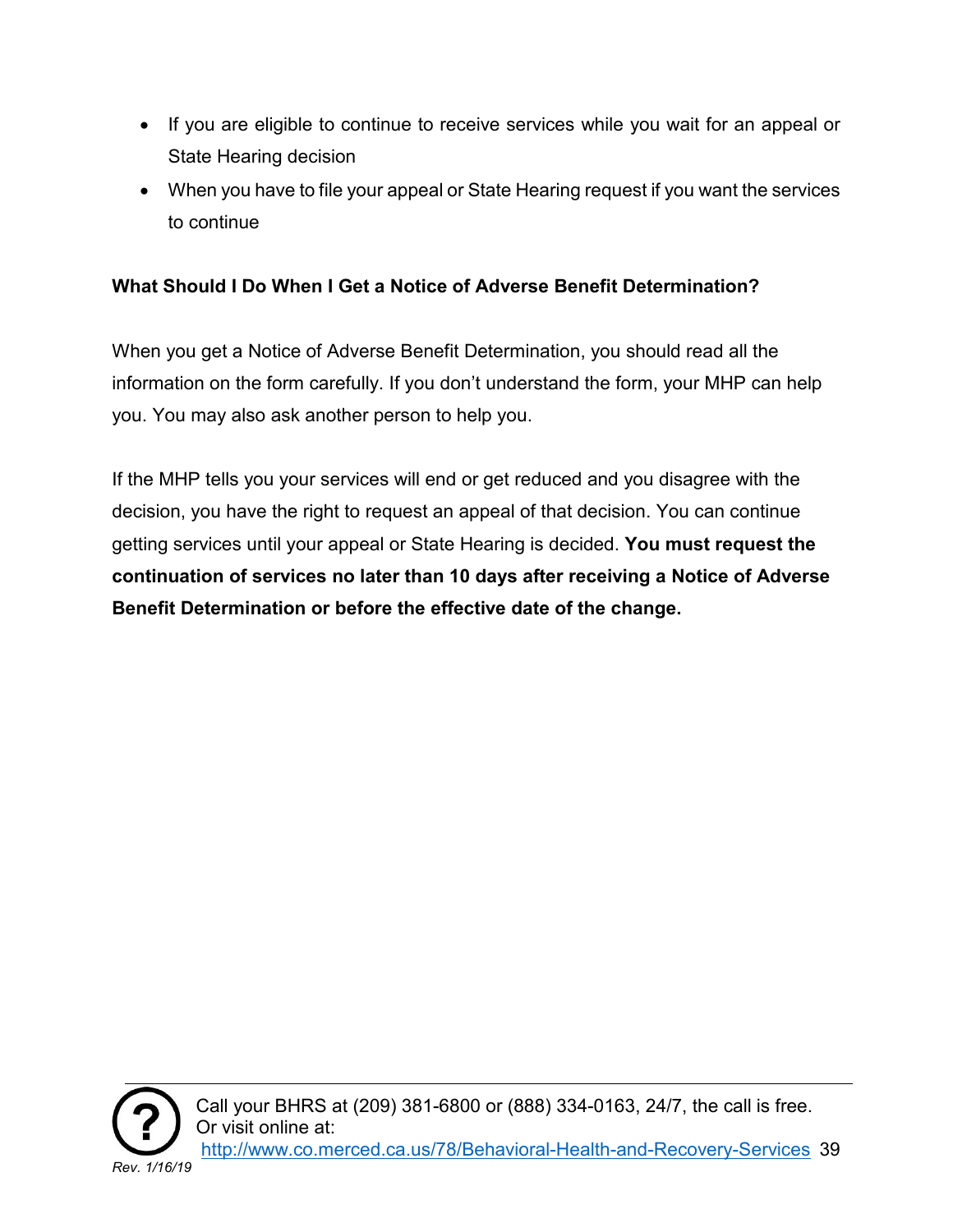#### <span id="page-39-0"></span>**THE PROBLEM RESOLUTION PROCESS: TO FILE A GRIEVANCE OR APPEAL**

#### **What If I Don't Get the Services I Want From My MHP?**

Your MHP must have a process for you to work out a complaint or problem about any issue related to the specialty mental health services you want or are receiving. This is called the problem resolution process and it could involve:

- 1. **The Grievance Process**: an expression of unhappiness about anything regarding your specialty mental health services or the MHP.
- 2. **The Appeal Process**: the review of a decision (e.g., denial or changes to services) that was made about your specialty mental health services by the MHP or your provider.
- 3. **The State Hearing Process**: the process to request an administrative hearing before a state administrative law judge if the MHP denies your appeal.

Filing a grievance, appeal, or State Hearing will not count against you and will not impact the services you are receiving. Filing a grievance or appeal helps to get you the services you need and to solve any problems you have with your specialty mental health services. Grievances and appeals also help the MHP by giving them information they can use to improve services. When your grievance or appeal is complete, your MHP will notify you and others involved of the final outcome. When your State Hearing is decided, the State Hearing Office will notify you and others involved of the final outcome. You can learn more about each problem resolution process below.

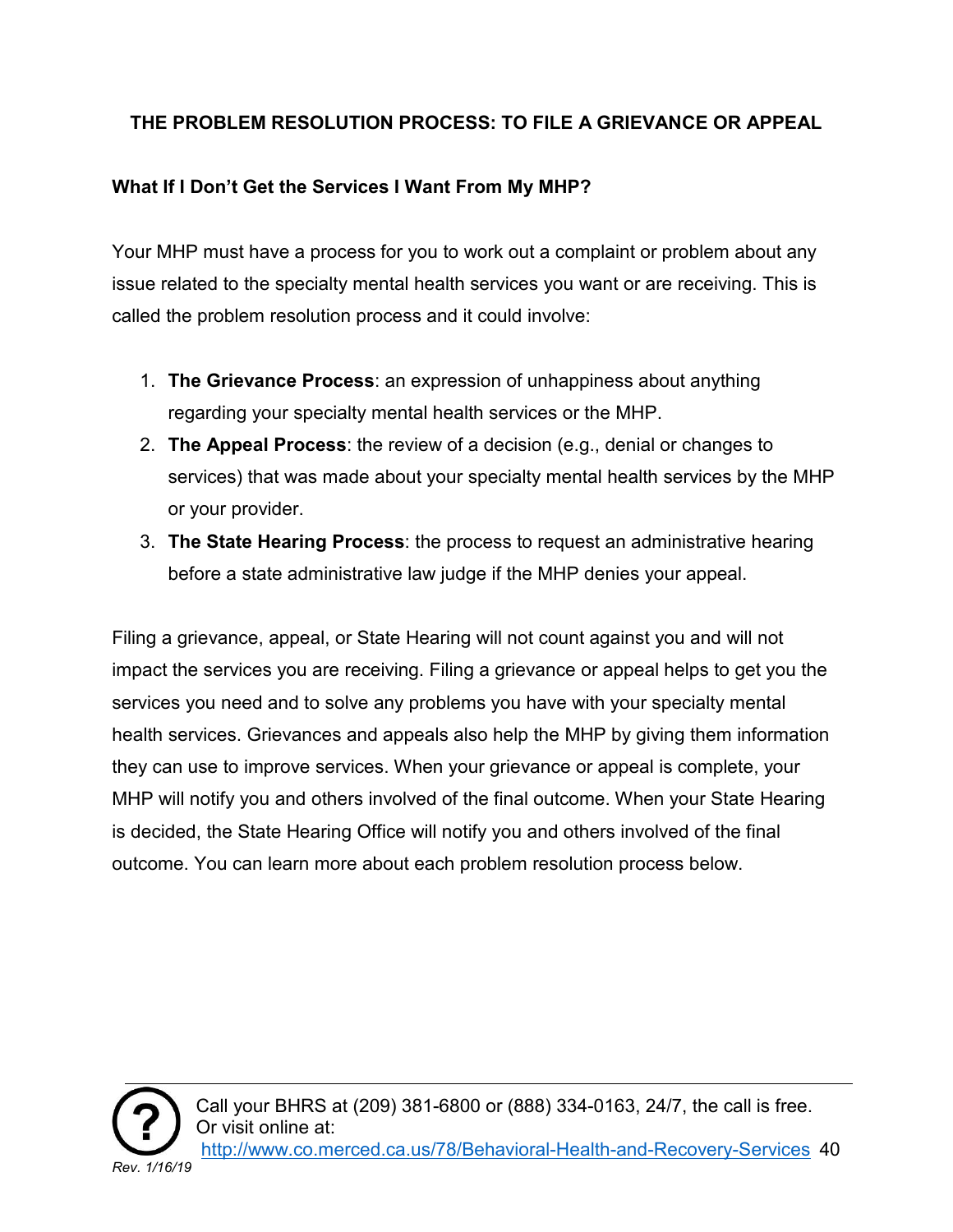#### **Can I Get Help With Filing an Appeal, Grievance, or State Hearing?**

Your MHP will help explain these processes to you and must help you file a grievance, an appeal, or to request a State Hearing. The MHP can also help you decide if you qualify for what's called an "expedited appeal" process, which means it will be reviewed more quickly because your health and/or stability are at risk. You may also authorize another person to act on your behalf, including your specialty mental health provider.

If you would like help, call Behavioral Health and Recovery Services at (209) 381-6800 or toll free at: (888) 334-0163.

#### **Can the State Help Me With My Problem/Questions?**

You may contact the Department of Health Care Services, Office of the Ombudsman, Monday through Friday, 8 a.m. to 5 p.m. (excluding holidays), by phone at (888) 452-8609 or by e-mail at [MMCDOmbudsmanOffice@dhcs.ca.gov.](mailto:MMCDOmbudsmanOffice@dhcs.ca.gov) Please note: E-mail messages are not considered confidential. You should not include personal information in an e-mail message.

You may also get free legal help at your local legal aid office or other groups. You can also contact the California Department of Social Services (CDSS) to ask about your hearing rights by contacting their Public Inquiry and Response Unit by phone at (800) 952-5253 (for TTY, call (800) 952-8349).

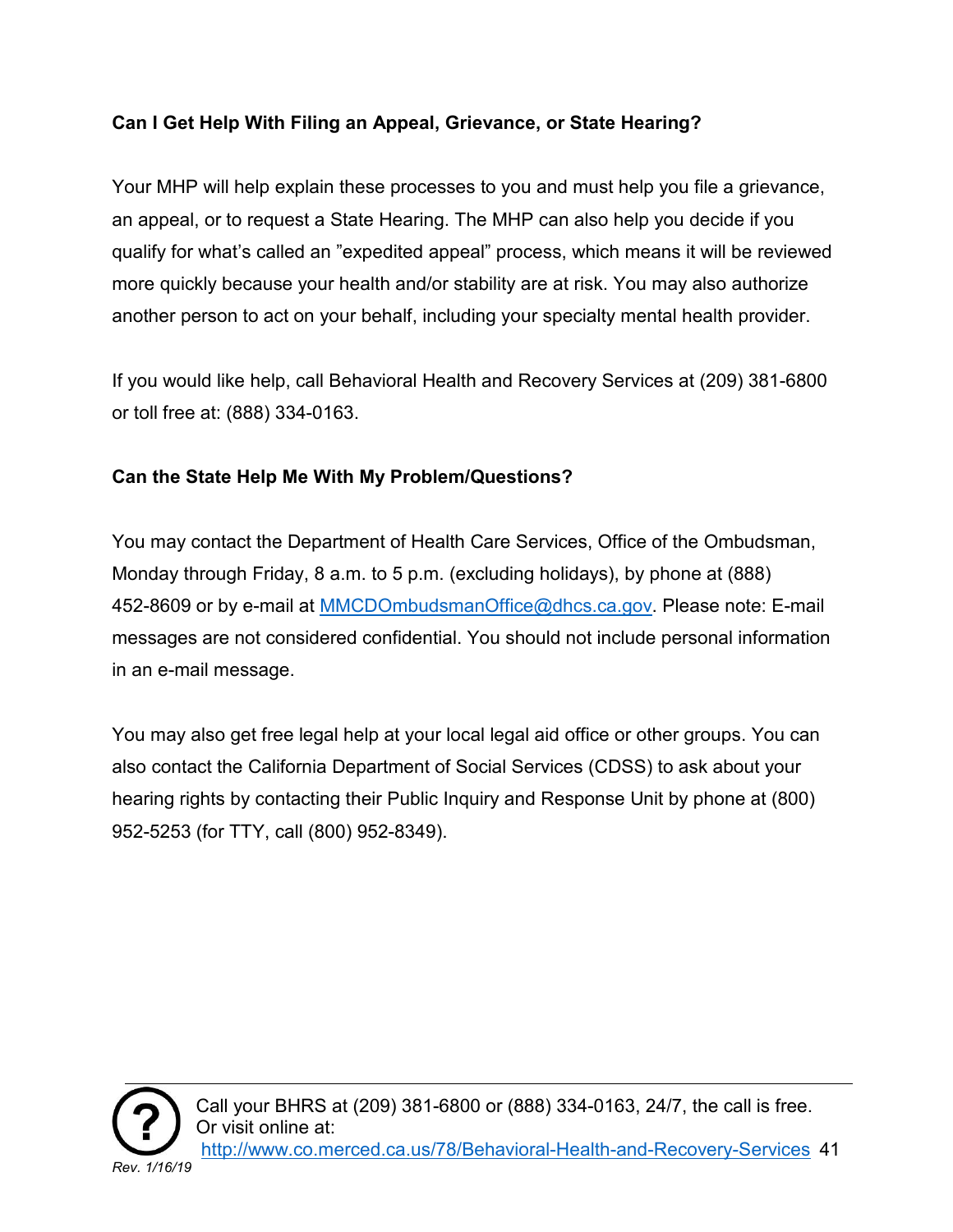#### **THE GRIEVANCE PROCESS**

#### <span id="page-41-0"></span>**What Is a Grievance?**

A grievance is an expression of dissatisfaction about anything regarding your specialty mental health services that are not one of the problems covered by the appeal and State Hearing processes.

#### **What Is the Grievance Process?**

The grievance process is the MHP's process for reviewing your grievance or complaint about your services or the MHP.

A grievance can be made anytime orally or in writing, and making a grievance will not cause you to lose your rights or services. If you file a grievance, your provider will not get in trouble.

You can authorize another person, or your provider, to act on your behalf. If you authorize another person to act on your behalf, the MHP might ask you to sign a form authorizing the MHP to release information to that person.

Any person who works for the MHP that decides the grievance must be qualified to make the decisions and not involved in any previous levels of review or decisionmaking.

#### **When Can I File a Grievance?**

You can file a grievance anytime with the MHP if you are unhappy with the specialty mental health services or have another concern regarding the MHP.

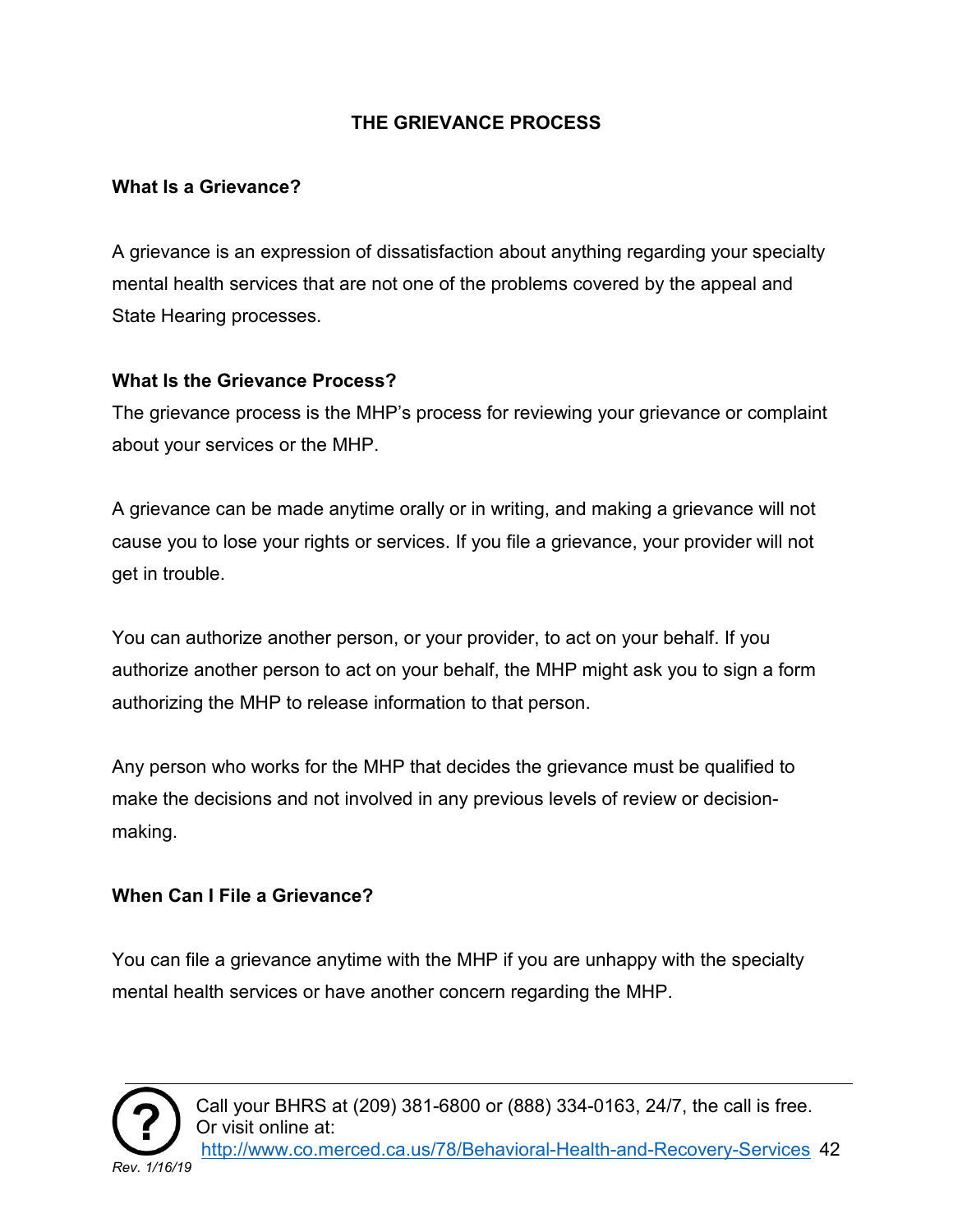#### **How Can I File a Grievance?**

You may call your MHP to get help with a grievance. Grievances can be filed orally or in writing. Oral grievances do not have to be followed up in writing. If you want to file your grievance in writing, the MHP will provide self-addressed envelopes at all provider sites for you to mail in your grievance. If you do not have a self-addressed envelope, you may mail your grievance directly to the address in the front of this handbook.

#### **How Do I Know If the MHP Received My Grievance?**

Your MHP will let you know that it received your grievance by sending you a written confirmation.

#### **When Will My Grievance Be Decided?**

The MHP must make a decision about your grievance within 90 calendar days from the date you filed your grievance. The timeframes for making a decision may be extended by up to 14 calendar days if you request an extension, or if the MHP believes that there is a need for additional information and that the delay is for your benefit. An example of when a delay might be for your benefit is when the MHP believes it might be able to resolve your grievance if they have more time to get information from you or other people involved.

#### **How Do I Know If the MHP Has Made a Decision About My Grievance?**

When a decision has been made regarding your grievance, the MHP will notify you or your representative in writing of the decision. If your MHP fails to notify you or any affected parties of the grievance decision on time, then the MHP will provide you with a Notice of Adverse Benefit Determination advising you of your right to request a State Hearing. Your MHP will provide you with a Notice of Adverse Benefit Determination on

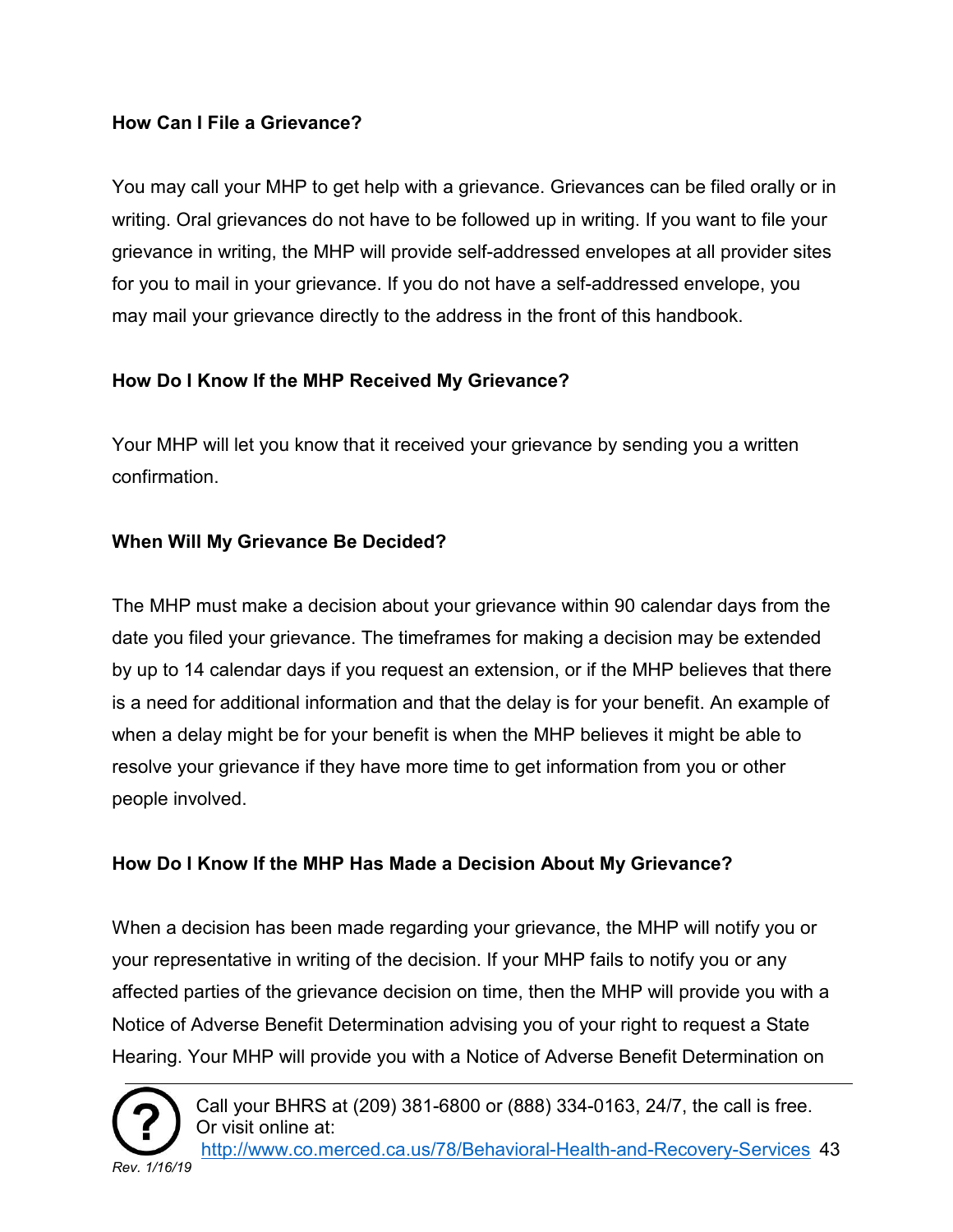the date the timeframe expires. You may call the MHP for more information if you do not receive a Notice of Adverse Benefit Determination.

#### **Is There a Deadline to File a Grievance?**

No, you may file a grievance at any time.

#### **THE APPEAL PROCESS (STANDARD AND EXPEDITED)**

<span id="page-43-0"></span>Your MHP must allow you to request a review of certain decisions made by the MHP or your providers about your specialty mental health services. There are two ways you can request a review. One way is using the standard appeal process. The other way is by using the expedited appeal process. These two types of appeals are similar; however, there are specific requirements to qualify for an expedited appeal. The specific requirements are explained below.

#### **What Is a Standard Appeal?**

A standard appeal is a request for review of a decision made by the MHP or your provider that involves a denial or changes to services you think you need. If you request a standard appeal, the MHP may take up to 30 days to review it. If you think waiting 30 days will put your health at risk, you should ask for an "expedited appeal."

The standard appeal process will:

• Allow you to file an appeal orally or in writing. If you submit your appeal orally, you must follow it up with a signed, written appeal. You can get help with writing the appeal. If you do not follow-up with a signed, written appeal, your appeal will not be resolved. However, the date that you submitted the oral appeal is the filing date.

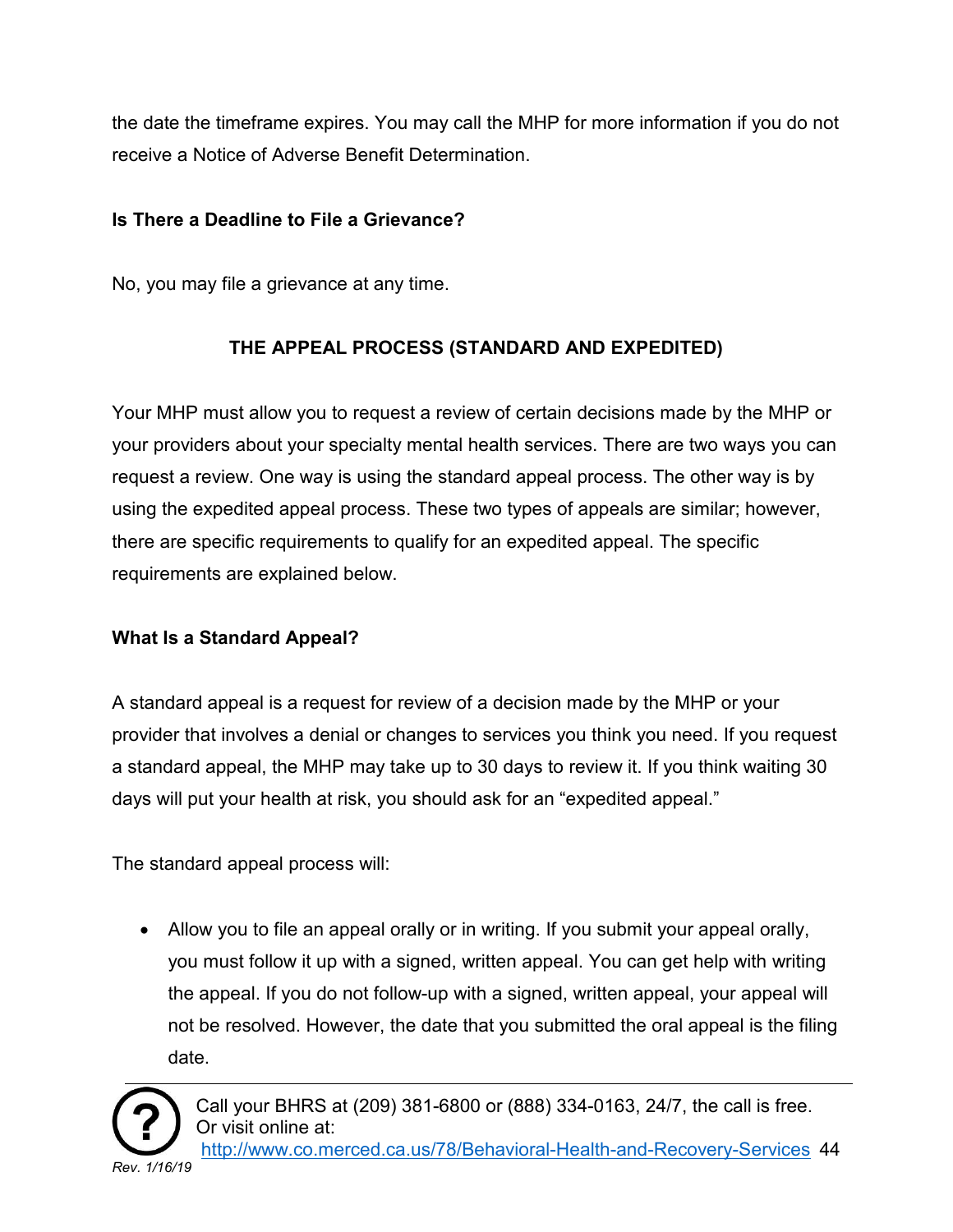- Ensure filing an appeal will not count against you or your provider in any way.
- Allow you to authorize another person to act on your behalf, including a provider. If you authorize another person to act on your behalf, the MHP might ask you to sign a form authorizing the MHP to release information to that person.
- Have your benefits continued upon request for an appeal within the required timeframe, which is 10 days from the date your Notice of Adverse Benefit Determination was mailed or personally given to you. You do not have to pay for continued services while the appeal is pending. However, if you do request continuation of the benefit, and the final decision of the appeal confirms the decision to reduce or discontinue the service you are receiving, you may be required to pay the cost of services provided while the appeal was pending.
- Ensure that the individuals making the decision on your appeal are qualified to do so and not involved in any previous level of review or decision-making.
- Allow you or your representative to examine your case file, including your medical record, and any other documents or records considered during the appeal process.
- Allow you to have a reasonable opportunity to present evidence and testimony and make legal and factual arguments, in person, or in writing.
- Allow you, your representative, or the legal representative of a deceased member's estate to be included as parties to the appeal.
- Let you know your appeal is being reviewed by sending you written confirmation.



Call your BHRS at (209) 381-6800 or (888) 334-0163, 24/7, the call is free. Or visit online at: [http://www.co.merced.ca.us/78/Behavioral-Health-and-Recovery-Services](http://www.co.merced.ca.us/78/Behavioral-Health-and-%20%20%20Recovery-Services) 45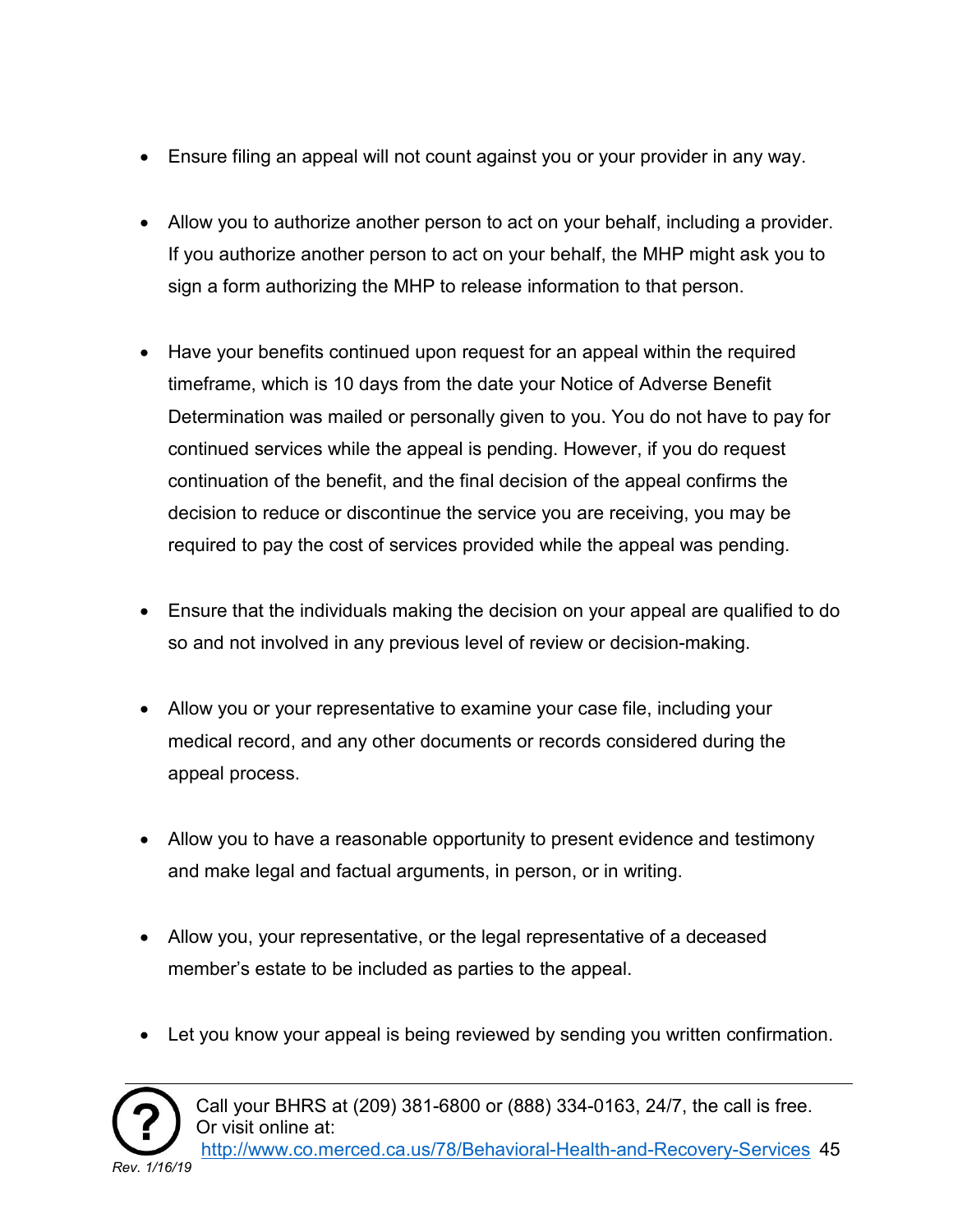• Inform you of your right to request a State Hearing, following the completion of the appeal process with the MHP.

#### **When Can I File an Appeal?**

You can file an appeal with your MHP in any of the following situations:

- The MHP or one of the contracted providers decides that you do not qualify to receive any Medi-Cal specialty mental health services because you do not meet the medical necessity criteria.
- Your provider thinks you need a specialty mental health service and asks the MHP for approval, but the MHP does not agree and denies your provider's request, or changes the type or frequency of service.
- Your provider has asked the MHP for approval, but the MHP needs more information to make a decision and doesn't complete the approval process on time.
- Your MHP doesn't provide services to you based on the timelines the MHP has set up.
- You don't think the MHP is providing services soon enough to meet your needs.
- Your grievance, appeal, or expedited appeal wasn't resolved in time.
- You and your provider do not agree on the specialty mental health services you need.

#### **How Can I File an Appeal?**

You may call your MHP to get help filling an appeal. The MHP will provide selfaddressed envelopes at all provider sites for you to mail in your appeal. If you do not have a self-addressed envelope, you may mail your appeal directly to the address in the front of this handbook or you may submit your appeal by e-mail to

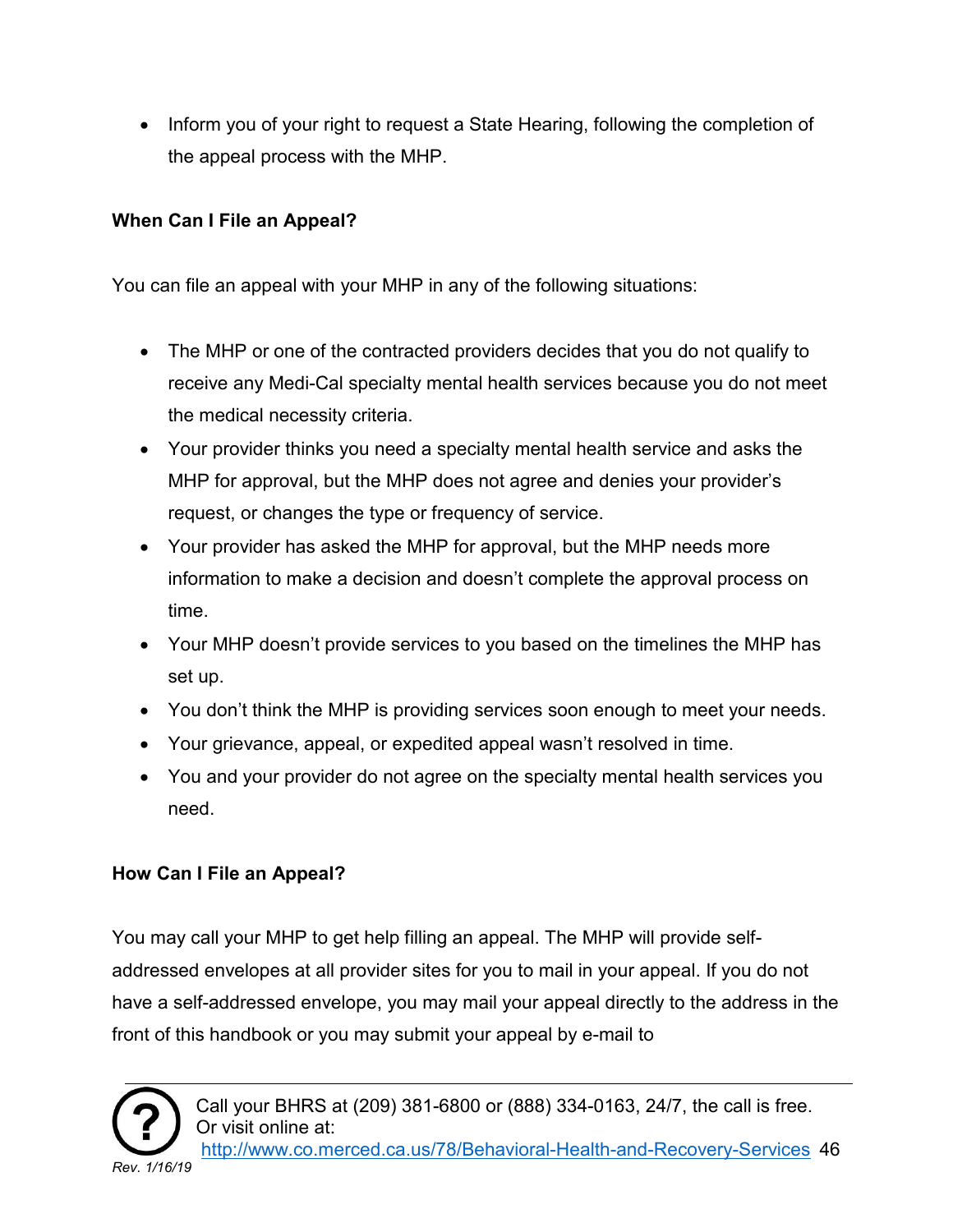[BHRSgrievance@co.merced.ca.us](mailto:BHRSgrievance@co.merced.ca.us) or fax to (209) 725-3807. Appeals can be filed orally or in writing. If you submit your appeal orally, you must follow it up with a signed written appeal.

#### **How Do I Know If My Appeal Has Been Decided?**

Your MHP will notify you or your representative in writing about their decision for your appeal. The notification will have the following information:

- The results of the appeal resolution process
- The date the appeal decision was made
- If the appeal is not resolved completely in your favor, the notice will also contain information regarding your right to a State Hearing and the procedure for filing a State Hearing

#### **Is There a Deadline to File an Appeal?**

You must file an appeal within 60 days of the date on the Notice of Adverse Benefit Determination. There are no deadlines for filing an appeal when you do not get a Notice of Adverse Benefit Determination, so you may file this type of appeal at any time.

#### **When Will a Decision Be Made About My Appeal?**

The MHP must decide on your appeal within 30 calendar days from when the MHP receives your request for the appeal. The timeframes for making a decision may be extended up to 14 calendar days if you request an extension, or if the MHP believes that there is a need for additional information and that the delay is for your benefit. An example of when a delay is for your benefit is when the MHP believes it might be able to approve your appeal if it has more time to get information from you or your provider.

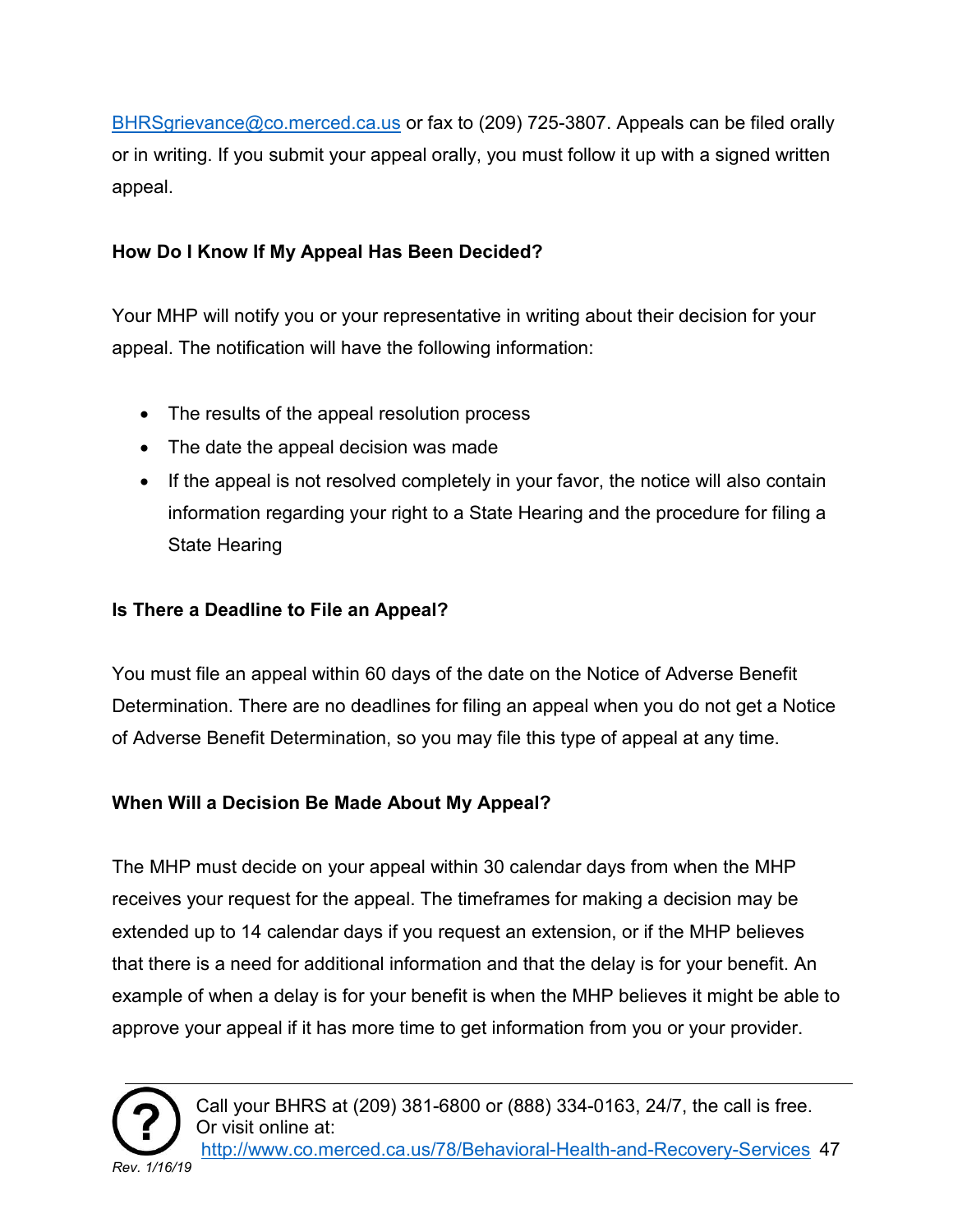#### **What If I Can't Wait 30 Days for My Appeal Decision?**

The appeal process may be faster if it qualifies for the expedited appeal process.

#### **What Is an Expedited Appeal?**

An expedited appeal is a faster way to decide an appeal. The expedited appeal process follows a similar process to the standard appeal process. However, you must show that waiting for a standard appeal could make your mental health condition worse. The expedited appeal process also follows different deadlines than the standard appeal. The MHP has 72 hours to review expedited appeals. You can make a verbal request for an expedited appeal. You do not have to put your expedited appeal request in writing.

#### **When Can I File an Expedited Appeal?**

If you think that waiting up to 30 days for a standard appeal decision will jeopardize your life, health, or ability to attain, maintain or regain maximum function, you may request an expedited resolution of an appeal. If the MHP agrees that your appeal meets the requirements for an expedited appeal, your MHP will resolve your expedited appeal within 72 hours after the MHP receives the appeal. The timeframes for making a decision may be extended by up to 14 calendar days if you request an extension, or if the MHP shows that there is a need for additional information and that the delay is in your interest. If your MHP extends the timeframes, the MHP will give you a written explanation as to why the timeframes were extended.

If the MHP decides that your appeal does not qualify for an expedited appeal, the MHP must make reasonable efforts to give you prompt oral notice and will notify you in writing within two calendar days giving you the reason for the decision. Your appeal will then follow the standard appeal timeframes outlined earlier in this section. If you disagree

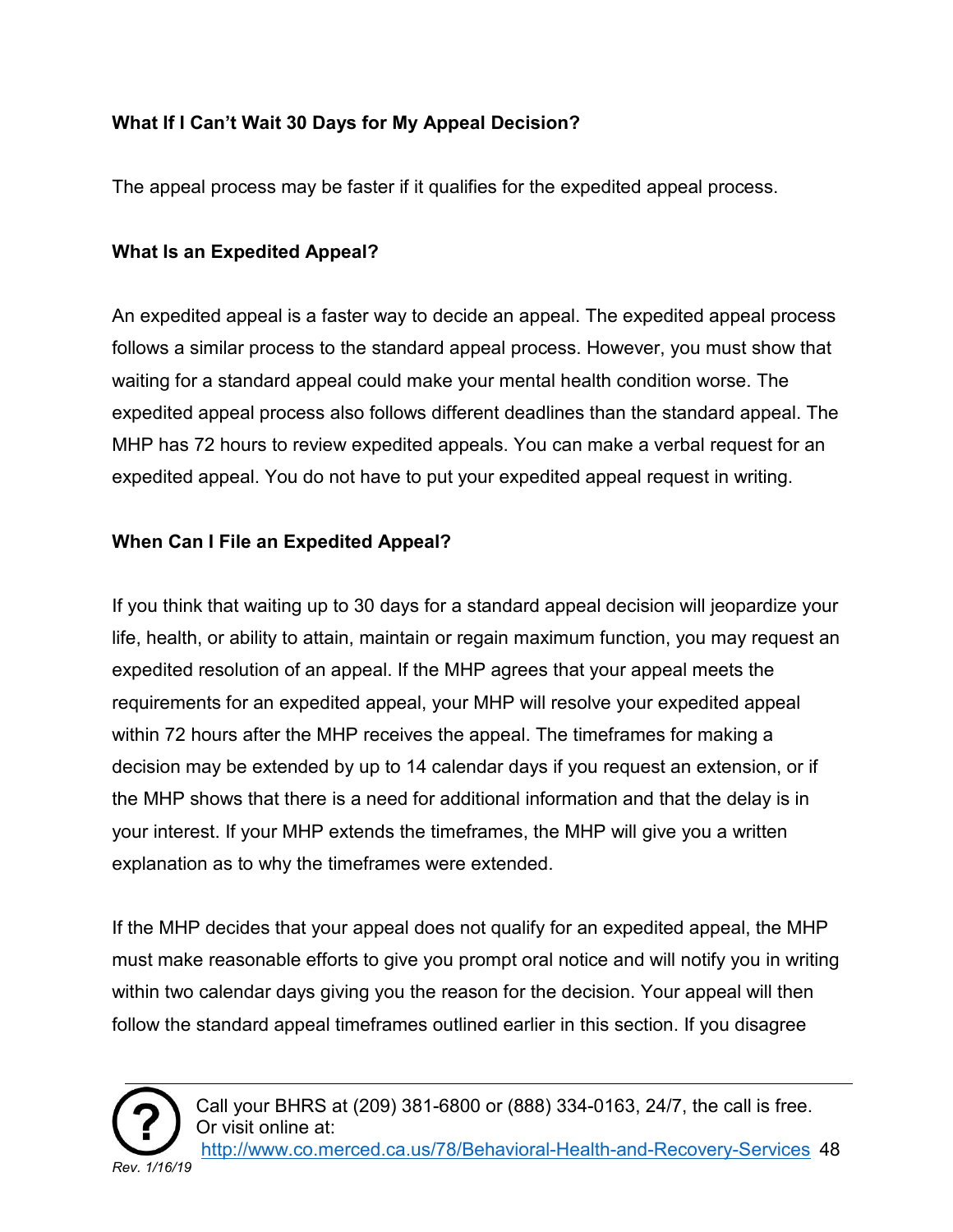with the MHP's decision that your appeal doesn't meet the expedited appeal criteria, you may file a grievance.

Once your MHP resolves your request for an expedited appeal, the MHP will notify you and all affected parties orally and in writing.



Call your BHRS at (209) 381-6800 or (888) 334-0163, 24/7, the call is free. Or visit online at: [http://www.co.merced.ca.us/78/Behavioral-Health-and-Recovery-Services](http://www.co.merced.ca.us/78/Behavioral-Health-and-%20%20%20Recovery-Services) 49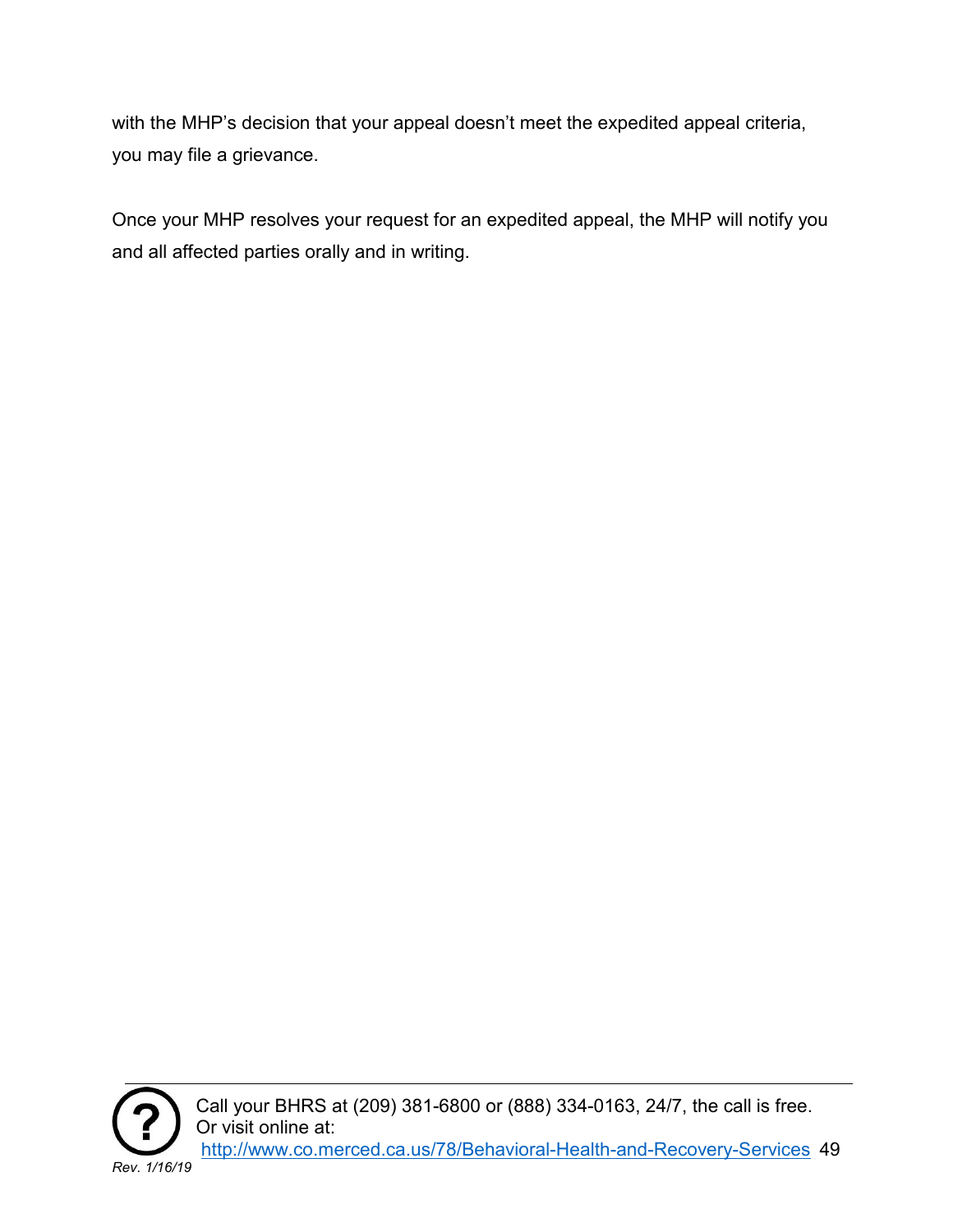#### **THE STATE HEARING PROCESS**

#### <span id="page-49-0"></span>**What Is a State Hearing?**

A State Hearing is an independent review, conducted by an administrative law judge who works for the California Department of Social Services, to ensure you receive the specialty mental health services to which you are entitled under the Medi-Cal program.

#### **What Are My State Hearing Rights?**

You have the right to:

- Have a hearing before an administrative law judge (also called a State Hearing)
- Be told about how to ask for a State Hearing
- Be told about the rules that govern representation at the State Hearing
- Have your benefits continued upon your request during the State Hearing process if you ask for a State Hearing within the required timeframes

#### **When Can I File for a State Hearing?**

You can file for a State Hearing in any of the following situations:

- You filed an appeal and received an appeal resolution letter telling you that your MHP denies your appeal request.
- Your grievance, appeal, or expedited appeal wasn't resolved in time.

#### **How Do I Request a State Hearing?**

You can request a State Hearing on-line at:

[https://secure.dss.cahwnet.gov/shd/pubintake/cdss-request.aspx.](https://secure.dss.cahwnet.gov/shd/pubintake/cdss-request.aspx)

You can request a State Hearing or an expedited State Hearing by phone:

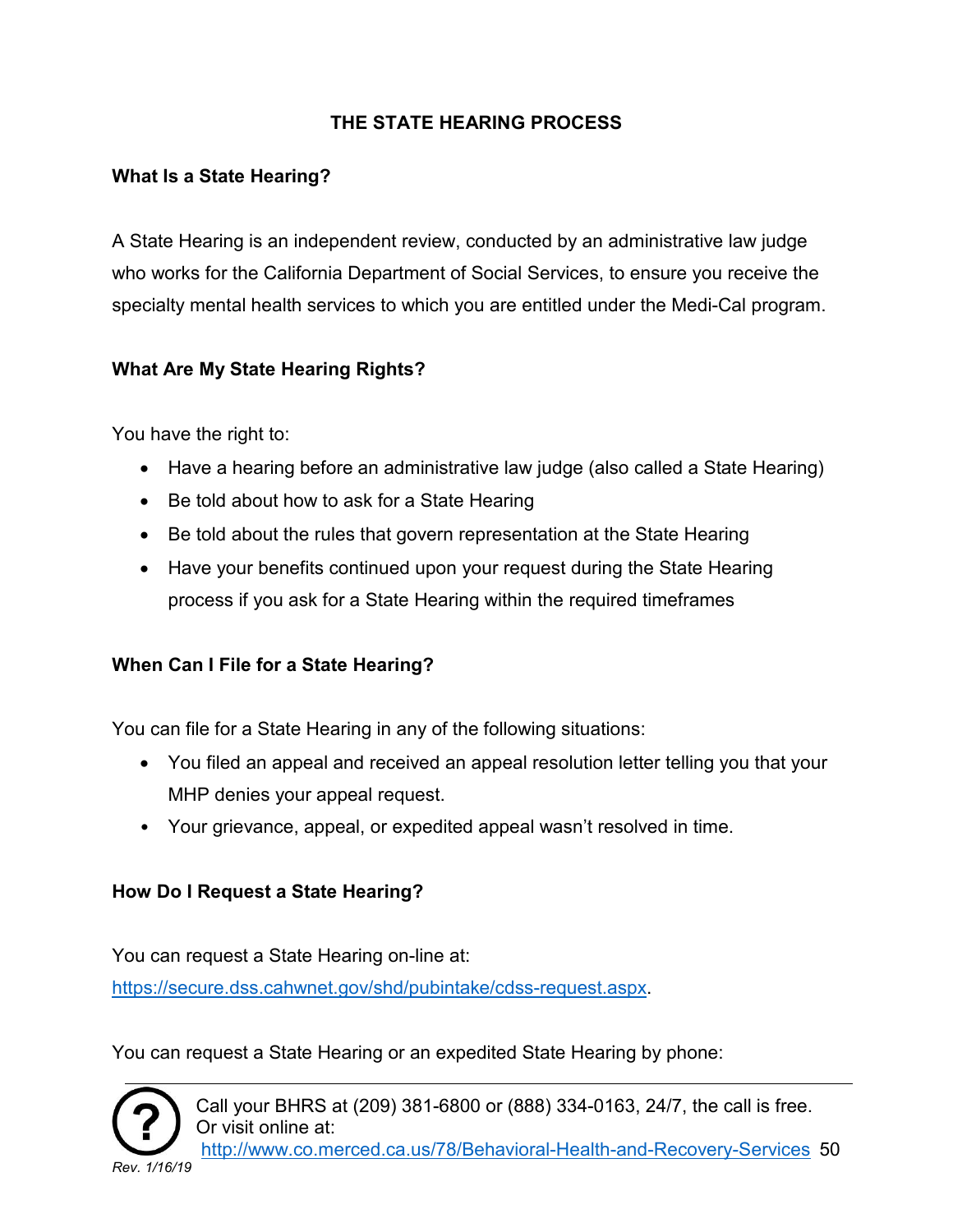Call the State Hearings Division, toll free, at (800) 743-8525 or (855) 795-0634, or call the Public Inquiry and Response line, toll free, at (800) 952-5253 or TDD (800) 952-8349.

You can request a State Hearing in Writing:

Submit your request to the county welfare department at the address shown on the Notice of Adverse Benefit Determination, or by fax or mail to:

California Department of Social Services State Hearings Division P.O. Box 944243, Mail Station 9-17-37 Sacramento, CA 94244-2430 Or by Fax to (916) 651-5210 or (916) 651-2789 or by email to  $\frac{\text{SHDCSU@dss.ca.gov}}{\text{StDCSU@dss.ca.gov}}$ 

#### **Is There a Deadline to Ask for a State Hearing?**

Yes, you only have 120 days to ask for a State Hearing. The 120 days start either the day after the MHP personally gives you its appeal decision notice, or the day after the postmark date of the MHP appeal decision notice.

If you didn't receive a Notice of Adverse Benefit Determination, you may file for a State Hearing at any time.

#### **Can I Continue Services While I'm Waiting for a State Hearing Decision?**

If you are currently receiving authorized services and you want to continue receiving the services while you wait for the State Hearing decision, you must ask for a State Hearing within 10 days from the date of receiving the Notice of Adverse Benefit Determination, or before the date your MHP says services will be stopped or reduced. When you ask

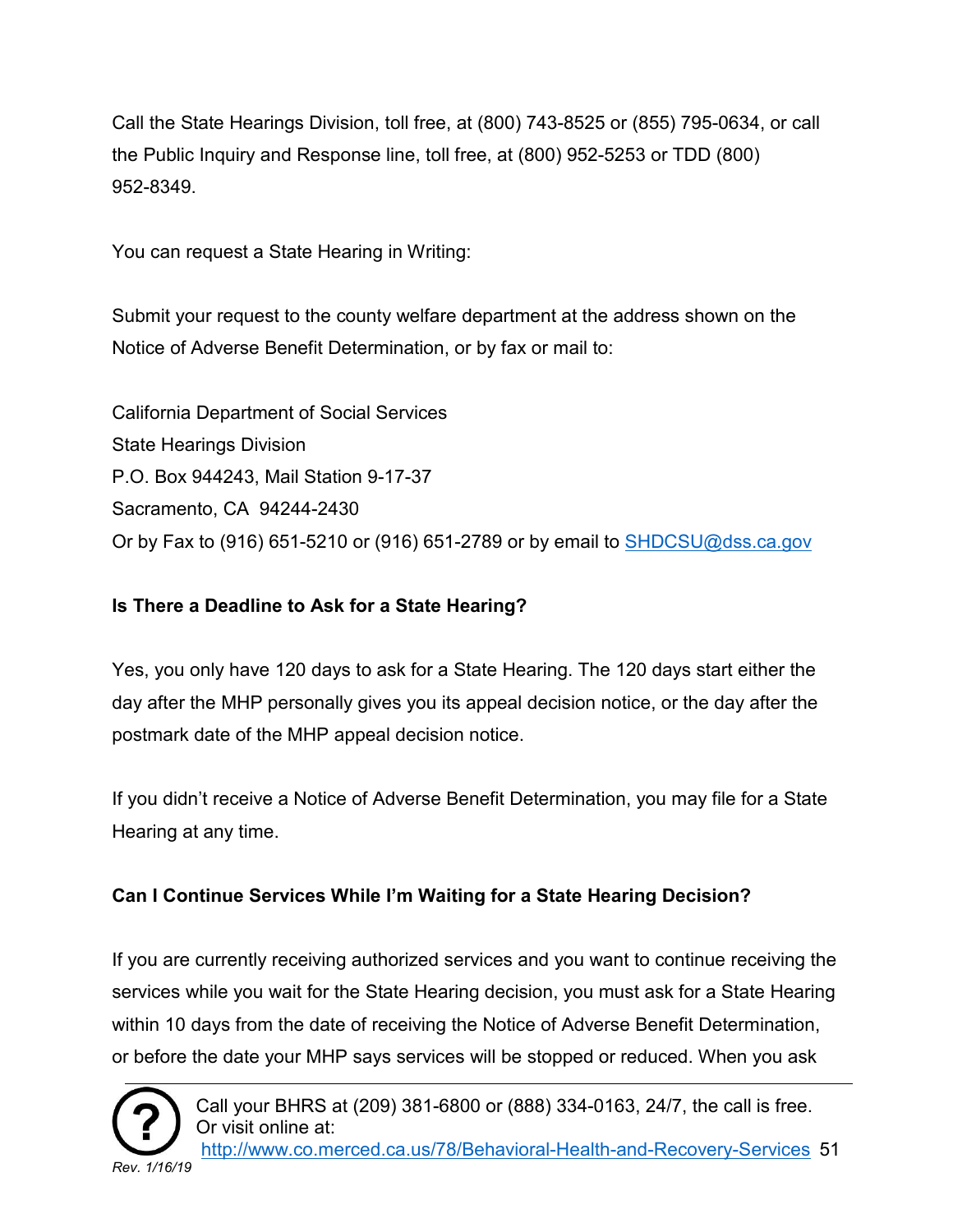for a State Hearing, you must say that you want to keep getting services during the State Hearing process.

If you do request continuation of services, and the final decision of the State Hearing confirms the decision to reduce or discontinue the service you are receiving, you may be required to pay the cost of services provided while the State Hearing was pending.

#### **When Will a Decision Be Made About My State Hearing Decision?**

After you ask for a State Hearing, it could take up to 90 days to decide your case and send you an answer.

#### **What If I Can't Wait 90 Days for My State Hearing Decision?**

If you think waiting that long will be harmful to your health, you might be able to get an answer within three working days. Ask your doctor or mental health professional to write a letter for you. You can also write a letter yourself. The letter must explain in detail how waiting for up to 90 days for your case to be decided will seriously harm your life, your health, or your ability to attain, maintain, or regain maximum function. Then, make sure you ask for an "expedited hearing" and provide the letter with your request for a hearing.

The Department of Social Services, State Hearings Division, will review your request for an expedited State Hearing and decide if it qualifies. If your expedited hearing request is approved, a hearing will be held and a hearing decision will be issued within three working days of the date your request is received by the State Hearings Division.

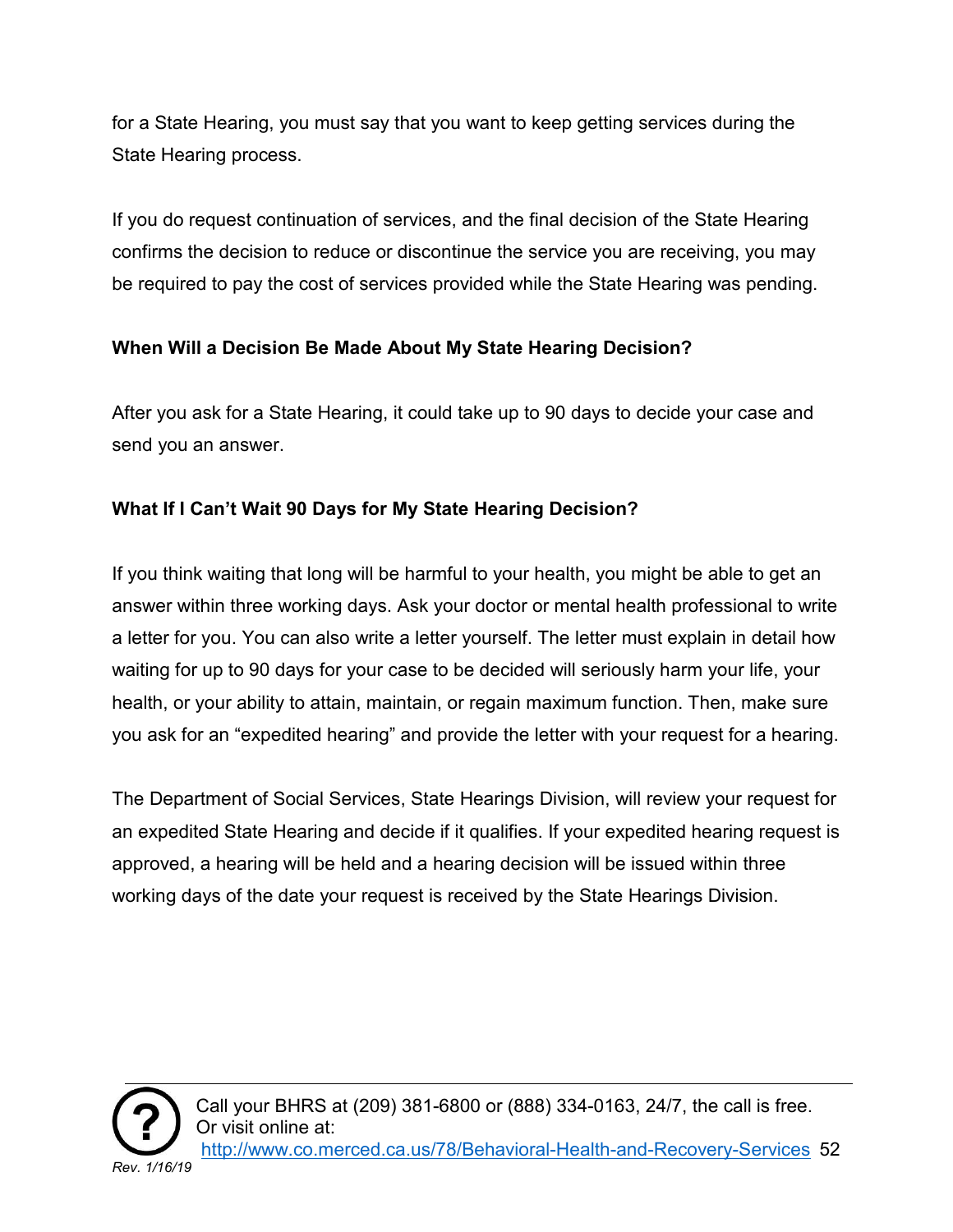#### **ADVANCE DIRECTIVE**

#### <span id="page-52-0"></span>**What Is an Advance Directive?**

You have the right to have an advance directive. An advance directive is written instruction about your health care that is recognized under California law. It includes information that states how you would like health care provided, or says what decisions you would like to be made, if or when you are unable to speak for yourself. You may sometimes hear an advance directive described as a living will or durable power of attorney.

California law defines an advance directive as either an oral or written individual health care instruction or a power of attorney (a written document giving someone permission to make decisions for you). All MHPs are required to have advance directive policies in place. Your MHP is required to provide written information on the MHP's advance directive policies and an explanation of state law, if asked for the information. If you would like to request the information, you should call your MHP for more information.

An advance directive is designed to allow people to have control over their own treatment, especially when they are unable to provide instructions about their own care. It is a legal document that allows people to say, in advance, what their wishes would be, if they become unable to make health care decisions. This may include such things as the right to accept or refuse medical treatment, surgery, or make other health care choices. In California, an advance directive consists of two parts:

- Your appointment of an agent (a person) making decisions about your health care; and
- Your individual health care instructions

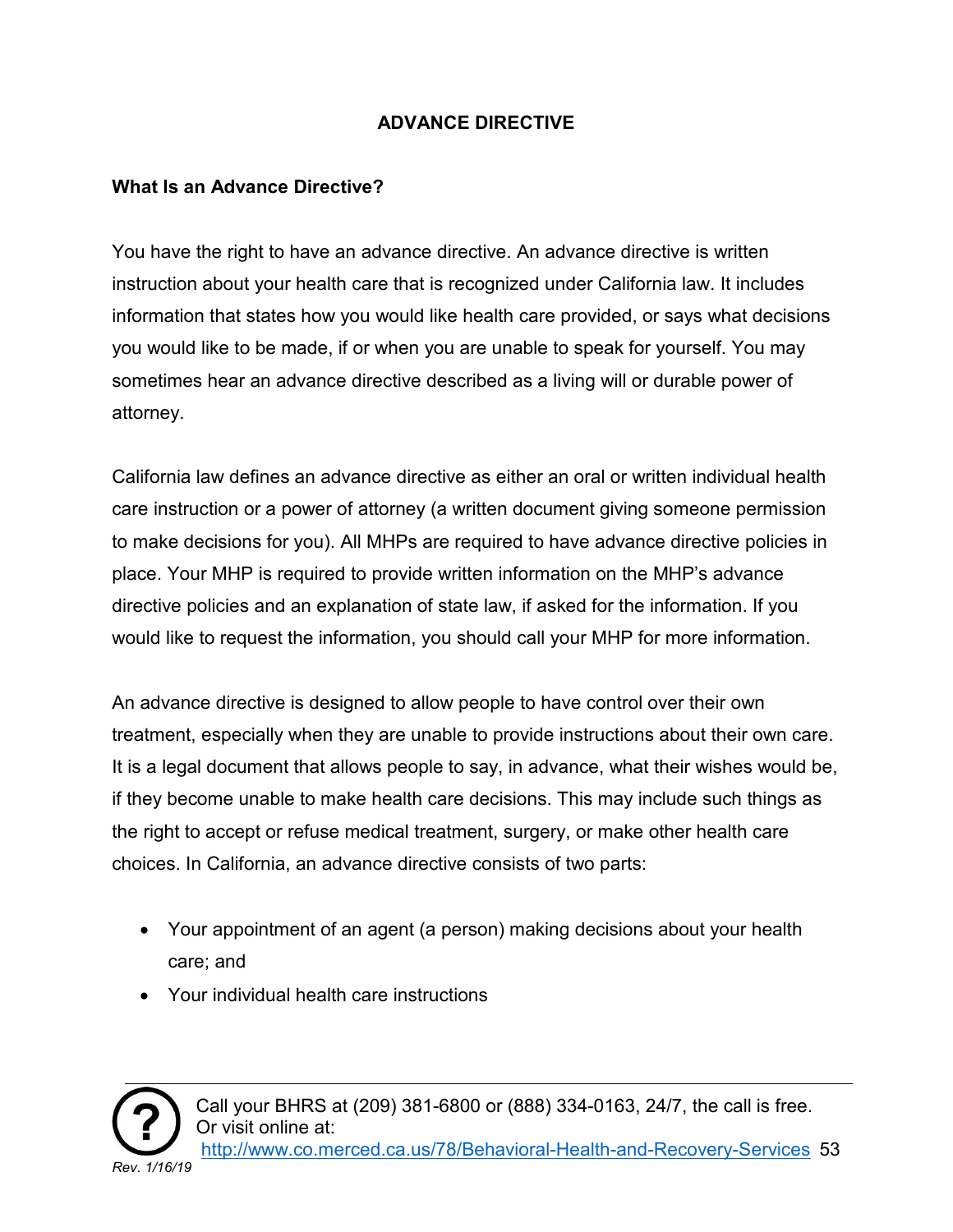You may get a form for an advance directive from your mental health plan or online. In California, you have the right to provide advance directive instructions to all of your health care providers. You also have the right to change or cancel your advance directive at any time.

If you have a question about California law regarding advance directive requirements, you may send a letter to:

California Department of Justice Attn: Public Inquiry Unit, P. O. Box 944255 Sacramento, CA 94244-2550



Call your BHRS at (209) 381-6800 or (888) 334-0163, 24/7, the call is free. Or visit online at: [http://www.co.merced.ca.us/78/Behavioral-Health-and-Recovery-Services](http://www.co.merced.ca.us/78/Behavioral-Health-and-%20%20%20Recovery-Services) 54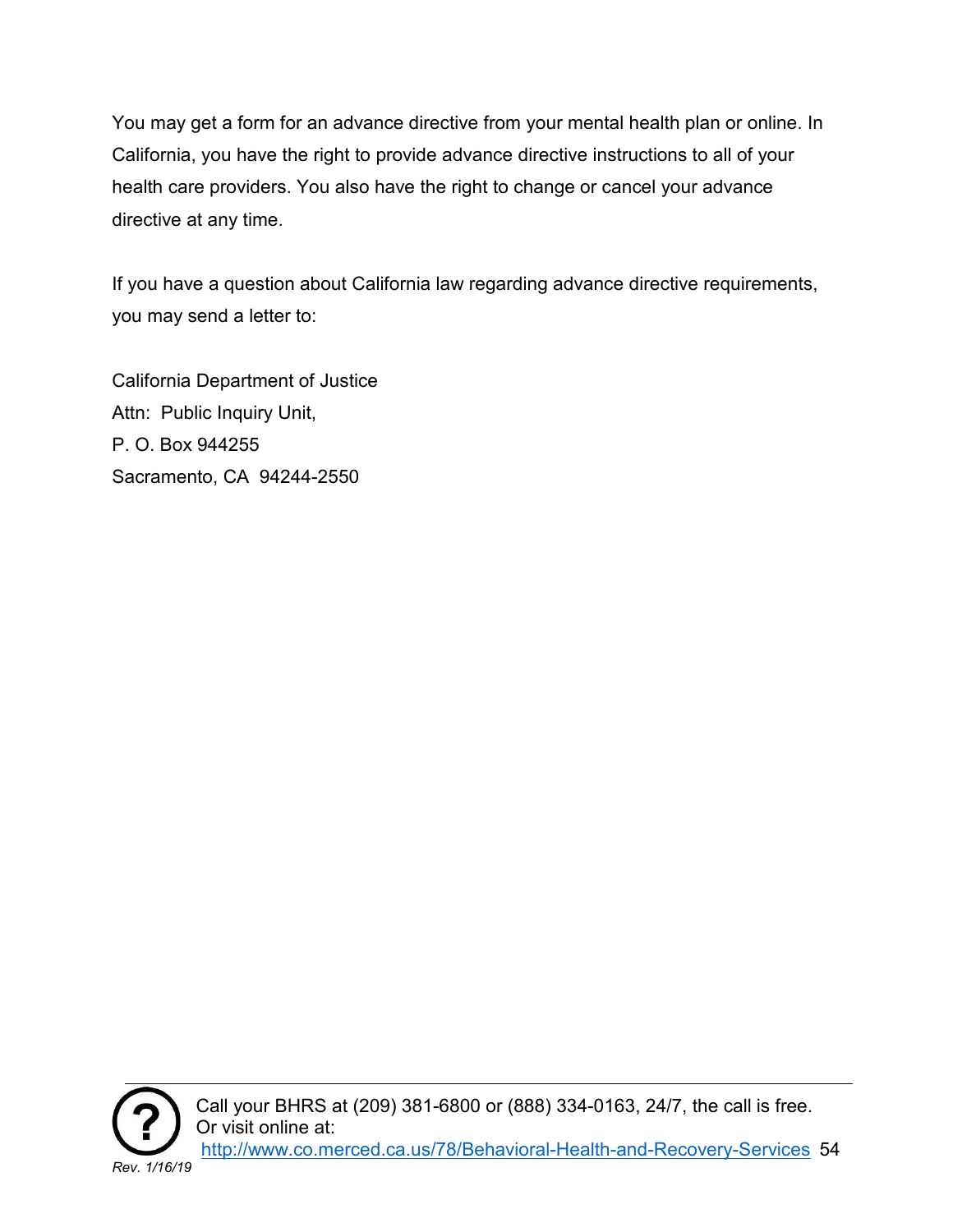#### **BENEFICIARY RIGHTS AND RESPONSIBILITIES**

#### <span id="page-54-0"></span>**What Are My Rights as a Recipient of Specialty Mental Health Services?**

As a person eligible for Medi-Cal, you have a right to receive medically necessary specialty mental health services from the MHP. When accessing these services, you have the right to:

- Be treated with personal respect and respect for your dignity and privacy.
- Receive information on available treatment choices and have them explained in a manner you can understand.
- Take part in decisions regarding your mental health care, including the right to refuse treatment.
- Be free from any form of restraint or seclusion used as a means of coercion, discipline, convenience, punishment, or retaliation about the use of restraints and seclusion.
- Ask for and get a copy of your medical records, and request that they be changed or corrected, if needed.
- Get the information in this handbook about the services covered by the MHP, other obligations of the MHP, and your rights as described here. You also have the right to receive this information and other information provided to you by the MHP in a form that is easy to understand. This means, for example, that the MHP must make its written information available in the languages used by at least five percent or 3,000 of its MHP beneficiaries, whichever is less, and make oral interpreter services available free of charge for people who speak other languages. This also means that the MHP must provide different materials for people with special needs, such as people who are blind or have limited vision, or people who have trouble reading.

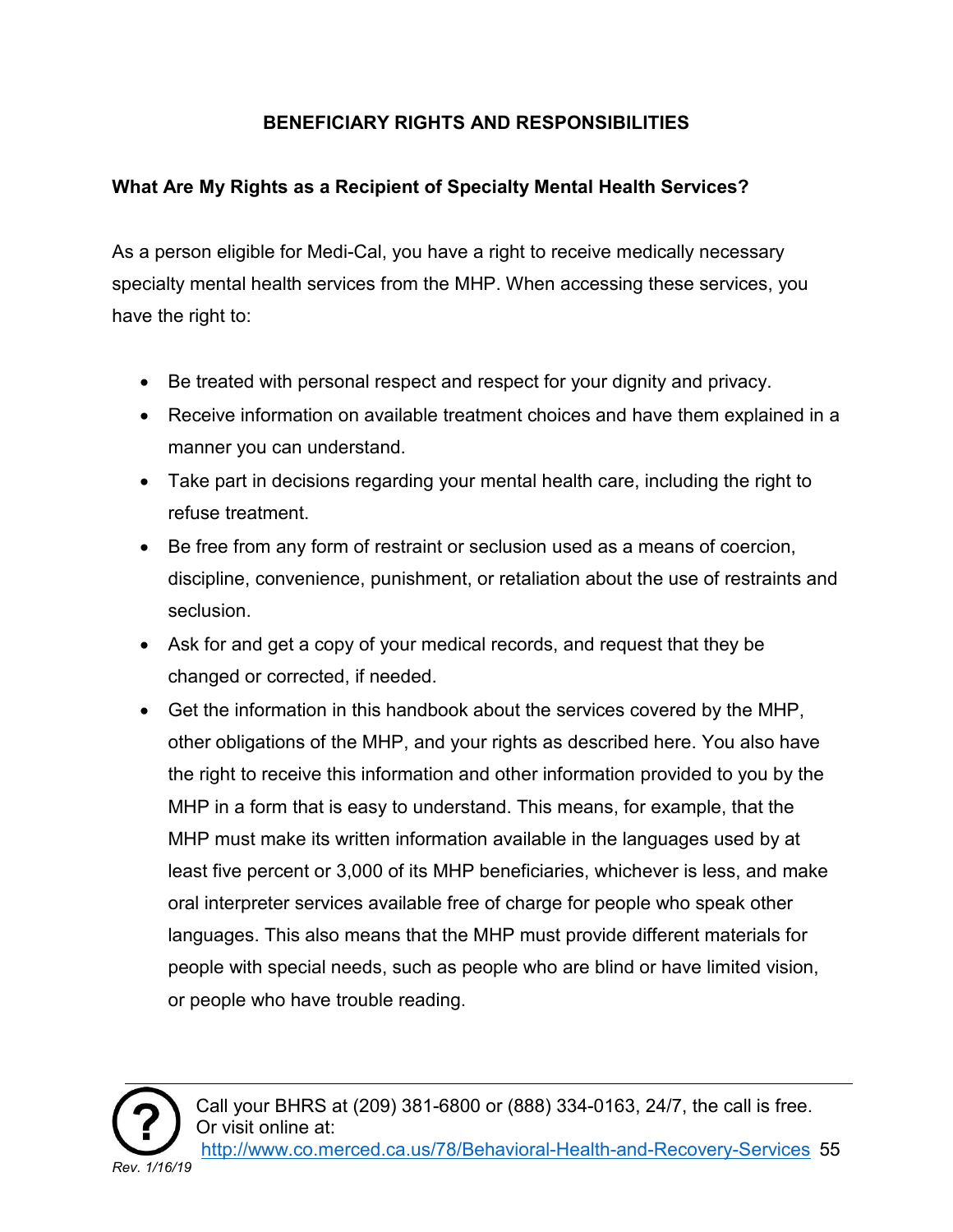- Get specialty mental health services from an MHP that follows its contract with the state for availability of services, assurances of adequate capacity and services, coordination and continuity of care, and coverage and authorization of services. The MHP is required to:
	- $\circ$  Employ or have written contracts with enough providers to make sure that all Medi-Cal eligible beneficiaries who qualify for specialty mental health services can receive them in a timely manner.
	- $\circ$  Cover medically necessary services out-of-network for you in a timely manner, if the MHP does not have an employee or contract provider who can deliver the services. "Out-of-network provider" means a provider who is not on the MHP's list of providers. The MHP must make sure you do not pay anything extra for seeing an out-of-network provider.
	- o Make sure providers are trained to deliver the specialty mental health services that the providers agree to cover.
	- $\circ$  Make sure that the specialty mental health services the MHP covers are enough in amount, length of time, and scope to meet the needs of Medi-Cal eligible beneficiaries. This includes making sure the MHP's system for approving payment for services is based on medical necessity and makes sure the medical necessity criteria is fairly used.
	- o Make sure that its providers do adequate assessments of people who may receive services and that they work with people who will receive services to put together a treatment plan that includes the goals for the treatment and services that will be given.
	- $\circ$  Provide for a second opinion from a qualified health care professional within the MHP's network, or one outside the network, at no additional cost to you if you request it.
	- $\circ$  Coordinate the services it provides with services being provided to you through a Medi-Cal managed care health plan or with your primary care provider, if necessary, and make sure your privacy is protected as specified in federal rules on the privacy of health information.

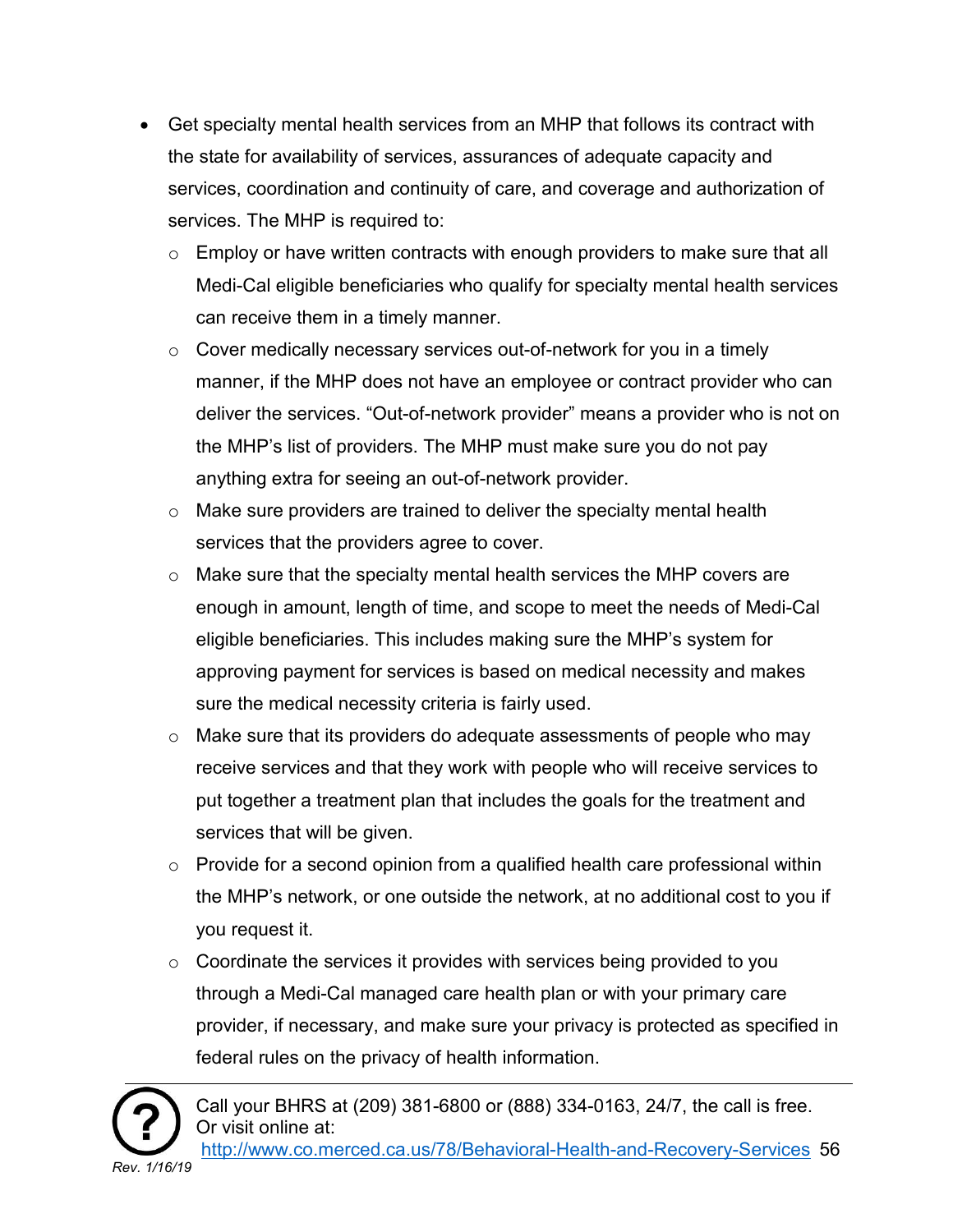- $\circ$  Provide timely access to care, including making services available 24 hours a day, seven days a week, when medically necessary to treat an emergency psychiatric condition or an urgent or crisis condition.
- $\circ$  Participate in the state's efforts to encourage the delivery of services in a culturally competent manner to all people, including those with limited English proficiency and varied cultural and ethnic backgrounds.
- Your MHP must make sure your treatment is not changed in a harmful way as a result of you expressing your rights. Your MHP is required to follow other applicable federal and state laws (such as: Title VI of the Civil Rights Act of 1964 as implemented by regulations at 45 CFR part 80; the Age Discrimination Act of 1975 as implemented by regulations at 45 CFR part 91; the Rehabilitation Act of 1973; Title IX of the Education Amendments of 1972 (regarding education programs and activities); Titles II and III of the Americans with Disabilities Act); Section 1557 of the Patient Protection and Affordable Care Act; as well as the rights described here.
- You may have additional rights under state laws about mental health treatment. If you wish to contact your county's Patients' Rights Advocate, you can do so by: Patient's Rights Advocate: (209) 381-6876 or call toll free: (800) 736-5809.

#### **What Are My Responsibilities as a Recipient of Specialty Mental Health Services?**

As a recipient of specialty mental health services, it is your responsibility to:

- Carefully read this beneficiary handbook and other important informing materials from the MHP. These materials will help you understand which services are available and how to get treatment if you need.
- Attend your treatment as scheduled. You will have the best result if you follow your treatment plan. If you do need to miss an appointment, call your provider at least 24 hours in advance, and reschedule for another day and time.